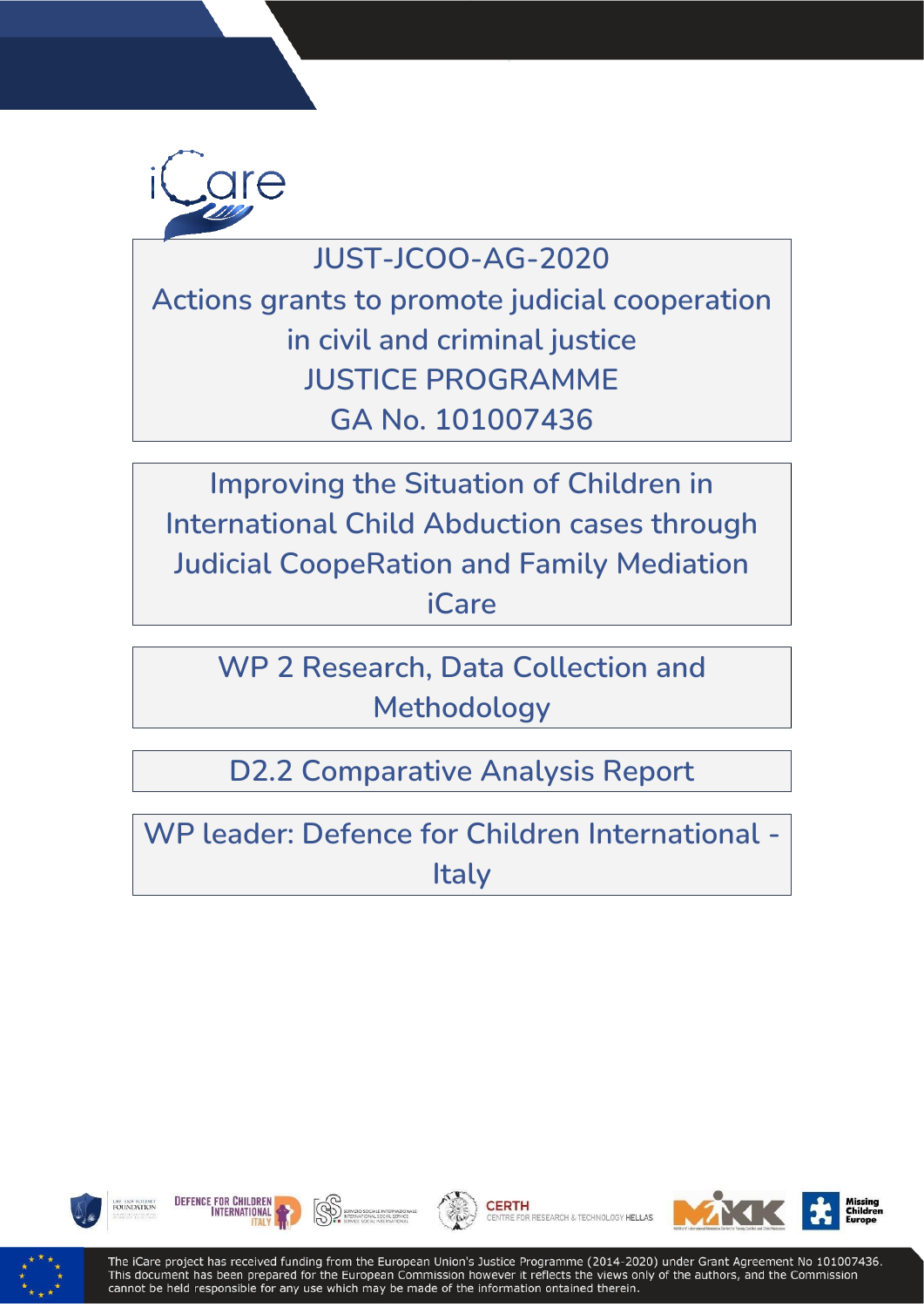| Project co-funded by the European Commission within the JUST Programme |                                                                                                 |                          |  |  |  |  |  |  |
|------------------------------------------------------------------------|-------------------------------------------------------------------------------------------------|--------------------------|--|--|--|--|--|--|
|                                                                        | <b>Dissemination Level:</b>                                                                     |                          |  |  |  |  |  |  |
| PU                                                                     | Public                                                                                          |                          |  |  |  |  |  |  |
| CO                                                                     | Confidential, only for members of the consortium (including the<br><b>Commission Services</b> ) |                          |  |  |  |  |  |  |
| <b>EU-RES</b>                                                          | <b>Classified Information: RESTREINT UE (Commission Decision</b><br>2005/444/EC)                |                          |  |  |  |  |  |  |
| <b>EU-CON</b>                                                          | Classified Information: CONFIDENTIEL UE (Commission Decision<br>2005/444/EC)                    |                          |  |  |  |  |  |  |
| <b>EU-SEC</b>                                                          | Classified Information: SECRET UE (Commission Decision<br>2005/444/EC)                          |                          |  |  |  |  |  |  |
|                                                                        | <b>Document version control:</b>                                                                |                          |  |  |  |  |  |  |
| <b>Version</b>                                                         | <b>Author</b>                                                                                   | <b>Date</b>              |  |  |  |  |  |  |
| Version 1                                                              | Law and Internet Foundation                                                                     | 10/15/202<br>1           |  |  |  |  |  |  |
| Version 1.1                                                            | <b>External Evaluator</b>                                                                       | 10/20/202<br>1           |  |  |  |  |  |  |
| Version 1.2                                                            | Defence for Children International - Itally                                                     | 10/25/202<br>1           |  |  |  |  |  |  |
| Version 1.3                                                            | MikK e.V                                                                                        | 10/25/202<br>1           |  |  |  |  |  |  |
| Version 2                                                              | Law and Internet Foundation                                                                     | 11/03/202<br>1           |  |  |  |  |  |  |
| Version 2.1                                                            | MikK e.V                                                                                        | 11/16/202<br>1           |  |  |  |  |  |  |
| Version 2.2                                                            | Defence for Children International - Itally                                                     | 11/17/202<br>1           |  |  |  |  |  |  |
| Version 3.0                                                            | Law and Internet Foundation                                                                     | 07/12/202<br>1           |  |  |  |  |  |  |
| Version 3.1                                                            | Defence for Children International - Itally                                                     | 16/12/202<br>1           |  |  |  |  |  |  |
| Version 3.1                                                            | MikK e.V                                                                                        | 22/12/202<br>1           |  |  |  |  |  |  |
| Version 4.0                                                            | Law and Internet Foundation                                                                     | 29/12/202<br>$\mathbf 1$ |  |  |  |  |  |  |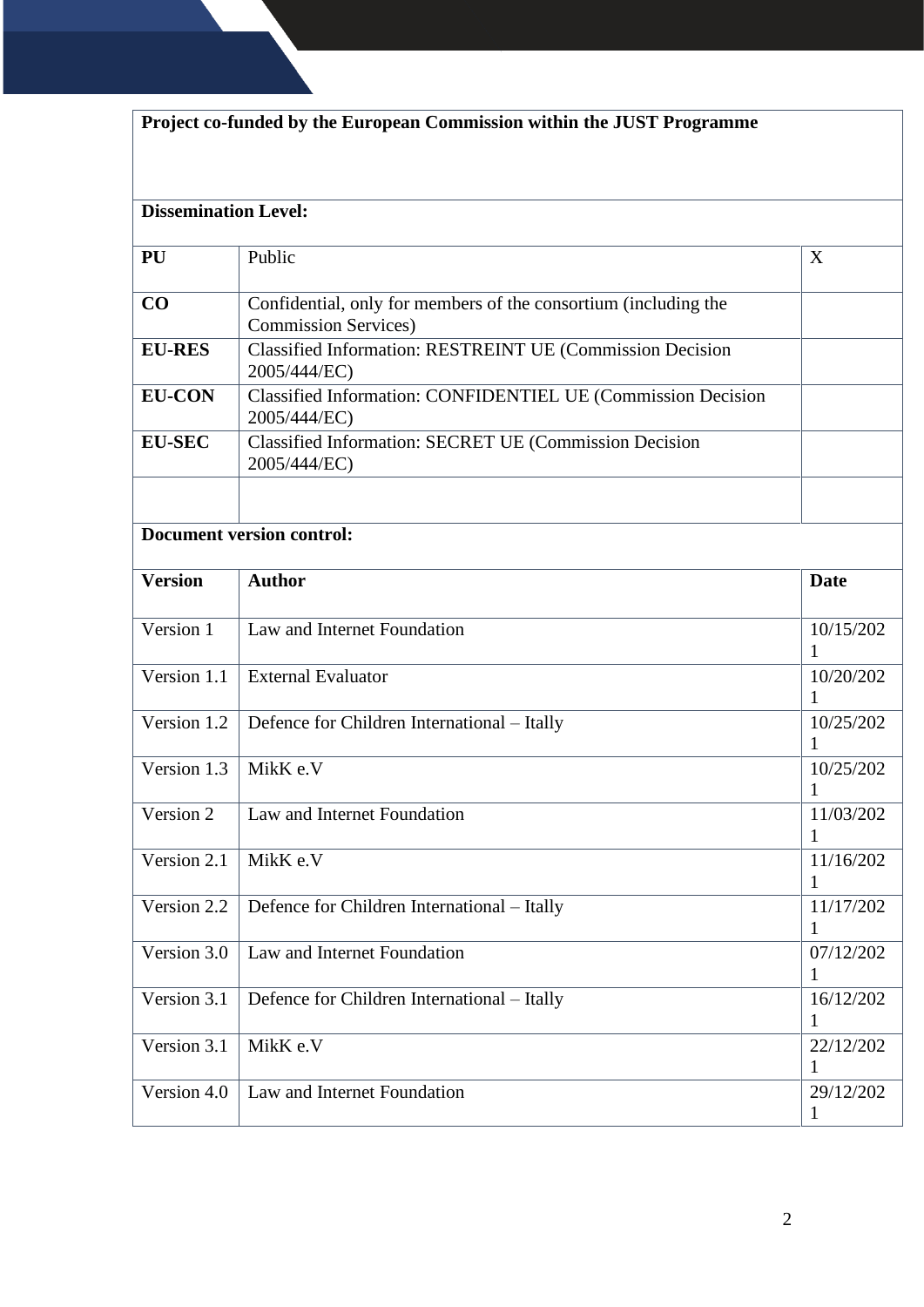# **Table of contents**

| Glossary                                                                                  | 4                       |
|-------------------------------------------------------------------------------------------|-------------------------|
| <b>List of Abbreviations</b>                                                              | 5                       |
| 1. About the project                                                                      | 6                       |
| 1.1 Purpose and scope of the study                                                        | $\overline{\mathbf{z}}$ |
| 2. Comparative analysis of the current legal framework and gap identification             | 8                       |
| 2.1 Purpose and basic principles of the 1980 Hague Convention and Brussels IIa Regulation | 8                       |
| 2.2 Comparative analysis on the 1980 Hague Convention and the Brussels IIa Regulation 10  |                         |
| 3. Comparative Needs Assessment of the surveyed countries                                 | 13                      |
| 3.1 Methodological approach                                                               | 13                      |
| Table 1                                                                                   | 15                      |
| Table 2                                                                                   | 16                      |
| 3.2 Administrative proceedings                                                            | 17                      |
| Table 3                                                                                   | 17                      |
| 3.3 Judicial proceedings                                                                  | 18                      |
| 3.4 Mediation                                                                             | 24                      |
| 4. Brussels IIa-recast                                                                    | 30                      |
| 5. Conclusion                                                                             | 34                      |
| <b>Bibliography</b>                                                                       | 37                      |
| <b>6. Annex 1 iCare Questionnaire</b>                                                     | 38                      |
| <b>ICare Questionnaire on existing needs</b>                                              | 41                      |
| <b>Administrative Proceedings (Central Authorities)</b>                                   | 41                      |
| <b>Judicial Proceedings</b><br>45<br>L.<br>45<br>Ш.                                       | 43                      |
| Mediation                                                                                 | 47                      |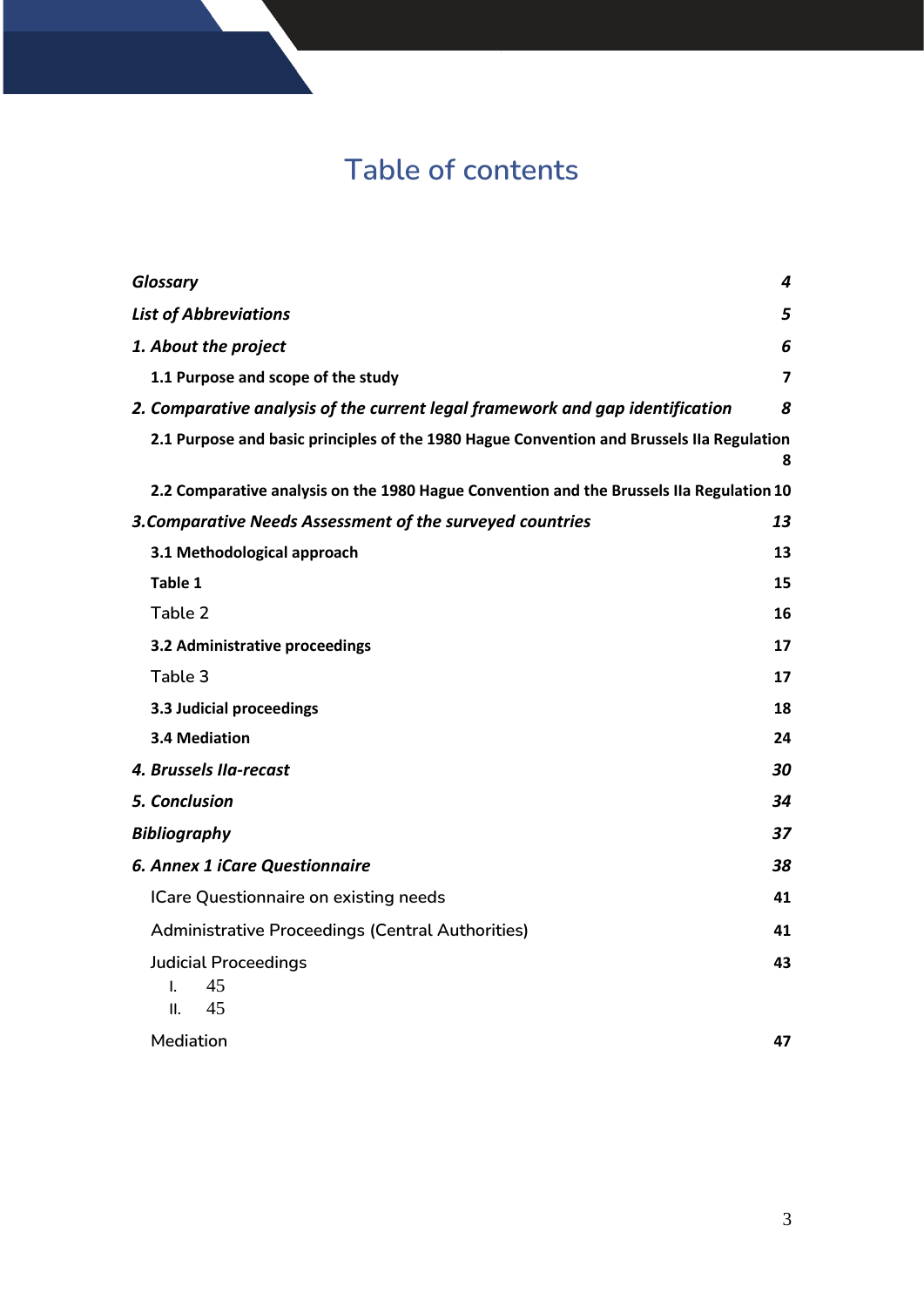# <span id="page-3-0"></span>**Glossary**

| International child<br>abduction  | Children wrongfully removed to or retained in any Contracting<br>State (Convention on the Civil Aspects of International Child<br>Abduction 1980).                                                                                                                                                                                                                                                                                                                                                                                                                                                                                                                                                                                                                                                                                                                                                                                                                                                                   |
|-----------------------------------|----------------------------------------------------------------------------------------------------------------------------------------------------------------------------------------------------------------------------------------------------------------------------------------------------------------------------------------------------------------------------------------------------------------------------------------------------------------------------------------------------------------------------------------------------------------------------------------------------------------------------------------------------------------------------------------------------------------------------------------------------------------------------------------------------------------------------------------------------------------------------------------------------------------------------------------------------------------------------------------------------------------------|
| International family<br>mediation | A process conducted by one (or several) impartial, qualified<br>third person(s), the mediator. The mediator has no power to<br>decide but helps the parties to regain communication and<br>assists them in resolving their problem themselves.<br>The agreement reached is a tailor-made solution for their<br>dispute that ensures that their parental decisions take account<br>of the best interests of the child, if a child is concerned. (E-<br>justice.europa.eu:<br>https://e-<br>justice.europa.eu/content crossborder family mediation-<br>372-en.do).                                                                                                                                                                                                                                                                                                                                                                                                                                                     |
| Wrongful removal or<br>retention  | A child's removal or retention where: (a) it is in breach of rights<br>of custody acquired by judgment or by operation of law or by<br>an agreement having legal effect under the law of the Member<br>State where the child was habitually resident immediately<br>before the removal or retention; and (b) provided that, at the<br>time of removal or retention, the rights of custody were<br>actually exercised, either jointly or alone, or would have been<br>so exercised but for the removal or retention. Custody shall be<br>considered to be exercised jointly when, pursuant to a<br>judgment or by operation of law, one holder of parental<br>responsibility cannot decide on the child's place of residence<br>without the consent of another holder of parental<br>Council Regulation<br>responsibility (Article<br>2,<br>(EC)<br>No<br>2201/2003).                                                                                                                                                 |
| Child                             | A child means every human being below the age of eighteen<br>years unless under the law applicable to the child, majority is<br>attained earlier (Article 1, Convention on the Rights of the<br>Child 1989).                                                                                                                                                                                                                                                                                                                                                                                                                                                                                                                                                                                                                                                                                                                                                                                                         |
| Best interests of the child       | A threefold concept: a) a substantive right: the right of the<br>child to have his or her best interests assessed and taken as a<br>primary consideration then different interests are being<br>considered in order to reach a decision on the issue at stake,<br>and the guarantee that this right will be implemented<br>whenever a decision is to be made concerning a child, a group<br>of identified or unidentified children or children in general; b)<br>a fundamental, interpretative, legal principle: if a legal<br>provision is open to more than one interpretation, the<br>interpretation which most effectively serves the child's best<br>interests should be chosen; c) a rule of procedure: whenever<br>a decision is to be made that will affect the specific child, an<br>identified group of children or children in general, the<br>decision-making process must include an evaluation of the<br>possible impact (positive or negative) of the decision on the<br>child or children concerned. |
| Restitutio rei                    | "Commonwealth, state, republic" (Merriam-Webster.com). It<br>refers to matters of public matter/public interest.                                                                                                                                                                                                                                                                                                                                                                                                                                                                                                                                                                                                                                                                                                                                                                                                                                                                                                     |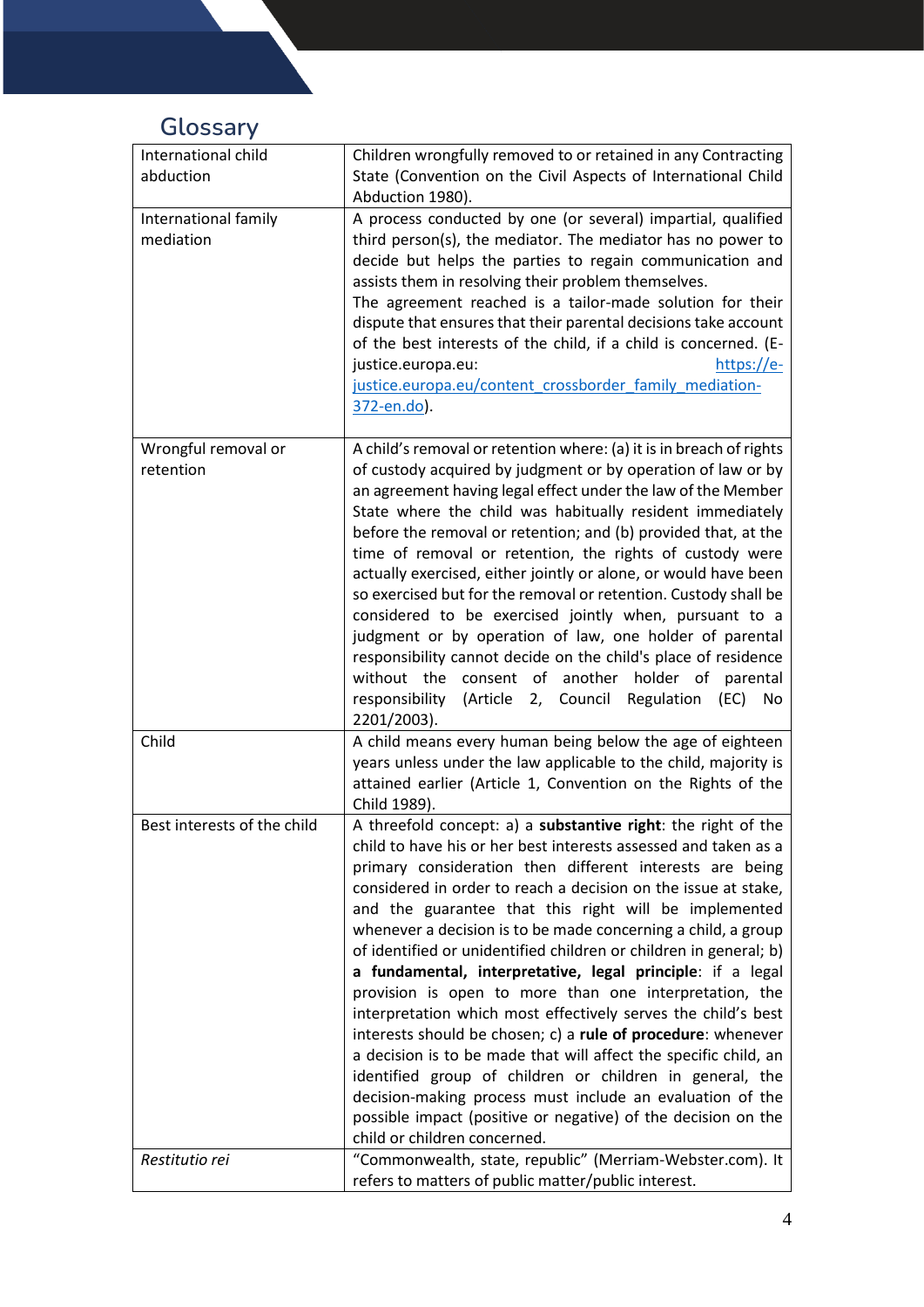| Ex officio        | By virtue or because of an office (Merriam-Webster.com)          |
|-------------------|------------------------------------------------------------------|
| Guardian ad litem | A guardian appointed by a court to represent in a particular     |
|                   | lawsuit the interests of a minor, a person not yet born, or a    |
|                   | person who by reason of an impairment or insufficiency of        |
|                   | their personal faculties is not in a position to protect his/her |
|                   | interests.                                                       |

# <span id="page-4-0"></span>**List of Abbreviations**

| <b>BIC</b>  | Best Interest of the Child                |
|-------------|-------------------------------------------|
| <b>ICA</b>  | <b>International Child Abduction</b>      |
| <b>IFM</b>  | International Family Mediation            |
| CA          | <b>Central Authority</b>                  |
| <b>CRC</b>  | Convention on the Rights of the Child     |
| <b>HCCH</b> | Hague Conference on Private International |
|             | Law                                       |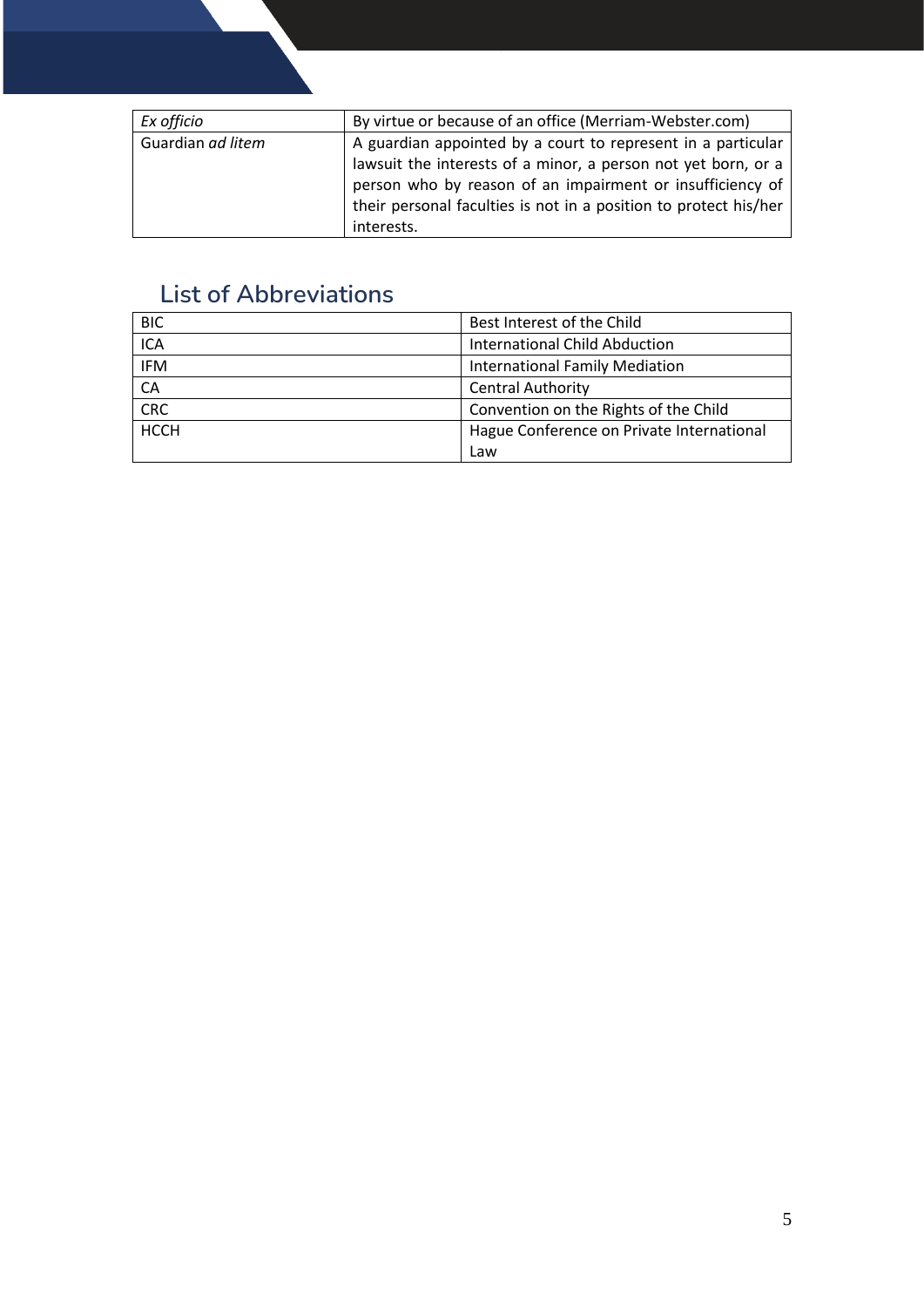## <span id="page-5-0"></span>**1. About the project**

**Taking the child's best interests as a priority, the iCare project will develop and implement novel tools and activities to improve the situation of children in lnternational Child Abduction (ICA) cases through strengthening judicial cooperation and supporting the incorporation of International Family Mediation (IFM) as complementary to judicial proceedings. This is expected to contribute to a more child-friendly, cost-effective and time-efficient judicial process and to strengthen due consideration for the rights and the best interests of the child in ICA cases.**

**The iCare project aims at enhancing judicial cooperation and information exchange among Central Authorities, legal practitioners (judges, lawyers etc.) and family mediators and at improving the position of children in ICA cases. The project will produce (i) a detailed Methodology, inclusive of a Recommendations list, and (ii) an E-Platform for Central Authorities, legal practitioners and family mediators, together with (iii) an integrated AI Chatbot – the latter with the purpose of promoting the right of the child to information and increasing the knowledge working as a first point of reference for inquiries from children and parents (to check whether also parents shall make inquiries). The project will also provide outputs for awareness-raising, facilitation of mutual learning and effective dissemination (E-Platform, national Workshops, Webinars, Videos, Newsletter and a Final Conference).** 

**This project is carried out by Law and Internet Foundation - LIF (Bulgaria), Centre for Research & Technology Hellas - CERTH (Greece), Defence for Children International – Italy, International Mediation Centre for Family Conflict and Child Abduction – MIKK e.V. (Germany), and European Federation for Missing and Sexually Exploited Children AISBL - MCE (Belgium). The project is implemented with the support of the Justice Programme of the European Commission under Grant Agreement No101007436.**

### <span id="page-5-1"></span>**1.1 Purpose and scope of the study**

**With the help of the present Report, the project Consortium seeks to determine current problems and challenges in international child abduction cases that Central Authorities, legal practitioners (lawyers, judges, prosecutors etc.) and family mediators face when dealing with them. This report is based on Deliverable 2.1 Report on stakeholder's needs and on the replies to the questionnaire, prepared under Task 2.1 Elaboration and distribution of Questionnaires by 62 stakeholders from the EU Member**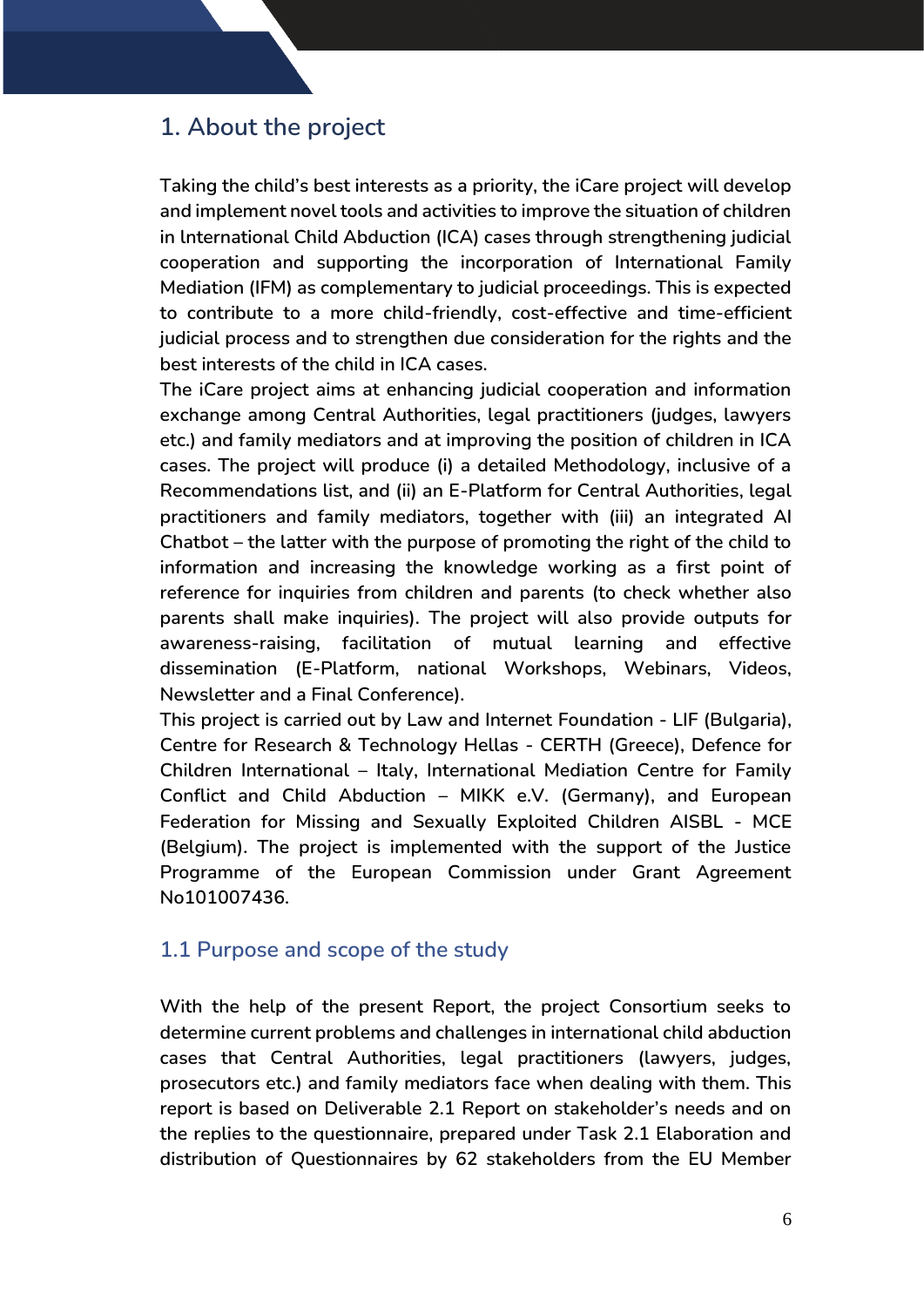**States participating in the iCare project (Bulgaria, Italy, Greece, Germany, Belgium) and from additional countries such as The Netherlands and Poland.** 

**The report will compare key aspects of the legal state of the art in the above-mentioned countries on handling parental child abduction cases and the usage of International Family Mediation (IFM) as an alternative way to resolve those disputes. Furthermore, the report will compare specific aspects of the legislative mechanisms namely the 1980 Hague Convention<sup>1</sup> and the Brussels IIa Regulation<sup>2</sup> – through this, the iCare consortium will identify if the current international legislation is sufficient to ensure judicial cooperation between the affiliated entities. The report will identify factors that could facilitate or hinder a swift and quick case handling and due consideration to the rights of the child, which is important to ensure the best interests of the child. Finally, a short overview of the upcoming Council Regulation (EU) 2019/1111 of 25 June 2019 on jurisdiction, the recognition and enforcement of decisions in matrimonial matters and the matters of parental responsibility, and on international child abduction ("Brussels IIa Recast")<sup>3</sup> will be also presented in order to reflect if the upcoming legislative measures will be in accordance with the above-mentioned goals. The report will serve as a basis for Deliverable 2.3 Recommendations List Analysis report and Deliverable 2.4 iCare Methodology. The findings from the present report will be enriched and disseminated trough the relevant stakeholders at the events taking place under WP 4 iCare Capacity Building.** 

# <span id="page-6-0"></span>**2. Comparative analysis of the current legal framework and gap identification**

**This section will present a short comparative analysis between the 1980 Hague Convention and the Brussels IIa Regulation. The goal of the section** 

<sup>1</sup> Hague Conference on Private International Law, *Hague Convention on the Civil Aspects of International Child Abduction*, 25 October 1980, Hague XXVIII.

 $2$  Council Regulation (EC) No 2201/2003 of 27 November 2003 concerning jurisdiction and the recognition and enforcement of judgments in matrimonial matters and the matters of parental responsibility, repealing Regulation (EC) No 1347/2000, *OJ L 338, 23.12.2003*, available at: https://eur-lex.europa.eu/legalcontent/EN/TXT/?uri=celex%3A32003R2201 (accessed 29th October 2021).

 $3$  Council Regulation (EU) 2019/1111 of 25 June 2019 on jurisdiction, the recognition and enforcement of decisions in matrimonial matters and the matters of parental responsibility, and on international child abduction, *OJ L 178, 2.7.2019*, available at: [https://eur-lex.europa.eu/legal](https://eur-lex.europa.eu/legal-content/EN/TXT/?uri=CELLAR%3A524570fa-9c9a-11e9-9d01-01aa75ed71a1)[content/EN/TXT/?uri=CELLAR%3A524570fa-9c9a-11e9-9d01-01aa75ed71a1](https://eur-lex.europa.eu/legal-content/EN/TXT/?uri=CELLAR%3A524570fa-9c9a-11e9-9d01-01aa75ed71a1) (accessed 29th October 2021).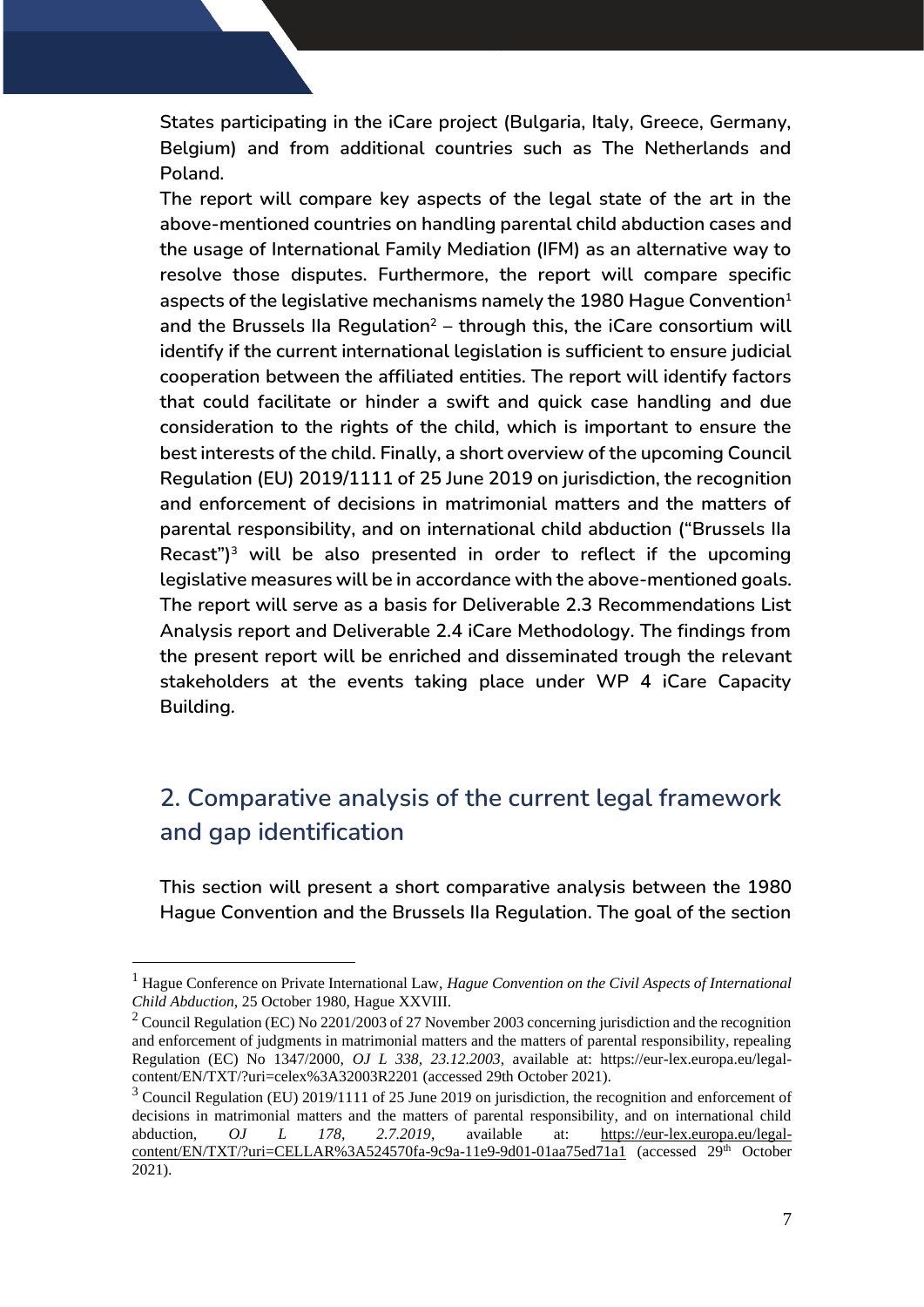**is determining the differences between the two pieces of legislation and identifying any legislative provisions that serve as setbacks for effective judicial cooperation between affiliated entities in the parental child abduction cases.** 

## <span id="page-7-0"></span>**2.1 Purpose and basic principles of the 1980 Hague Convention and Brussels IIa Regulation**

**The 1980 Hague Convention was concluded on 25.10.1980, and as from July 2019 the number of contracting parties to this convention is 101 (including all EU Member States). The main objectives of the Convention are stated in Article 1 and are the following:** 

- **To secure the prompt return of children wrongfully removed to or retained in any Contracting State and;**
- **To ensure that rights of custody and of access under the law of one Contracting State are effectively respected in the other Contracting States.**

**In the Preamble, the 1980 Hague Convention recognises the "paramount importance" of the "interests of the child" in matters related to his/her custody. The 1980 Hague Convention was adopted prior to the 1989 CRC, however, the former one was already a very modern legal test as far as the protection of children's rights is concerned. The 1980 Hague Convention's Contracting States abide by the notion that the interests of the child are of paramount importance in matters relating to their custody. This represents quite a strong wording that underlines a very strong commitment to the children involved in ICA cases.** 

**In the Convention, several basic purposes are envisaged in order to protect the rights of children and ensure that their interests are secured. They nonexclusively include the following:** 

- **To protect against the harmful effects of wrongful removal or retention;**
- **To deter parents from abducting a child in the hopes that they will be able to establish links in a new country that might ultimately award them custody;**
- **To provide an avenue for the timely adjudication of the merits of a custody or access dispute in the jurisdiction where a child is habitually resident. <sup>4</sup>**

 $<sup>4</sup>$  J. Beedell and S. Duguay, "Habitual Residence": SCC Revamps Hague Convention Analysis with Hybrid</sup> Approach (01 May 2018), available at[:https://gowlingwlg.com/en/insights-resources/articles/2018/scc](https://gowlingwlg.com/en/insights-resources/articles/2018/scc-adopts-new-approach-to-habitual-residence/)[adopts-new-approach-to-habitual-residence/](https://gowlingwlg.com/en/insights-resources/articles/2018/scc-adopts-new-approach-to-habitual-residence/) (accessed 06.10.2021).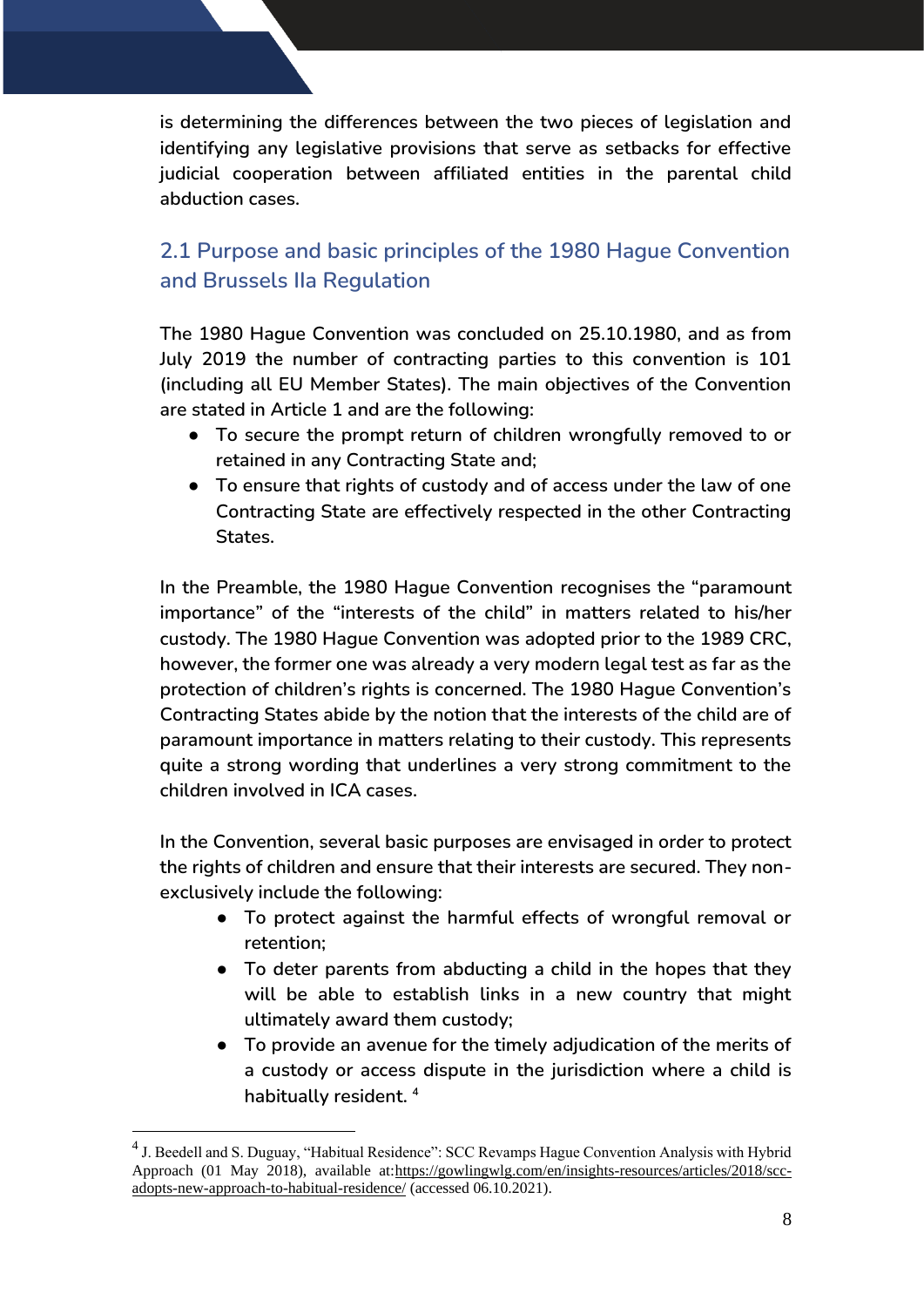**Beside the express reference to the paramount importance of the interests of the child, the 1980 Hague Convention is also very modern in envisaging among the exceptions to the immediate return rule, the objection of the child. More precisely, under art. 13.2, "The judicial or administrative authority may also refuse to order the return of the child if it finds that the child objects to being returned and has attained an age and degree of maturity at which it is appropriate to take account of its views".** 

**Although the rule is not aligned to art. 12 of the CRC on the hearing of the child, it makes it possible for the abducted child to have a direct participation in the child abduction proceeding.** 

**More precisely, art. 12 CRC provides that "States Parties shall assure to the child who is capable of forming his or her own views the right to express those views freely in all matters affecting the child, the views of the child being given due weight in accordance with the age and maturity of the child".** 

**Whilst under art. 13.2 of the 1980 Hague Convention the age and maturity of the child are "conditions" to be satisfied for the hearing of the child to take place, under art. 12 of the CRC age and maturity are elements to be considered in order to give due weight to the views expressed by the child. Despite this relevant difference, art. 13.2 surely confirms the modernity of the original text of the 1980 Hague Convention, which, however, after the entry into force of the CRC had to be interpreted and applied in light of it by the States parties of both instrument.** 

**The Brussels IIa Regulation is applicable in all Member States of the European Union with the exception of Denmark (Recital 31); it is applied directly by the competent courts, and it prevails over the national legislations. The Regulation is applicable from 1st March 2005. <sup>5</sup> and it complements the provisions of the 1980 Hague Convention while also providing coordination when the international child abduction is carried out within the European Union.** 

**Brussels IIa Regulation tackles issues concerning jurisdiction and recognition and enforcement of decisions in matrimonial matters (i.e. matters concerning separation, divorce and annulment of marriage) as well as in parental responsibility matters. Its scope of application is, therefore, wider than the one of the 1980 Hague Convention, which is just a "forum" convention, establishing the rules of jurisdiction in case of child abduction, the principle of immediate return of the child in the State of (former) habitual residence as well as the exception to the above principle.** 

<sup>5</sup> Article 72, Brussels IIa Regulation.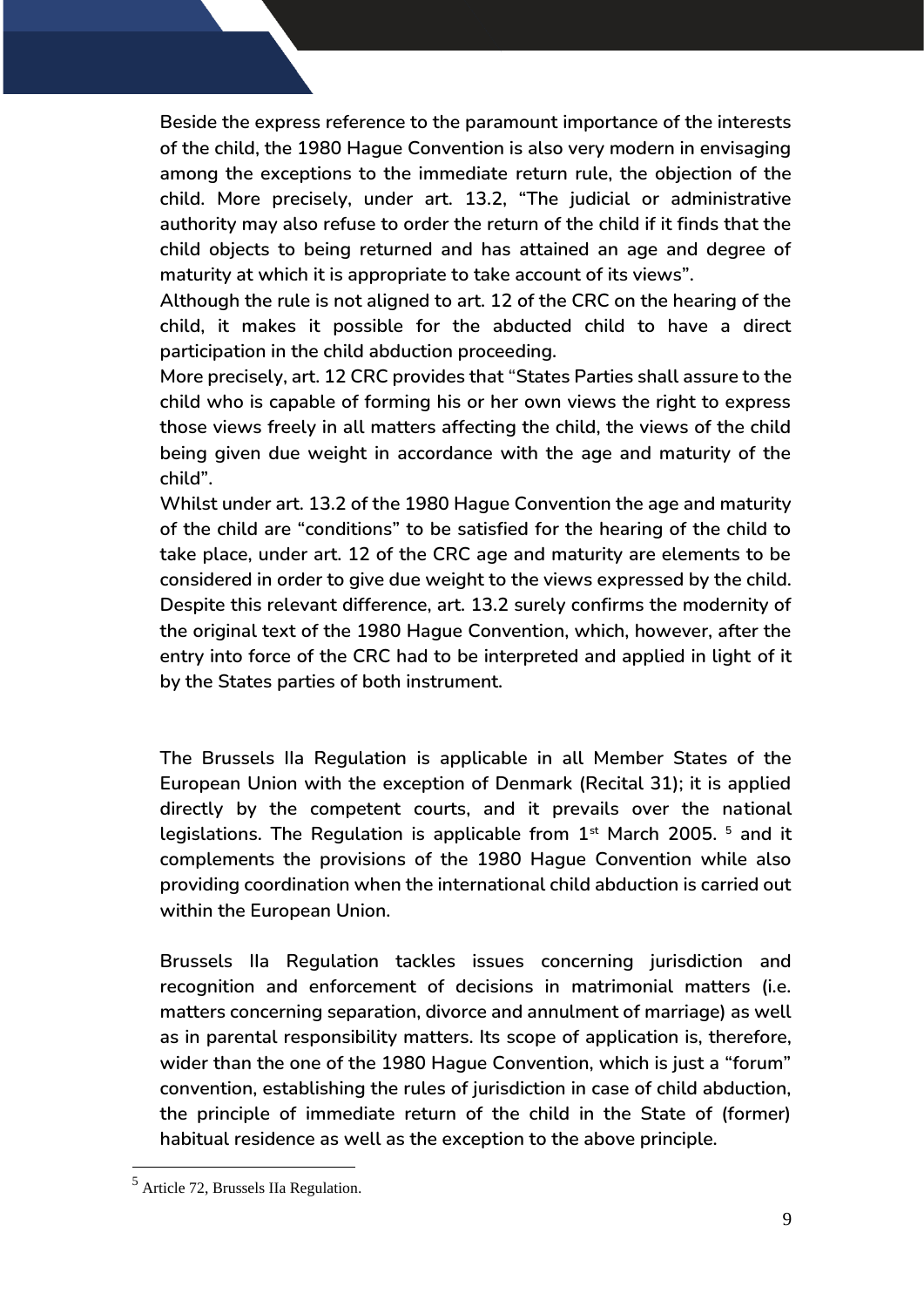**More precisely, so far as parental responsibility matters are concerned, the scope of application of Brussels IIa Regulation is extended. It includes rights of custody and access; guardianship, curatorship and similar institutions; the designation and functions of any person or body having charge of the child's person or property, representing or assisting the child; the placement of the child in a foster family or in institutional care; measures for the protection of the child relating to the administration, conservation or disposal of the child's property.** 

**The current report will focus only on the matters that are related to handling international child abduction cases.** 

## <span id="page-9-0"></span>**2.2 Comparative analysis on the 1980 Hague Convention and the Brussels IIa Regulation**

**Both the 1980 Hague Convention and the Brussels IIa Regulation share the goal of seeking to ensure the prompt return of the child to his/her country of habitual residence prior to wrongful removal or retention. <sup>6</sup> They also seek to deter from the harmful effects of child abduction. The Regulation does not affect the core of the 1980 Hague Convention. When a court of a Member State receives a request for the return of a child pursuant to the 1980 Hague Convention, it shall apply the rules of the Convention as further integrated by the specific rules under articles 11 para 1 to 5 of Brussels IIa Regulation. Furthermore, both legislative acts ensure that rights of custody, which exist under the law of one Member/Contracting State, are represented in the other.<sup>7</sup>**

**The Brussels IIa Regulation envisages some differences in comparison with the legislative regulations of the 1980 Hague Convention with the most distinctive one being the Regulation is applicable only to cases regarding Member States ("intra-European situations") and that, given the specific relationship existing among them due to the Membership of the EU, a special rule applies: the so-called "trumping order". More precisely, the Brussels IIa Regulation envisages a new procedure in relation to articles 11, para 6, 7 and 8, if the court of the State where the child has been abducted decides that the child should not return pursuant to art. 13 from the 1980 Hague Convention. Those provisions require the court which has issued a decision on non-return to transmit a copy of its decision together with the relevant documents to the competent court in the Member State of origin.** 

<sup>&</sup>lt;sup>6</sup> Practice Guide for the application of the Brussels IIa Regulation, European Commission, DG Justice, EJN, p. 49.

<sup>&</sup>lt;sup>7</sup> The EU Child Return Procedure in search of efficiency, International Judicial Cooperation in Civil Matters

<sup>–</sup> European Family Law, p. 2.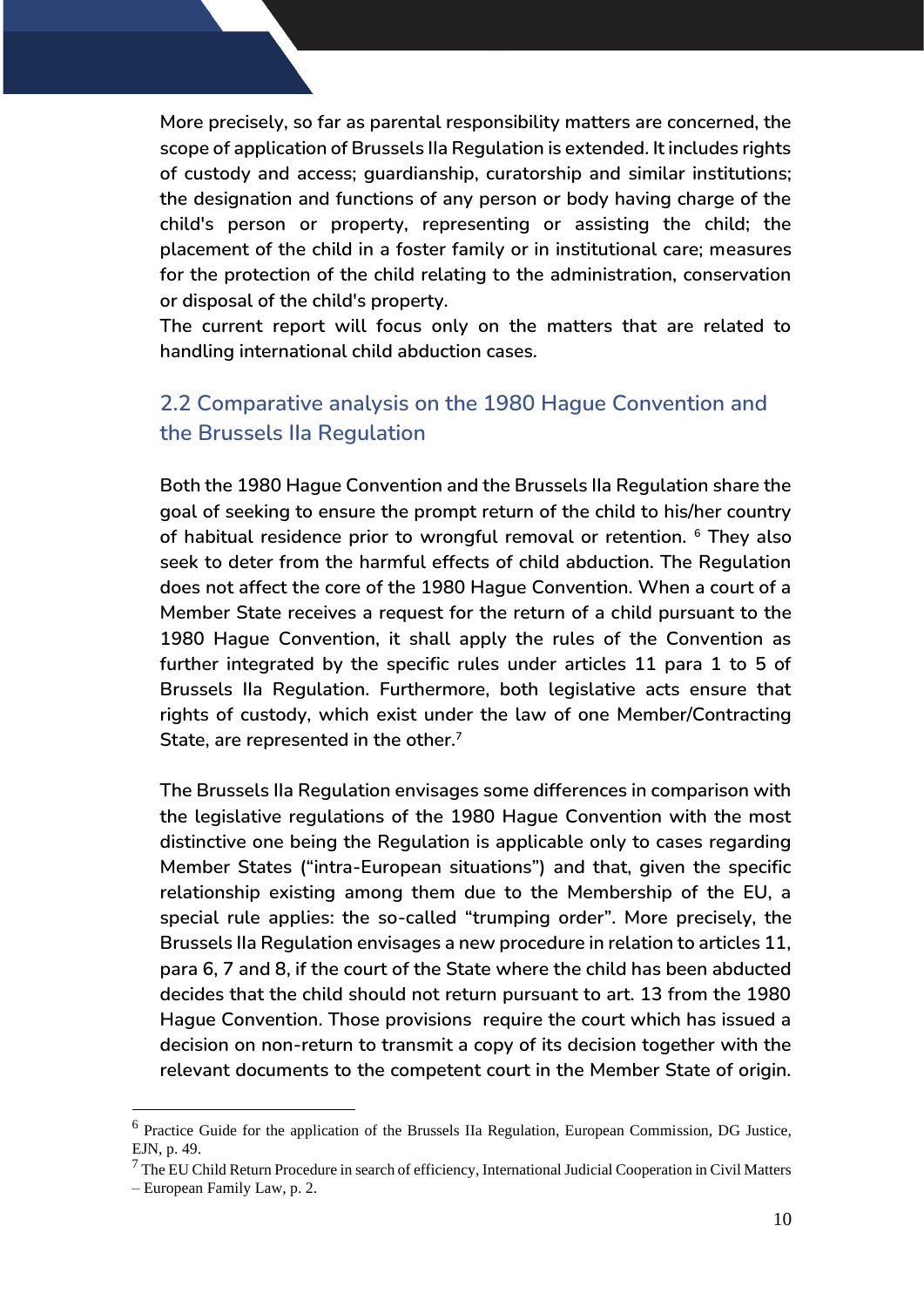**This transmission can take place either via the competent courts in the two Member States or through their Central Authorities. The court of origin should give chance for the parties to make submissions in relation to their national law, within 3 months from the date of notification. If there are no comments from the parties within the 3-month time limit the competent court will close the case.**

**If submissions are made, a proceeding takes place before the courts of the State of habitual residence which has the final say on the case. More precisely, even if the courts of State where the child has been unlawfully transferred deny the prompt return of the child on the ground of one of the exceptions envisaged by the 1980 Convention, the court of the State of former habitual residence is allowed to order the return of the child and this latter return decision will "trump" the non-return one<sup>8</sup>**

**Moreover, in the specific cases of international child abduction, it is crucial that, if a court decision to return a child is upheld, such decision is implemented as quickly as possible. This fact leads to the need that the court decision must be enforced quickly in the other Member States. In relation to that, the Brussels IIa Regulation contains provisions that provide direct enforceability to such judgments as long as they are accompanied by a certificate. The consequence of this rule is that it is not necessary to apply for an "exequatur" procedure in the requested Member State, and that it is not possible to oppose the recognition.<sup>9</sup>**

**Once established the jurisdiction, no matter if either the 1980 Hague Convention is applicable or the Brussels IIa Regulation, the competent court will be decided on the basis of the procedural rules in force in the Member/Contracting States. Whilst in some Member States, as for example Italy, a specialized court has jurisdiction on child abduction matters ("Juvenile Courts"), in others such a specialized jurisdiction does not exist and, as a consequence, courts dealing with issues of civil law deal also with child abduction issues.** 

**Both legal instruments envisage that the competent administrative or judicial authority shall reach a decision on the case for the return of the child within six weeks. The 1980 Hague Convention and the Brussels IIa Regulation use the term "expeditious" referring to the procedures which the national jurisdictions must carry out when dealing with a child return case. The resolution of the case within this timeframe is a subject to the procedural rules of the national law.**

<sup>8</sup> Recital 12, Article 10, Brussels IIa Regulation.

<sup>&</sup>lt;sup>9</sup> Ibid.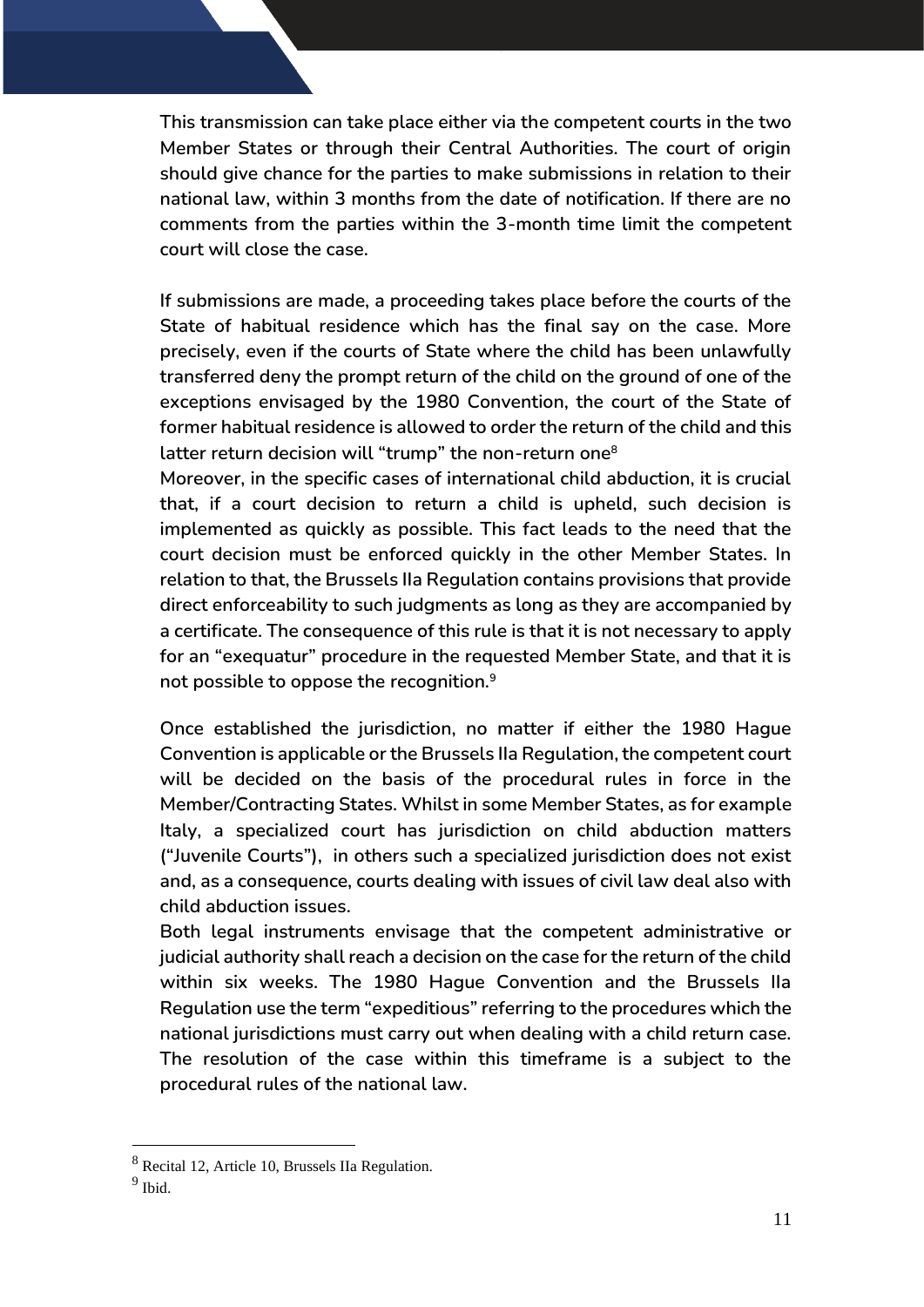**The Brussels IIa Regulation also envisages the right of the child to be heard during the return procedure "unless this appears inappropriate due to his or her age and degree of maturity". <sup>10</sup> This provision corresponds to what is foreseen in the United Nations CRC, and more specifically in its art. 12, para 2 which establishes that the child should have the opportunity to be heard in any judicial and administrative proceedings that affect him/her. It should be taken into consideration that the views of the child should not be taken as determinative for the decision of the competent court that is handling the parental child abduction case. As regard to the right of the parents to express their views, the Brussels IIa Regulation considers it relevant just as a ground of non-recognition under article 23 lit. d). However, this does not apply generally to return orders, given that return orders, as already mentioned, once certified, can be executed without further check (exequatur).** 

**The active participation of the child should not be mistaken with selfdetermination. He or she must have the right to decide with which parent would prefer staying but the court of social workers should be especially careful when or if they should be asking this question. Case law of Member States also does not give a solid response on what is the weight of the children's voice. In some cases the objection of the child has been interpreted as a preference of a said child to live with the abducting parent, than as a objection to his return. In other cases, courts searched for a clear objection to a specific country. The simple preference to live with another parent has not been deemed a reason to deny return, based on Art. 13, para 2 of the Hague Convention. <sup>11</sup>**

<span id="page-11-0"></span>**Furthermore, with specific reference to abduction proceedings, it might be very difficult to hear the abducting parent, since he/she is in another country (different from the one of the habitual residence of the child before the abduction) and since if returning to the State of origin the abducting parent may face criminal proceedings (this is the case of Italy, among others).** 

# **3.Comparative Needs Assessment of the surveyed countries**

**The present comparative analysis is based on the results from the questionnaires distributed in the project partner countries (Belgium, Bulgaria, Germany, Greece and Italy) as well as from two additional EU countries (Poland and The Netherlands). Good practices from these** 

<sup>10</sup> Art. 11, para. 2 Brussels IIa Regulation.

 $11$  European Parliament, 40 years of the Hague Convention on child abduction: legal and societal changes in the rights of a child, p, 14, available at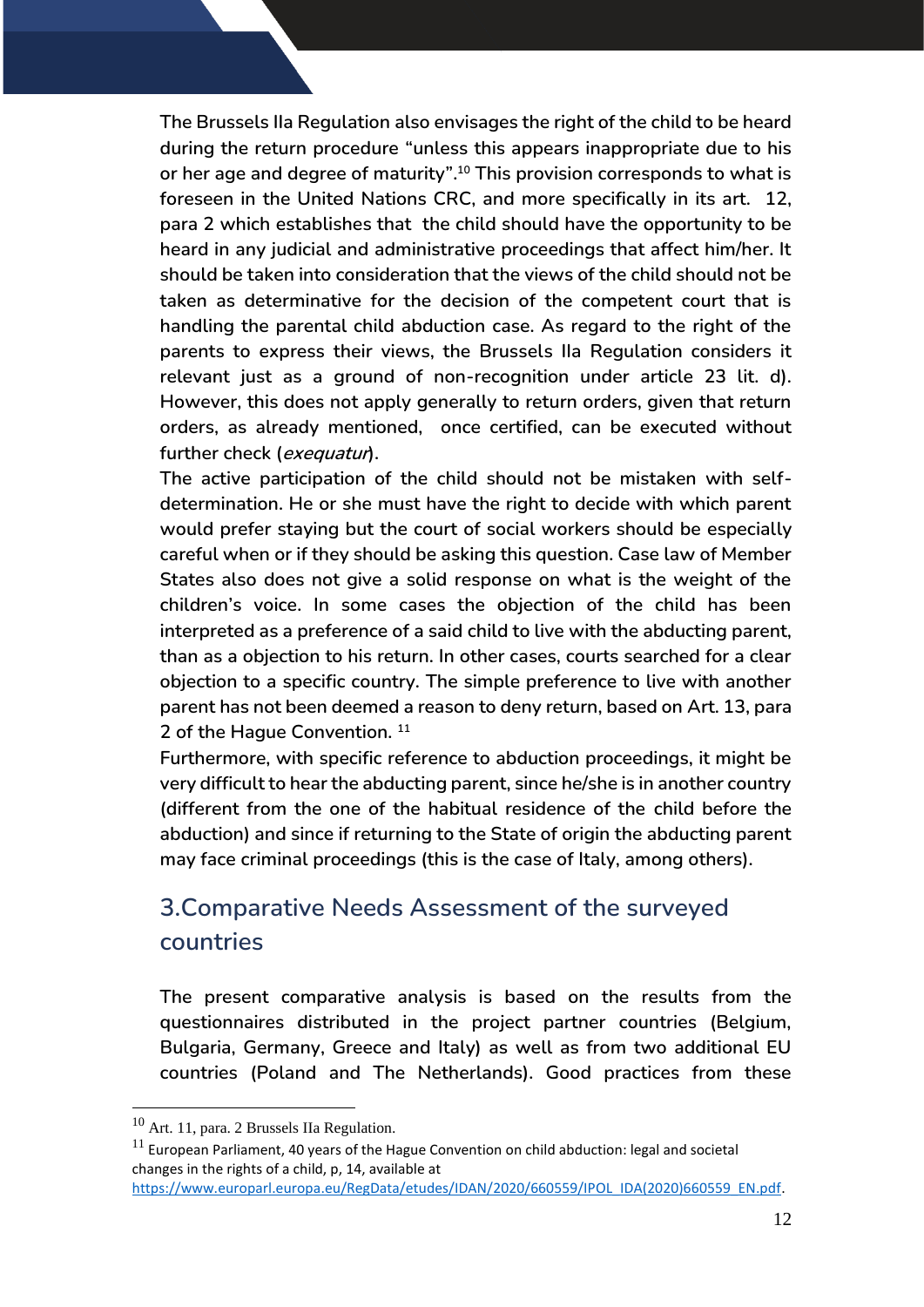**countries will be outlined as well as the pressing needs in the cases of international child abduction. The geographical scope of the analysis covers jurisdictions form across the European Union, providing a summary overview of key facts and figures, including good practice examples and challenges in such cases as well as the different approaches taken in the countries. It must be taken into consideration that the number of respondents in the survey questionnaire was limited and cannot be considered a representative sample of the situation in the respective countries. In light of these limitations, the survey responses are considered as indications of valid insights and hints to the professional practice of different stakeholders in cases of International Child Abduction, thus making it valuable for the project results. While we include also the responses from both Poland and The Netherlands in the count of countries, it must be stated that since the number of responses is too limited– a single response from Poland and two responses from The Netherlands respectively- we cannot consider them as samples providing overall information on those countries but they will rather present the views of the individual respondents.** 

## <span id="page-12-0"></span>**3.1 Methodological approach**

**The content and structure of the questionnaire were drafted by the Law and Internet Foundation (LIF) as the leader of T2.1 Elaboration and distribution of Questionnaires, as well as D2.1 Reports on Stakeholder Needs, and were subject to multiple rounds of review before the questionnaire document was sent out to the respective stakeholders. All partners within the Consortium (Law and Internet Foundation - LIF (Bulgaria), Centre for Research & Technology Hellas - CERTH (Greece), Defence for Children International - DCI (Italy), International Mediation Centre for Family Conflict and Child Abduction - MIKK E.V. (Germany), and European Federation for Missing and Sexually Exploited Children AISBL - MCE (Belgium) ) used their own networks in order to reach out to the Central Authorities, family lawyers, prosecutors, family judges, as well as other stakeholders (summarized in Table 1 below) in each of the countries within the project Consortium, and also in additional countries outside of it (namely Poland and The Netherlands).** 

**The content and different sections of the questionnaire are structured as follows:** 

● **Administrative Proceedings – the questions under this section include the number of ICA cases handled in each country, including those that were not processed by the Central Authority but went to**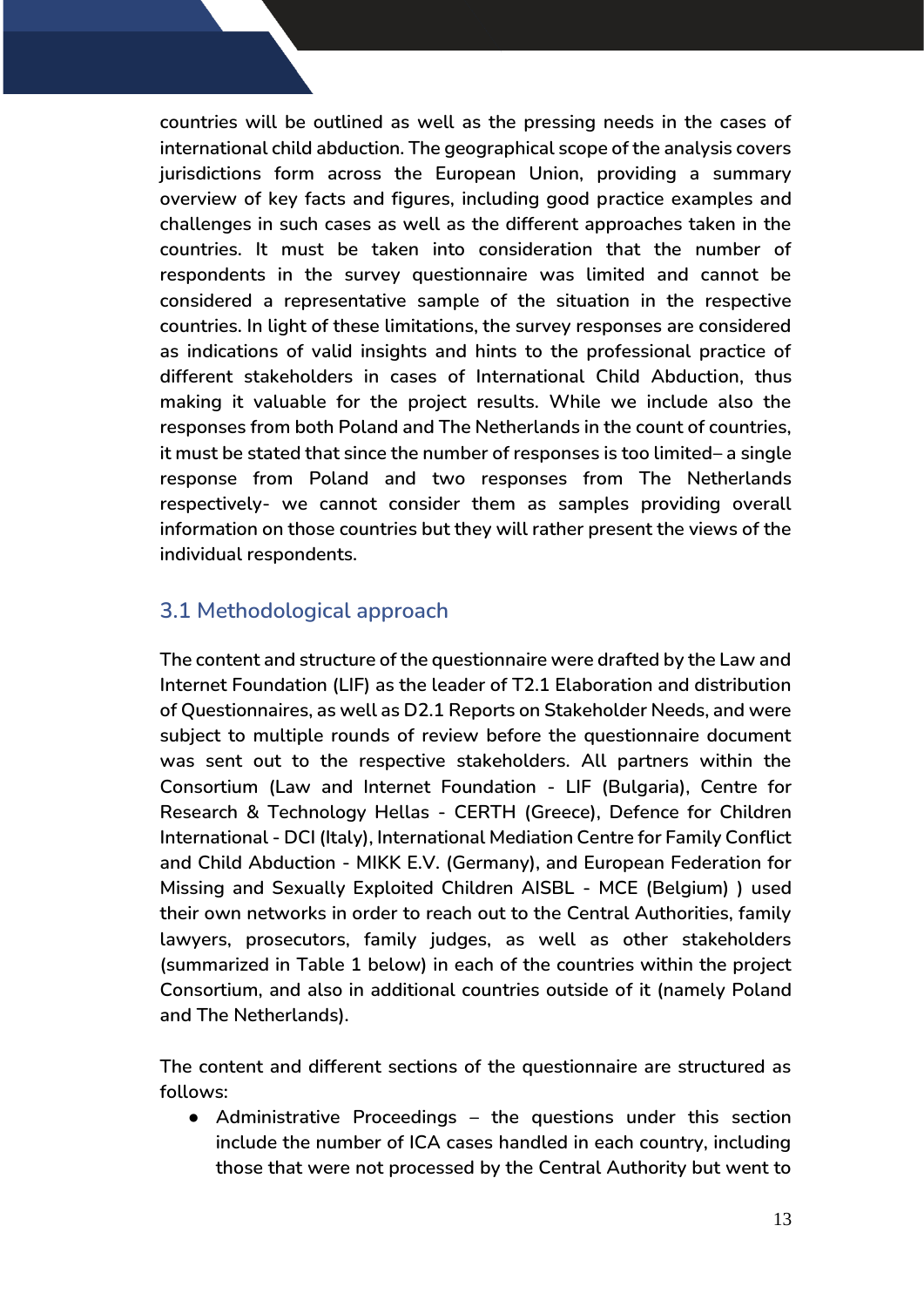**the courts directly; the number of employees at each Central Authority than work on ICA cases; whether the national Central Authority refers parents to lawyers in such cases and whether it informs them of the option of mediation. The Administrative Proceedings section aims to better clarify the administrative situation in each country in respect to handling ICA cases and whether there are any administrative hurdles that hinder the swift handling of such cases, as well as identify whether a need for improvement exists in this context.**

- **Judicial Proceedings – the questions under this section are further sorted out into two sub-sections, namely concerning Legal Aid and Court Proceedings. The first sub-section aims to clarify the nature and availability of the legal aid that may be available to parents in ICA cases and also whether there are specialized lawyers in the specific country/whether specialized trainings to lawyers are available for cases of international child abduction. The second subsection aims to obtain more detailed and comprehensive information on the overall court proceedings in ICA cases, including whether all legal provisions under both the 1980 Hague Convention and the Brussels IIa Regulation are duly complied with in regard to the safe return of the child and thus evaluate whether further improvements are needed.**
- **Mediation – the questions under this section consider the very relevant aspect of the mediation option in ICA cases, the nature scope and availability of mediation, whether there are specialized trainings to mediators in regard to ICA cases, whether, for example, children are also seen by mediators in such cases or whether legal aid is available so that a better overall picture can be built on the use of mediation in practice.**

**The questionnaire concludes with a question asking the respondents to describe issues or problems that they may have identified during their work on ICA cases and when including international family mediation in these cases to obtain valuable inputs from professionals in the field which are especially valuable to the iCare project results.**

**For the purposes of consistency, the questionnaires were incorporated into a Microsoft Word document and each Consortium partner was responsible for disseminating it on a national level. The timeframe set for responses in Bulgaria was 26th April –21st of May, with 4 weeks in total granted to**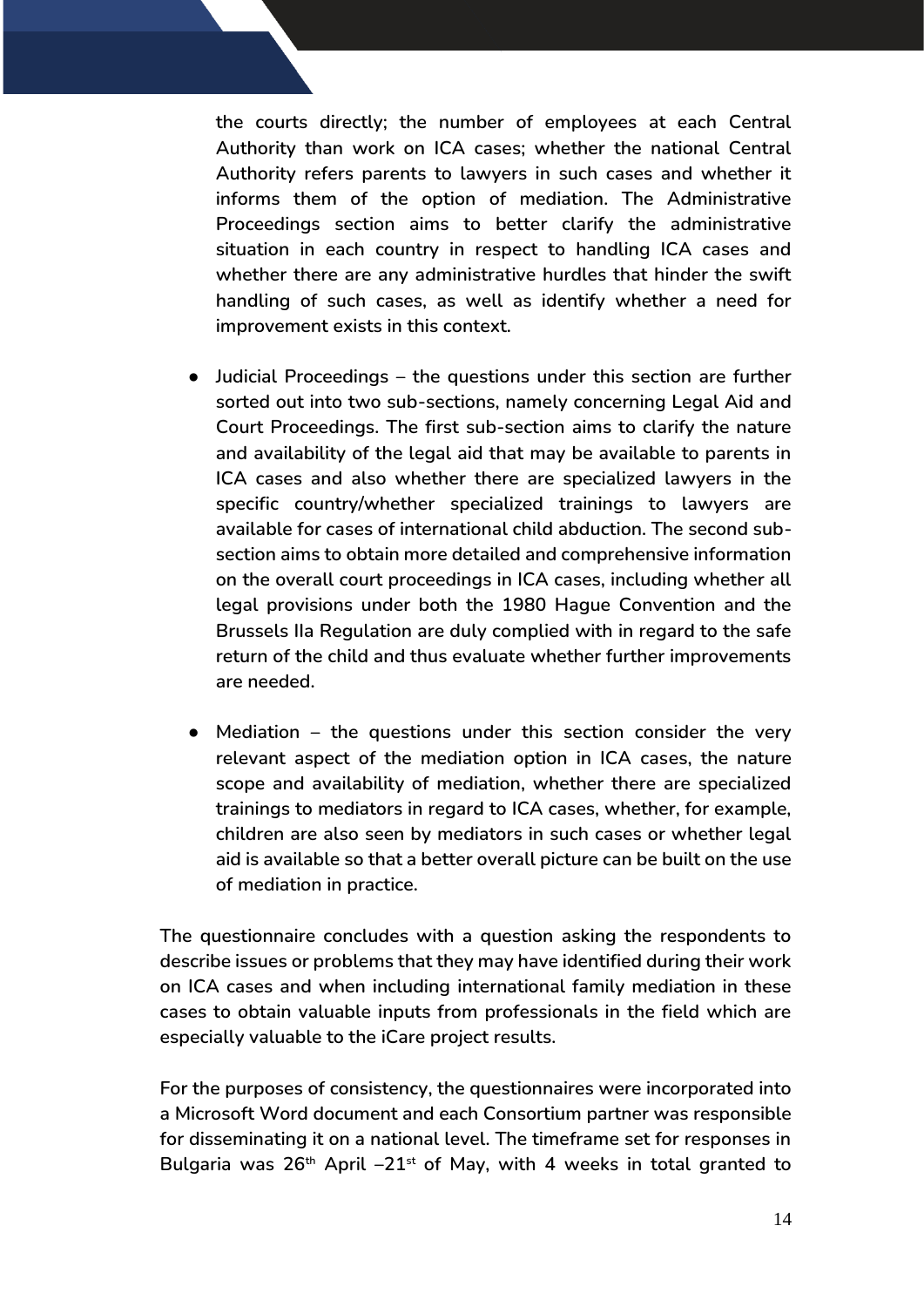**stakeholders to provide their responses. While a total number of 30 filled questionnaires to be collected from all 5 countries was initially set as a project goal, in the end a total of 63 responses were received. The participation itself in filling in the questionnaires was on an anonymous basis and the informed consent of all respondents was appropriately sought and obtained through dedicated consent forms and information sheets included at the beginning of the questionnaires. The questionnaire is included in the Annex to this report.** 

<span id="page-14-0"></span>

|--|--|

| ***** *                         | Belgium        | <b>Bulgaria</b> | Germany                        | Greece         | Italy                   | Poland       | <b>The Netherlands</b>                   | Responses   |
|---------------------------------|----------------|-----------------|--------------------------------|----------------|-------------------------|--------------|------------------------------------------|-------------|
|                                 |                |                 |                                |                |                         |              |                                          | pe          |
|                                 |                |                 |                                |                |                         |              |                                          | stakeholder |
|                                 |                |                 |                                |                |                         |              |                                          | group       |
| <b>Central Authority</b>        | $\mathbf{1}$   | $\mathbf{0}$    | $1^{12}$                       | $\Omega$       | $\mathbf{1}$            | $\mathbf 0$  | $\mathbf 0$                              | 3           |
|                                 |                |                 |                                |                |                         |              |                                          |             |
|                                 |                |                 |                                |                |                         |              |                                          |             |
| Prosecutors                     | $\mathbf{1}$   | $\mathbf{0}$    | $\Omega$                       | $\Omega$       | $\overline{2}$          | $\mathbf{0}$ | $\mathbf 0$                              | 3           |
| <b>Mediators</b>                | $\overline{2}$ | $\mathbf{1}$    | 5                              | $\Omega$       | 3                       | $\mathbf 0$  | $\Omega$                                 | 11          |
| <b>Family Lawyers</b>           | $\mathbf{1}$   | $\mathbf{1}$    | $\mathbf 1$                    | $\mathbf 0$    | 10                      | $\mathbf 0$  | $\mathbf 0$                              | 13          |
| <b>Family Judges</b>            | $\mathbf 0$    | $\mathbf{1}$    | 3                              | $\overline{2}$ | $\overline{\mathbf{4}}$ | $\mathbf 0$  | $\mathbf 0$                              | 10          |
| Family                          | $\Omega$       | $\mathbf{0}$    | 3                              | $\Omega$       | $\mathbf 0$             | $\mathbf{1}$ | $\mathbf{1}$                             | 5           |
| Lawyers/Mediators <sup>13</sup> |                |                 |                                |                |                         |              |                                          |             |
| Others                          | $\mathbf 0$    | 1 - President   | $\mathbf{1}$<br>$\blacksquare$ | $2 - j$ udges  | 13:                     | $\mathbf{0}$ | $\mathbf{1}$<br>$\overline{\phantom{0}}$ | 18          |
|                                 |                | of<br>the       | Licensed                       | (no judges     | $5 -$ social            |              | Mediator/Working                         |             |
|                                 |                | Management      | Clinical                       | Greece<br>in   | workers:                |              | for center IKO                           |             |
|                                 |                | Board of the    | Social                         | handle         | $2 -$ juvenile          |              | (legal adviser)                          |             |
|                                 |                | Attorneys'      | Worker,                        | family         | judges;                 |              |                                          |             |
|                                 |                | <b>Training</b> | Member                         | cases          | $1 -$                   |              |                                          |             |
|                                 |                | Center          | <b>AAMFT</b>                   | exclusively)   | psychotherapist;        |              |                                          |             |
|                                 |                | "Krastyu        |                                |                | 3 - academia:           |              |                                          |             |
|                                 |                | Tsonchev",      |                                |                | $1 -$ researcher;       |              |                                          |             |
|                                 |                | Sofia.          |                                |                | $1$ – mother of a       |              |                                          |             |
|                                 |                | <b>Bulgaria</b> |                                |                | minor with              |              |                                          |             |
|                                 |                |                 |                                |                | double                  |              |                                          |             |
|                                 |                |                 |                                |                | citizenship             |              |                                          |             |
| Responses<br>per                | 5              | $\overline{4}$  | 14                             | 4              | 33                      | $\mathbf{1}$ | $\overline{2}$                           | 63          |
| country                         |                |                 |                                |                |                         |              |                                          |             |
| of<br>number<br>Total           | 63             |                 |                                |                |                         |              |                                          |             |
| responses                       |                |                 |                                |                |                         |              |                                          |             |

The respondents all have extensive experience in the field – between 10 and **20 years, with some of them going even more. Table 2 bellow shows the range of experience of each stakeholder group.**

<sup>12</sup> Central Authority **and** Legal Advisor.

 $13$  Indicates that the respondent to the questionnaire marked as relevant professional background both family lawyer and mediator.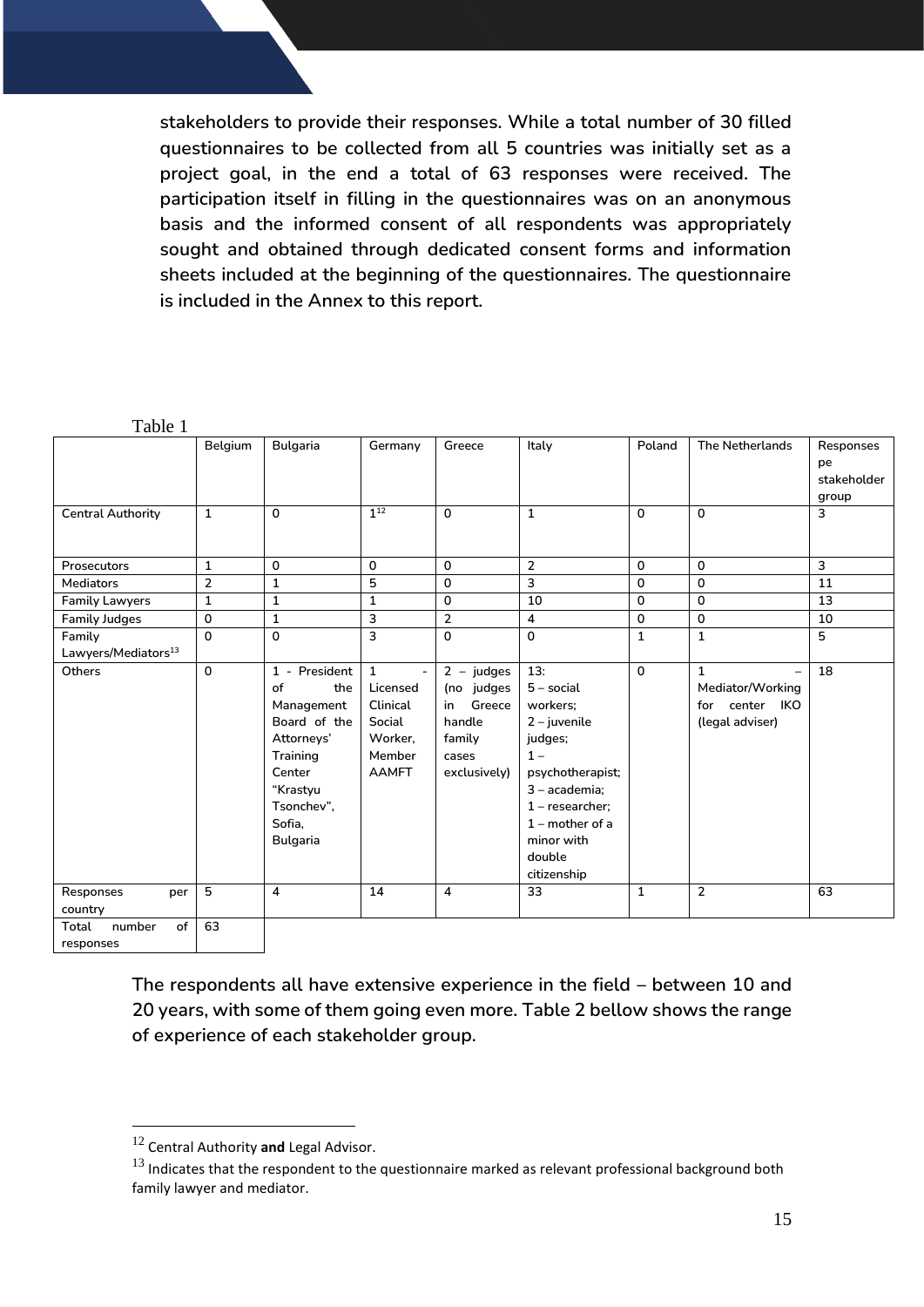|                          | $1$ able $2$                                            |                                                                                                                                                                                              |                                                                                                                        |                                                      |                |                                            |                                                                             |                                                              |
|--------------------------|---------------------------------------------------------|----------------------------------------------------------------------------------------------------------------------------------------------------------------------------------------------|------------------------------------------------------------------------------------------------------------------------|------------------------------------------------------|----------------|--------------------------------------------|-----------------------------------------------------------------------------|--------------------------------------------------------------|
|                          | Belgium                                                 | <b>Bulgaria</b>                                                                                                                                                                              | Germany                                                                                                                | Greece                                               | Italy $14$     | Poland                                     | The Netherlands                                                             | Total number of<br>stakeholders in<br>each<br>range<br>group |
| 0-5 years                | $\mathbf 0$                                             | $\Omega$                                                                                                                                                                                     | $\mathbf{1}$<br>Central<br>Authority<br>and<br><b>Legal Advisor</b>                                                    | $3 - 2$<br>Judges;<br>Family<br>Judge;               | 6              | $\mathbf{0}$                               | $\mathbf{0}$                                                                | 10                                                           |
| $5-10$ years             | $\mathbf{1}$<br>$\overline{\phantom{a}}$<br>Prosecutor  | 1 - Mediator                                                                                                                                                                                 | 0                                                                                                                      | $\mathbf 0$                                          | $\overline{7}$ | $\mathbf{0}$                               | $\mathbf{0}$                                                                | 9                                                            |
| $10-20$ years            | $3 - Central$<br>Authority;<br>Prosecutor;<br>Mediator; | $3 - F$ amily<br>Judge;<br>Family<br>Lawyer;<br>President of<br>the<br>Management<br>Board of the<br>Attorneys'<br>Training<br>Center<br>"Krastyu<br>Tsonchev",<br>Sofia,<br><b>Bulgaria</b> | 7 - 5 Mediators; 2<br><b>Family Lawyers;</b>                                                                           | $\mathbf{1}$<br>$\qquad \qquad -$<br>Family<br>Judge | $\overline{7}$ | $\mathbf{1}$<br>-Family<br>Lawyer/Mediator | $\mathbf{1}$<br>Mediator/Working<br>Center<br>IKO<br>for<br>(legal adviser) | 23                                                           |
| than<br>More<br>20 years | 1-Family<br>Lawyer                                      |                                                                                                                                                                                              | 2 Family<br>$6 -$<br>Lawyer/Mediators;<br>3 Family Judges;<br>1 Licensed Clinical<br>Social<br>Worker,<br>Member AAMFT | $\mathbf 0$                                          | 11             | $\Omega$                                   | $\mathbf{1}$<br>Family<br>$\qquad \qquad -$<br>Lawyer/Mediator              | 19                                                           |

<span id="page-15-0"></span> $T-1.1.2$ 

**As seen from the Tables above, in Belgium, Germany and Italy the Central Authorities also participated in the questionnaires, providing invaluable perspectives on the topic of international child abduction. Some of the judges from Germany are also Hague Liaison Judges. Furthermore, the Italian questionnaires also cover the widest range of types of respondents beside the ones mentioned above such as social workers, juvenile judges, psychotherapists, academics, researchers, and even a mother of a child with double citizenship.** 

**The iCare Consortium will consider the possible biases that could come when working with statistic data in order not to overestimate or underestimate specific parameters that were received from the iCare Questionnaire. There where several biases that were considered during the processing of the results of the survey. First, the consortium considered any biased estimators – a rule to calculate an estimate of a quantity based on observed data. The result of using the rule is an estimate (a statistic) that** 

 $14$  The Italian responses received summate the different ranges of experience without providing the number of stakeholder groups that fall within each one.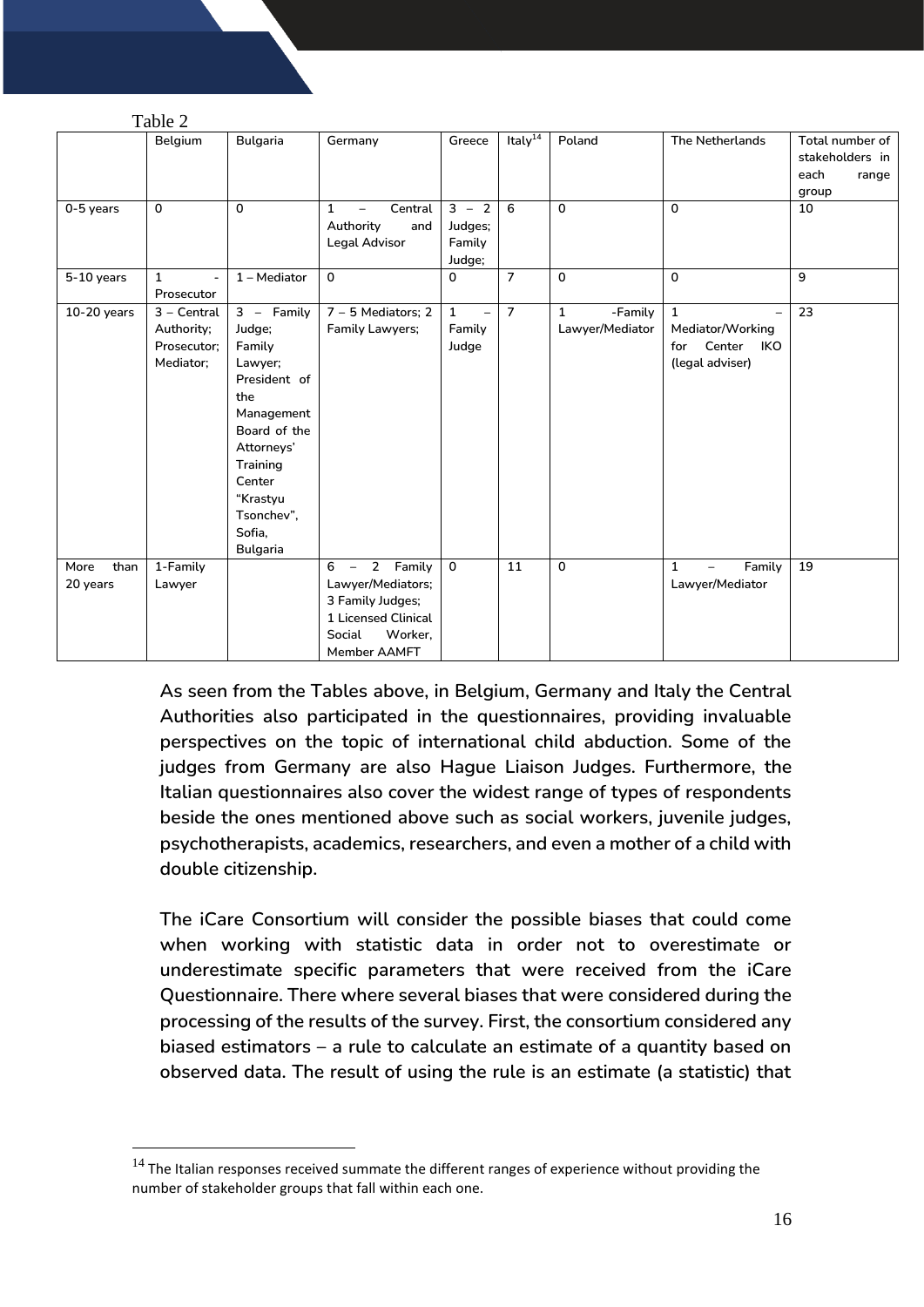**presumably reflects on the true results in the population. <sup>15</sup> The second thing that was considered is the selection bias were the "selection" takes away the randomness when choosing the subjects for the survey. Finally, non-response bias was considered when some people fail to respond to the questionnaires.<sup>16</sup> In the case where additional biases are observed the consortium will amend the results in relation to the upcoming deliverables in WP2.** 

#### 3.2 Administrative proceedings

**Not all the respondents had the necessary information regarding the number of child abduction cases. However, from the information that was provided to the Consortium, the biggest number of cases was recorded in Germany - incoming cases for 2019 – 241, outgoing cases for 2019 – 218, incoming cases for 2020 – 217, outgoing cases for 2020 – 209. The employees in the national CAs differ in accordance with the size of the countries, being approximately between 5 and 10.** 

**The numbers recorded do not include cases that were not processed by the Central Authority but went to the courts directly (except for Greece where no information was provided in this regard). Case numbers per country can be evidenced in Table 3 bellow.**

| t avit J  |         |                        |         |              |       |        |                    |
|-----------|---------|------------------------|---------|--------------|-------|--------|--------------------|
|           | Belgium | Bulgaria <sup>17</sup> | Germany | Greece       | Italy | Poland | The                |
|           |         |                        |         |              |       |        | <b>Netherlands</b> |
| Incoming  | 39      | 31                     | 241     | $\mathbf{1}$ | N/A   | N/A    | 51                 |
| cases for |         |                        |         |              |       |        |                    |
| 2019      |         |                        |         |              |       |        |                    |
| Outgoing  | 27      | 19                     | 218     | N/A          | N/A   | N/A    | 56                 |
| cases for |         |                        |         |              |       |        |                    |
| 2019      |         |                        |         |              |       |        |                    |
| Incoming  | 97      | 22                     | 217     | $\mathbf{1}$ | N/A   | N/A    | N/A                |
| cases for |         |                        |         |              |       |        |                    |
| 2020      |         |                        |         |              |       |        |                    |
| Outgoing  | 86      | N/A                    | 209     | N/A          | N/A   | N/A    | N/A                |
| cases for |         |                        |         |              |       |        |                    |
| 2020      |         |                        |         |              |       |        |                    |

<span id="page-16-0"></span>Table 3

 $^{15}$ Bias in Statistics: Definition, Selection Bias & Survivorship Bias available at <https://www.statisticshowto.com/what-is-bias/> (accessed 6<sup>th</sup> December 2021).  $16$  Ibid.

<sup>&</sup>lt;sup>17</sup> <http://www.vss.justice.bg/page/view/1082> - information available for 2019 and 2020 (in Bulgarian) (accessed 6th December 2021).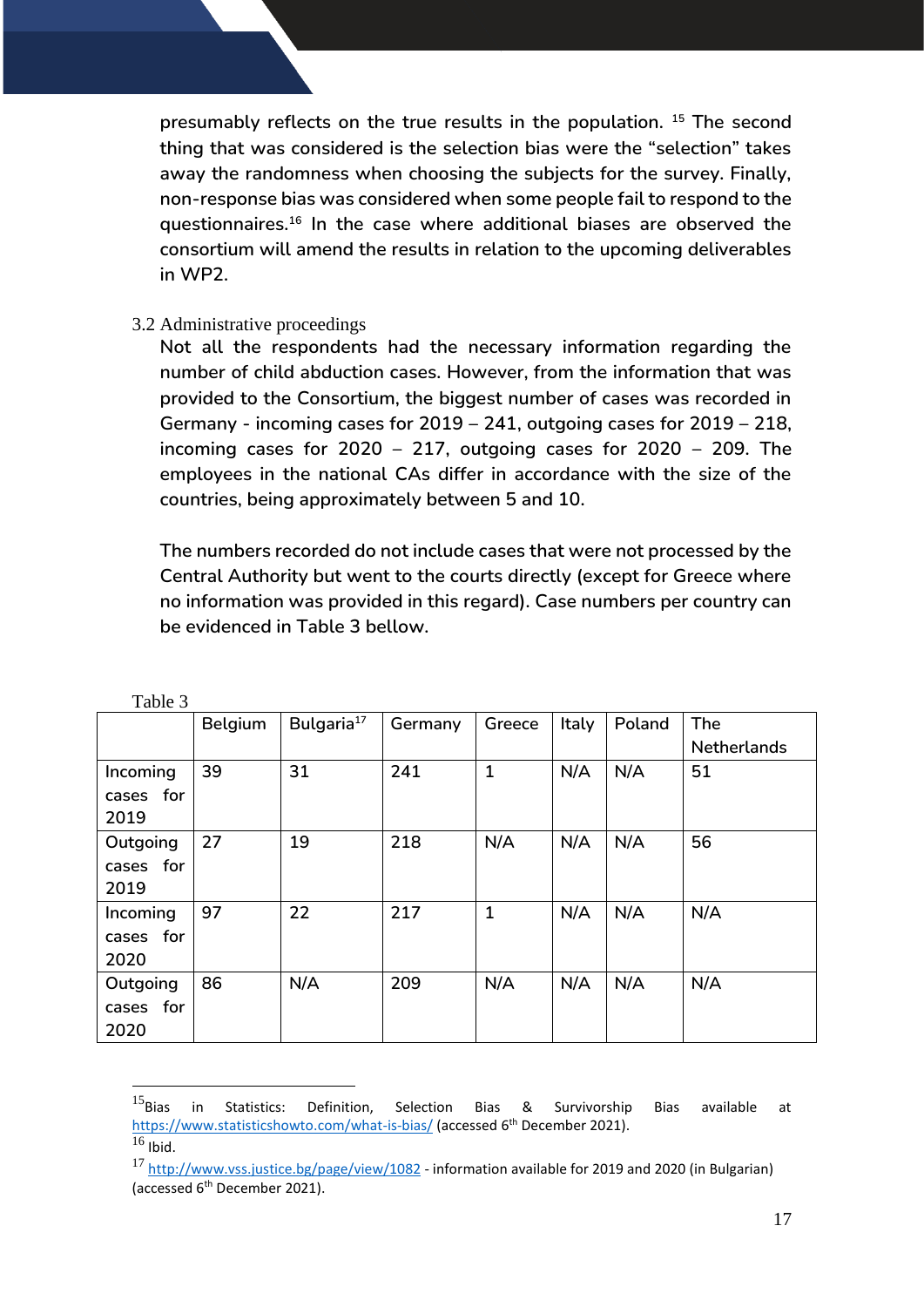**Only in Germany and The Netherlands, the CAs refer parents who are parties in child abduction cases to lawyers. In Greece and Belgium, the CAs sometimes make such referrals but not always to specialised lawyers in the field of international child abduction. Similarly, none any of the CAs in the covered countries keep a register/list with such referrals of lawyers specialised on representing parents in ICA cases, only The Netherlands refers parents to the International Child Abduction Center (Center IKO), which keeps such a list.**

**In four (Belgium, Germany, The Netherland, and Poland) out of seven surveyed countries, the CAs inform both parents (the abducting parent and the applicant respectively) in child abduction cases about the option of mediation. The questionnaires show inconsistency in this practice in Bulgaria, sometimes this option is presented only to the applicants, in other instances to both parties. This is done by letter or by phones, providing general information regarding the mediation option. The respondents from Greece outline that mediation is option and not a requirement in cases of child abduction due to the lack of qualified mediators.**

## <span id="page-17-0"></span>**3.3 Judicial proceedings**

### **Legal Aid**

**In all seven countries, legal aid is available for parents in cases of child abduction. However, it is also means-tested in all of them, except in Poland. In four of the countries (Belgium, Germany, Italy, The Netherlands) there are lawyers specialised in the field. However, the respondents stated that in Italy they are difficult to identify by private citizens (it might however be useful to point out the existence of ICALI [https://icali.it\)](https://icali.it/).**

**In Bulgaria, there are only lawyers specialised in family law. In the majority of surveyed countries there are training institutions that provide specialized training for family lawyers in the field of parental child abduction. However, some of the respondents from Italy have outlined that they have not participated in such due to the high costs of the trainings.** 

### **Court proceedings**

**According to the replies to the questionnaires received, four of the countries (Greece, Germany, Poland and The Netherlands) believe that their respective country comples with the 6-week period provided by the Hague**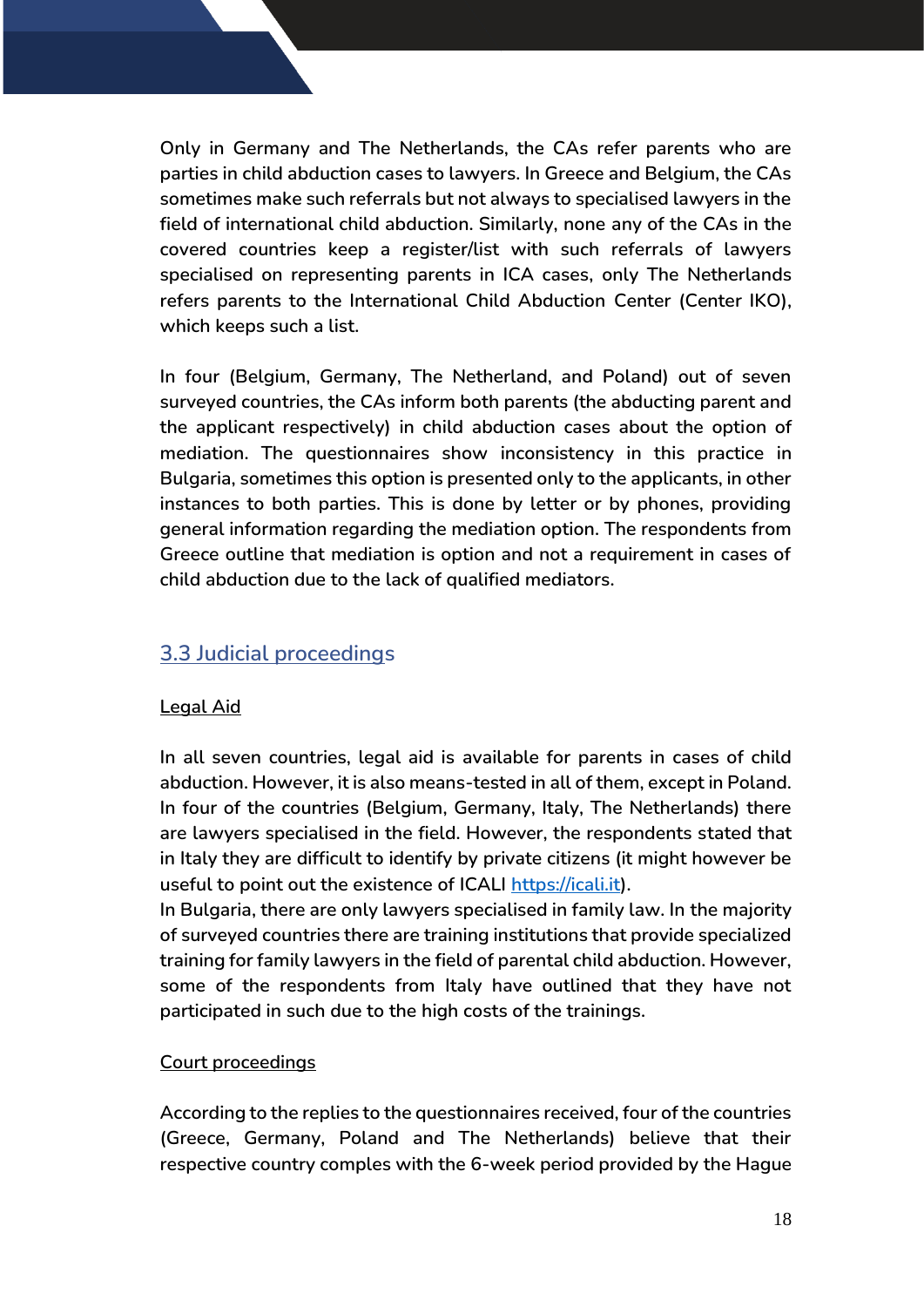**Convention/Regulation 2201/2003 (Art. 11 of the Hague Convention/Art. 11, para 3 of the Regulation) with the rest of the surveyed countries (Belgium, Bulgaria and Italy) answering in the negative.** 

**In the majority of the jurisdictions (Belgium, Germany, Greece, Italy and The Netherlands) there are measures in place to prevent relocation of the child pending a return application. Only in Poland there is lack of such, while in Bulgaria there is some inconsistency in the answers, with two respondents providing that there is no information and two answering in the negative and the positive respectively.** 

**The results from the questionnaires show inconsistency in the court requirements for an expert assessment from a psychologist or the social services when deciding if the return application should be approved. Only Bulgaria, Italy, and Poland firmly confirm that as a compulsory requirement.** 

**In most of the countries surveyed (Germany, Italy, Poland and The Netherlands) there are specialized courts that are handling only international child abduction cases. In the countries without specialized courts (Belgium, Bulgaria, Greece), there are judges that are specialized in ICA cases, and provide specialised training for judges apart from Greece, where they do not undergo trainings for handling such cases. The existence of specialised courts may be explained in view of the development of the judicial system and the administrative distribution of judicial districts within the country. Demographic terms and migration of people should also be considered taking into account the fact that specialized courts exist in countries with large population and heterogeneous demographic structure.**

**In most of the countries surveyed, there are courts that have video conferencing suites for international child abduction cases allowing parties to appear remotely. Only in Bulgaria and Greece, there is a lack of such. This ensures that, even in the COVID-19 Pandemic which led to the delay or the cancelation to many civil cases, the pending ICA cases will end with court decision that will decide for the return of the child. Still when the child is participating in such cases the court should consider the situation and challenges when deciding if there should be a remote hearing. <sup>18</sup> In relation to that we should underline the fact that suitable rooms for the hearing of the child in such cases are still difficult to be provided.** 

 $^{18}$  Council of Europe, Guidelines on videoconferencing in judicial proceedings, available at [https://rm.coe.int/cepej-2021-4-guidelines-videoconference-en/1680a2c2f4,](https://rm.coe.int/cepej-2021-4-guidelines-videoconference-en/1680a2c2f4) last assessed 2<sup>nd</sup> December 2021).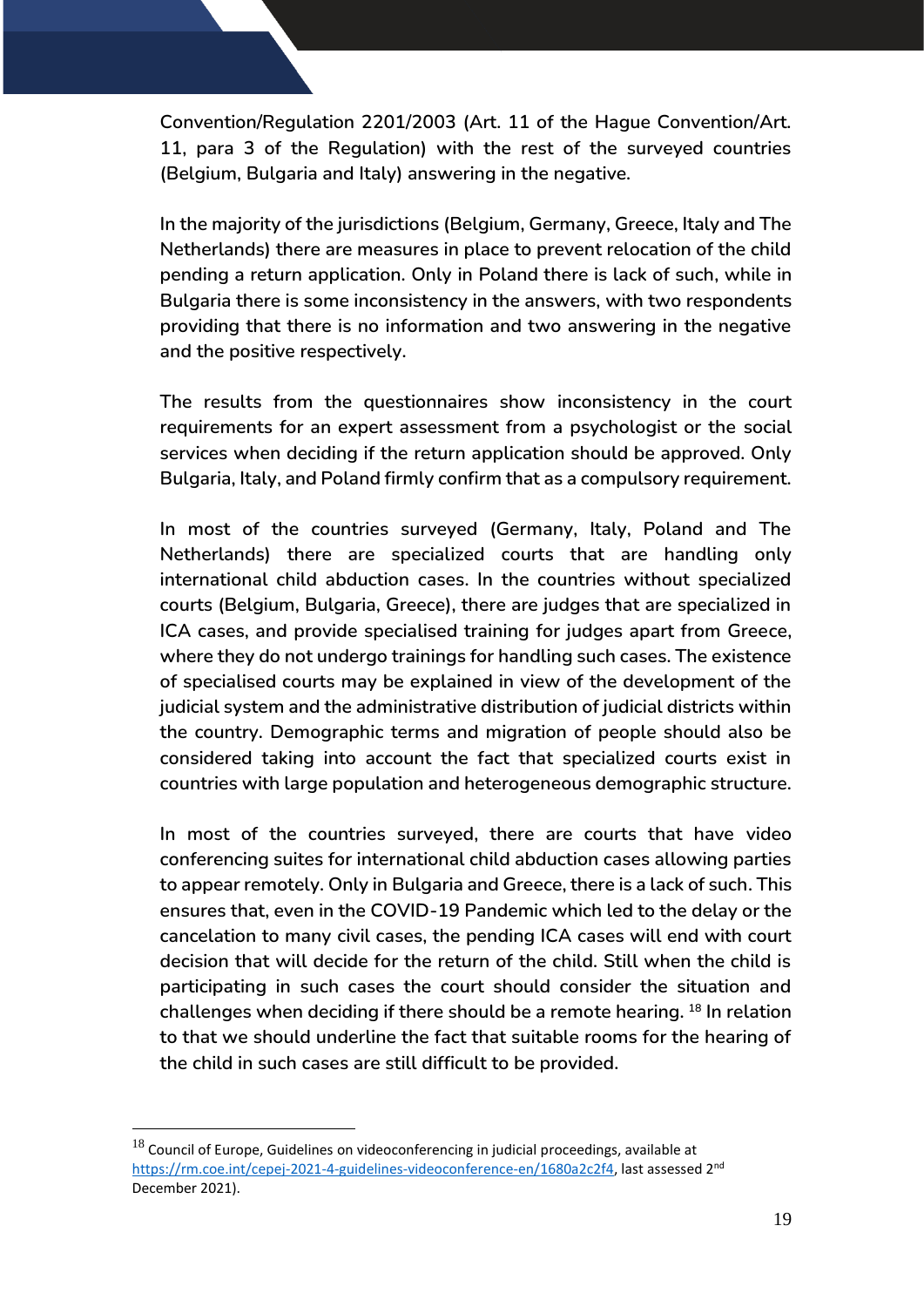**The answers to the question whether the judges and lawyers know the identities of the International Hague Liaison Judges and European Network Judges (ENJ) and what their role is show there is a medium to high level of awareness. However, some of the respondents outlined that despite the fact that EJN is useful for exchanging information and for joint training, they are too little known and there is a need to raise the knowledge on the topic.** 

**The results from most of the countries surveyed show that children are sometimes heard during the proceedings in international child abduction cases. Only in Germany and Poland, this is a common practice, done on a regular basis. There are inconsistencies throughout all of the countries regarding the person who is talking to the child in case of such hearing - it could be a judge, social worker, psychologist, Guardian ad Litem. However, a clear practice has not been identified in any of the surveyed jurisdictions. Nevertheless, the majority of answers confirmed that the hearing of children is done in a child-friendly environment. In addition, a shared practice in all seven countries is to present to the judges and to the parties in a written report the results from a child's hearing if it is not done by the judges themselves.** 

**The outcomes of the questionnaire also showed differences in the appointments of Guardian ad litem for the child or children concerned. In Bulgaria and Poland, such person is not appointed at all, in Greece and Belgium it is not a common practice. However, in Italy, Germany, and The Netherlands, it is done regularly depending on different circumstances such as the child's age.** 

**Only in Poland, the child is not informed of the consequences of the international child abduction procedure. In Greece and Belgium this practice is inconsistent and unclear. In addition, the answers also show that even in the countries that the child is being informed, it is not a clearly defined who is doing it and if it is done in a child friendly manner. Following from this, it can be deduced that the right of the child to information in accordance with Article 13 of the CRC is not fully complied with.** 

**Here, it is valuable to mention that the MiRI project (Minor's Right to Information in EU civil actions - Improving children's right to information in cross-border civil cases)<sup>19</sup>, which aims to protect the fundamental right of the child to participate and express his/her views in proceedings which concern him/her, will also further the objectives of the iCare project. The main goal of the MiRI project is to identify current national practices** 

<sup>19</sup> MiRI - [Minor's Right to Information in EU civil actions.](http://www.defenceforchildren.it/projects/247-miri-minor-s-right-to-information-in-eu-civil-actions.html)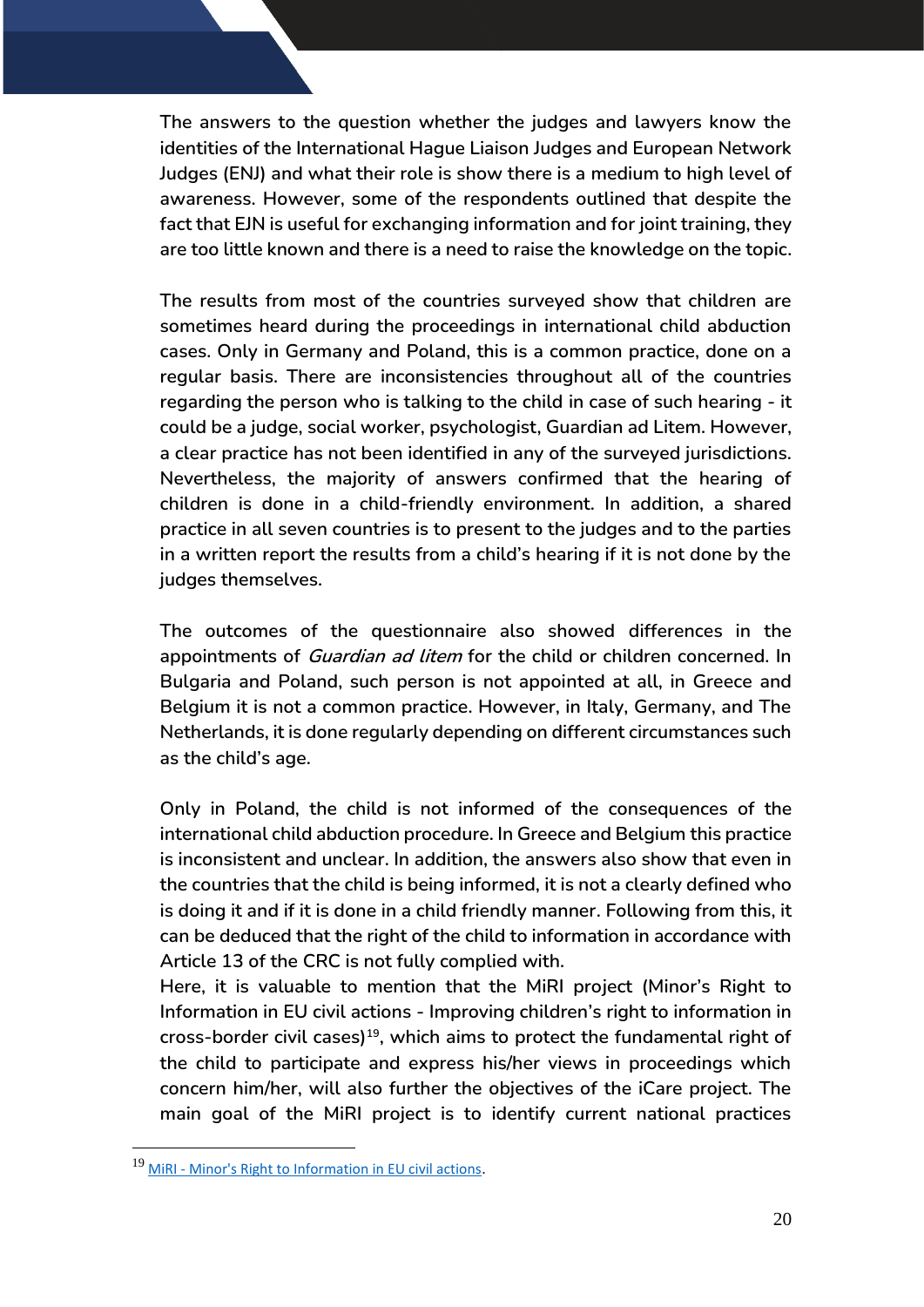**regarding the right of the child to be informed in the context of civil proceedings and to create guidelines to be applied uniformly across the EU. Therefore, the two projects can mutually benefit and build upon each other through sharing valuable information that is made public, as well as good practices in order to ensure the adequate protection of the right of the child to information and active participation in the proceedings thorough having his/her views heard and taken into account.** 

**A major inconsistency has been outlined in the surveyed countries in respect to enforcement of return decisions by the courts in each countrynamely that different authorities are responsible for carrying it out. Only in Bulgaria just one authority is outlined as responsible – the bailiff.** 

**According to the answers, in Italy, The Netherlands, and Poland, the law enforcement authority is permitted by law to use (reasonable) force when enforcing the return of the child. It did not become clear from the questionnaires whether this is valid for the other four countries.** 

**The results show that only in Bulgaria it is unclear whether the return order will usually suffice to guarantee that the order is enforced or the applicant parent will be required to return to court to seek further order for enforcement, while the respondents in the rest of the countries confirm that it is sufficient for enforcement. However, some answers show that this is valid only in theory, in Italy, and that in practice, coordination with the competent authorities in the child's State of refuge is also needed. Similarly, in Poland, there is an additional need on behalf of the applicant for a return order to file for a petition with the court for execution of the order.** 

**The procedure of enforcement for a return decision has been described differently in the seven countries. In Bulgaria, the procedure is conducted by the competent bailiff responsible for the district of the child's place of residence upon request by the applicant parent. This is done by an invitation for voluntary handover of the child to the bailiff. In case of non-compliance, a fine is imposed as well as the bailiff may request the police to facilitate the enforcement decision in the presence of social workers.** 

**In Italy, the Prosecutor's Office of the Juvenile Justice Department collaborates with the Ministerial Social Services in the execution of the return order. Sometimes the court may authorize the use of police force only against adults. Enforcement may take time, for interviews, to exercise persuasion on the abducting parent, to provide psychological support to both adults and minors, to agree on the methods of execution, which may**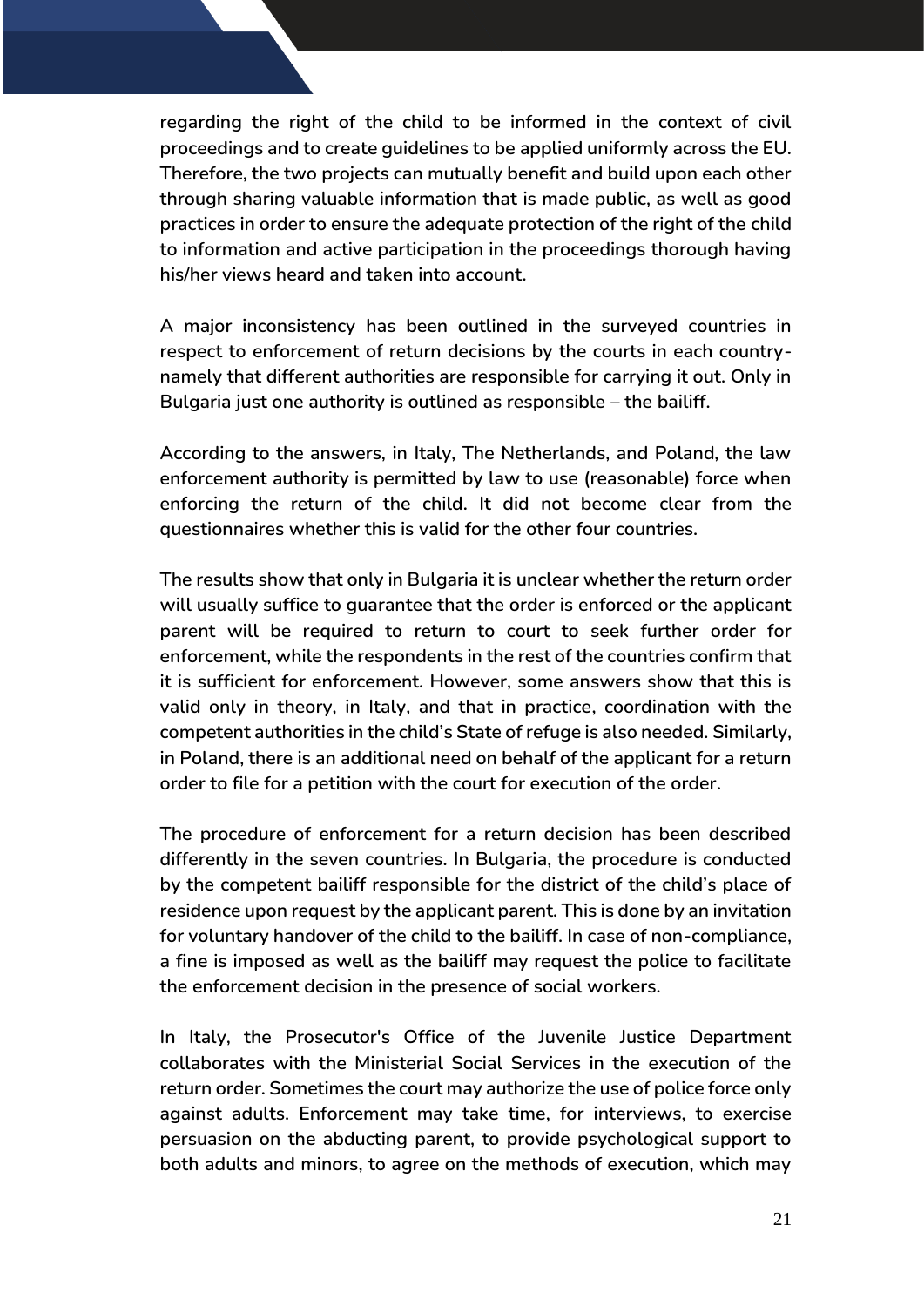**be expressly indicated in the court order (places, methods and times). After the issuance of the return decree, it is up to the Prosecutor's Office to activate the enforcement procedure ex officio, by contacting the social services of the Juvenile Justice Department. These social services contact the parties and ask whether there is spontaneous execution, i.e. whether voluntary enforcement can be achieved for example through collaboration on the return of the child. If not, it summons the abducting parent and orders them to come with the child and his/her documents. As a rule, the police are present to supervise in the event of offences (escapes, assaults or the search for the abducting parent).** 

**The answers give little details regarding the procedure in Greece, however, they state that if the respondent parent does not comply with the return decision, the court imposes ex officio on him/her a fine up to 100.000 euros in favour of the applicant and imprisonment up to one year.** 

**In Germany, the judge who orders the return of the child is responsible for the enforcement. By his or her authority, a bailiff is ordered who may call the police for support.** 

**According to the respondents' answers, in Belgium the abducting parent is heard by the court about voluntarily executing the return decision. If no cooperation is provided, specific arrangements are made with the judicial authorities, taking into account the circumstances of the case and the child's wellbeing. A penalty can be imposed in the judgement for the abducting parent when he/she refused social police, and bailiff. In some cases when the child is in danger, the juvenile judge can place the child in a youth institution or in a foster family.** 

**In The Netherlands when a parent does not cooperate on returning the child to the habitual residence after the judge ordered to do so, the lawyer of the left-behind parent can contact a public prosecutor. The Public Prosecutor is responsible for the enforcement of the return order. There is a possibility for the abducting parent to ask for a suspension of the enforcement, but this will only be granted on very limited grounds. The public prosecutor shall contact the child protection service as well as the police. They will try to come up with a solution in a way that is the least stressful for the child. In this regard, it is a common practice to allow the child to say their goodbyes to the abducting parent. Therefore, they will first try to find a solution with the abducting parent, so he/she cooperates in the process. However, if it's necessary to pick up the child, they will use a method that will impact the child the least (no uniform, no police car, no warning lights).**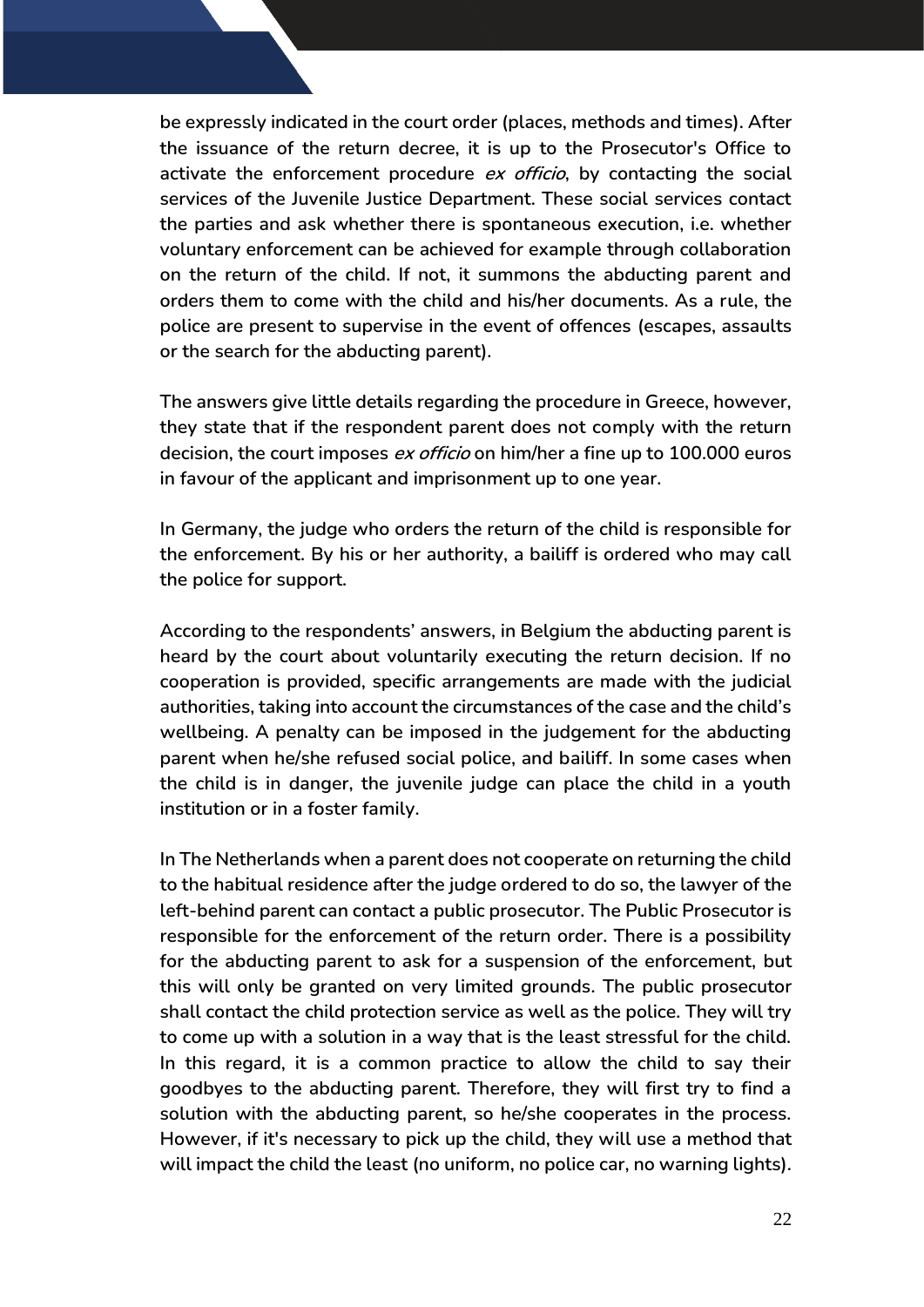**Despite all efforts, mentioned above, sometimes it turns out that police force is the only option, however, this is something that it is attempted to be avoided.** 

**According to the respondent in Poland an applicant files a petition to execute an order and the judge gives the information to a social worker (kurator in Polish). The presence of the applicant is clarified to be obligatory on the day of execution. The social worker can ask the police authorities to assist during the picking up of the child involved. In practice, however, the respondent adds that this procedure does not function properly and they are unfortunately not aware of any successful execution in Poland in child abduction cases.**

**On the enforcement and the position of the child, it might be recalled that art. 56 of the new Regulation 2019/1111 makes it possible to suspend the enforcement or even to finally stop it<sup>20</sup> .** 

### <span id="page-22-0"></span>**3.4 Mediation**

**The majority of answers show that judges in cases of international child abduction cases are referring parents to mediation in the surveyed countries. Only in Greece there is lack of such practice. According to the questionnaire results, only the courts in the Netherlands maintain a list of mediators for referrals and some of the courts in Germany. The respondents from four of the surveyed countries (Germany, Belgium, the Netherlands, Poland) confirmed that there are specialized, bi-lingual cross-border mediators who also undertake mediations in child abduction cases. In Greece, there are not such professionals, while in Bulgaria and Italy there is a lack of information on the topic. Nevertheless, the majority of** 

<sup>20</sup> Article 56 **Suspension and refusal** (…) 4. In exceptional cases, the authority competent for enforcement or the court may, upon application of the person against whom enforcement is sought or, where applicable under national law, of the child concerned or of any interested party acting in the best interests of the child, **suspend the enforcement proceedings if enforcement would expose the child to a grave risk of physical or psychological harm due to temporary impediments which have arisen after the decision was given, or by virtue of any other significant change of circumstances.** Enforcement shall be resumed as soon as the grave risk of physical or psychological harm ceases to exist. 5. In the cases referred to in paragraph 4, before refusing enforcement under paragraph 6, the authority competent for enforcement or the court shall take **appropriate steps to facilitate enforcement in accordance with national law and procedure and the best interests of the child.** 6. Where the grave risk referred to in paragraph 4 is of a **lasting nature**, the authority competent for enforcement or the court, upon application, may refuse the enforcement of the decision.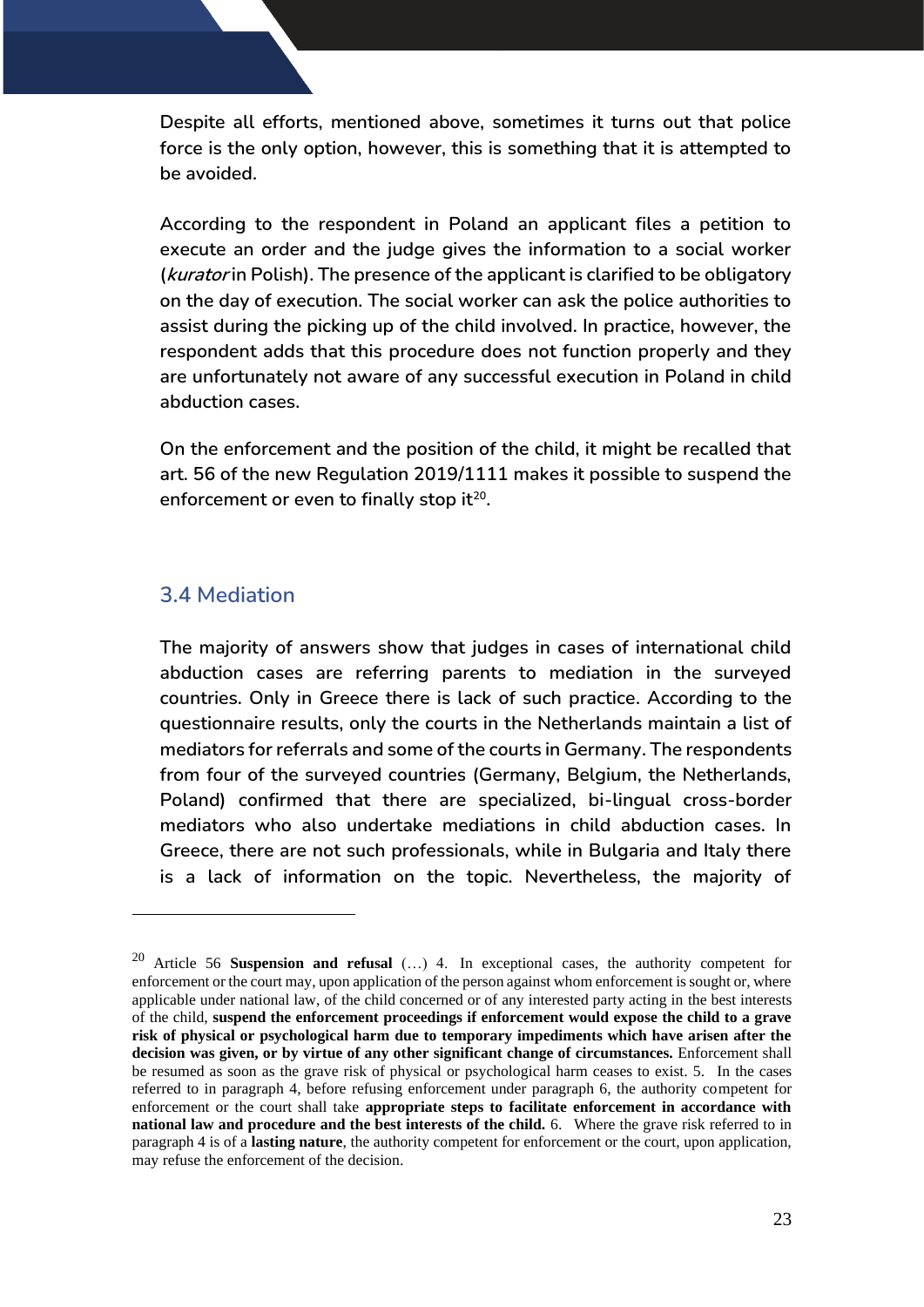**respondents in surveyed jurisdictions support the claim that there is a need for such specialisation.** 

**The answers show in all seven countries that mediation can take place during all stages of the proceeding in international child abduction cases. However, the respondents outlined the presence of inconsistency in the exchange of information between the mediators and the courts or the CAs. In the Netherlands and Poland the existence of such practice was confirmed. In Germany the Central Authority informs parents about mediation and refers them to the designated specialist NGO (MiKK) who organizes mediations for parents with specially trained cross-border mediators. Only in three out of the seven countries (Germany, Belgium, the Netherlands) there are specialised trainings for mediators for child abduction cases. In Germany the training is not specifically aimed at German mediators but has been available in English for international mediators from all over the world. Over 250 mediators from all over the EU have been trained in the field of cross-border mediation in the past 10 years by MiKK who conceived this specialist training The respondents from Bulgaria outlined that there are some training done but not very often, while in Poland there are not conducted at all. No information was provided by Italy and Greece on the topic.** 

**Only in the Netherlands and Poland mediation aid is available to parents. There is general lack of information in the rest of the countries regarding this issue. The majority of answers outline that mediators do not see children in international child abduction cases. However, in four out of the seven countries (Bulgaria, Italy, Germany, Belgium) respondents said that there might be exception, despite the fact that it is not a common practice.** 

**In each of the seven surveyed countries the respondents have outlined different issues and needs in the field of mediation, some of which overlapping with each other. One of the main points that have been repeatedly pointed out by the participants in the questionnaire is the lack of awareness regarding the option of mediation and its advantages. They also share the view that professionals such as judges, lawyers, and mediators in the field should enhance their competences on the topic. Some propose that the elaboration of guidelines and their European adoption will be profoundly helpful for enhancing the success rates of mediation. Furthermore, the need for cooperation and exchange of information between the mediators, courts, and CAs has also been outlined as a problematic topic in many of the answers. Some of the respondents outline that there are cases where the option of mediation is not possible due to**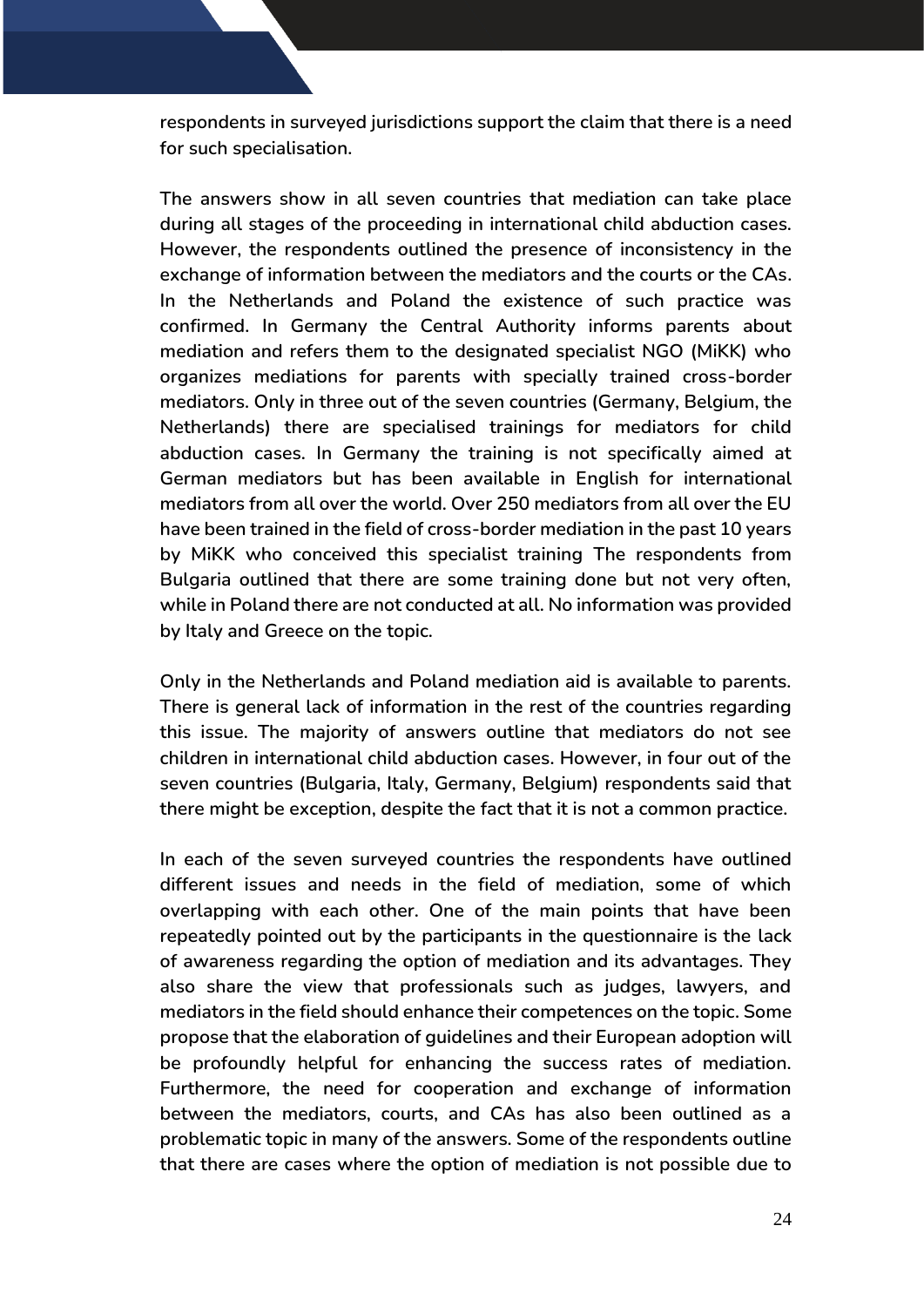**the nature of the circumstances such as domestic violence or presence of other type of crime. However, the majority of answers suggest that mediation is not chosen as a dispute resolution mainly because the parties were not aware of such option. Another major issue in the international child abduction cases is the fact that the procedure is strongly prolonged in time due to its tight timeframe and the geographical obstacles, which cover the cultural diversity of those involved in the case (including lawyers and judges), as well as the very practical difficulty in terms of the geographical distance between the parents involved and any existing language barriers.**

**The respondents from Bulgaria shared the opinion that there is still a pressing need to nationally increase the expertise of judges, lawyers and mediators on the topic and that there must be specialized courts that deal only with children, including in cases of international child abduction. In addition, the issues and problems that they have identified during their work are: the existence of multiple factors that may prolong the pending case; limited knowledge of the access to the so-called "second chance decision" under Art. 11, par. 8 Regulation 2201/2003 which is related with the so called trumping order, which envisages that the court in the country from were the child has been abducted can make a subsequent judgment requiring the return of the child and this shall be enforceable notwithstanding the court decision in the other member state. Other issues are related with the resistance of the parties to refer the case to mediation, which often results in deepening the animosity between the parties, lack of effectiveness and success in reaching an amicable solution. It is interesting to note that the responses also included as an issue that there are no special procedural rules helping the judges to concentrate on the return and exclude the referral to the parental responsibility issues, even though this is provided by the Hague Convention 1980 and the Brussels IIa Regulation, which leads to the conclusion that the procedural rules in practice are lacking and are in need of revision. Therefore, the respondents outlined that there is a clear need for increasing the information on mediation in the country in order to ensure accessibility to the process.<sup>21</sup>**

**In Italy, a competent authority (such as social services, child protection services) gets involved in cases of international child abduction to have special regard to the rights and needs of the child upon a referral by the court. The mediator is a recognized profession in Italy, however, some of the mediators have other professional backgrounds such as psychologists, social workers, lawyers. According to the participants, mediation in cases of abduction can play a crucial role. However, neither the 1980 Hague** 

<sup>&</sup>lt;sup>21</sup> D2.1 Report on stakeholder needs.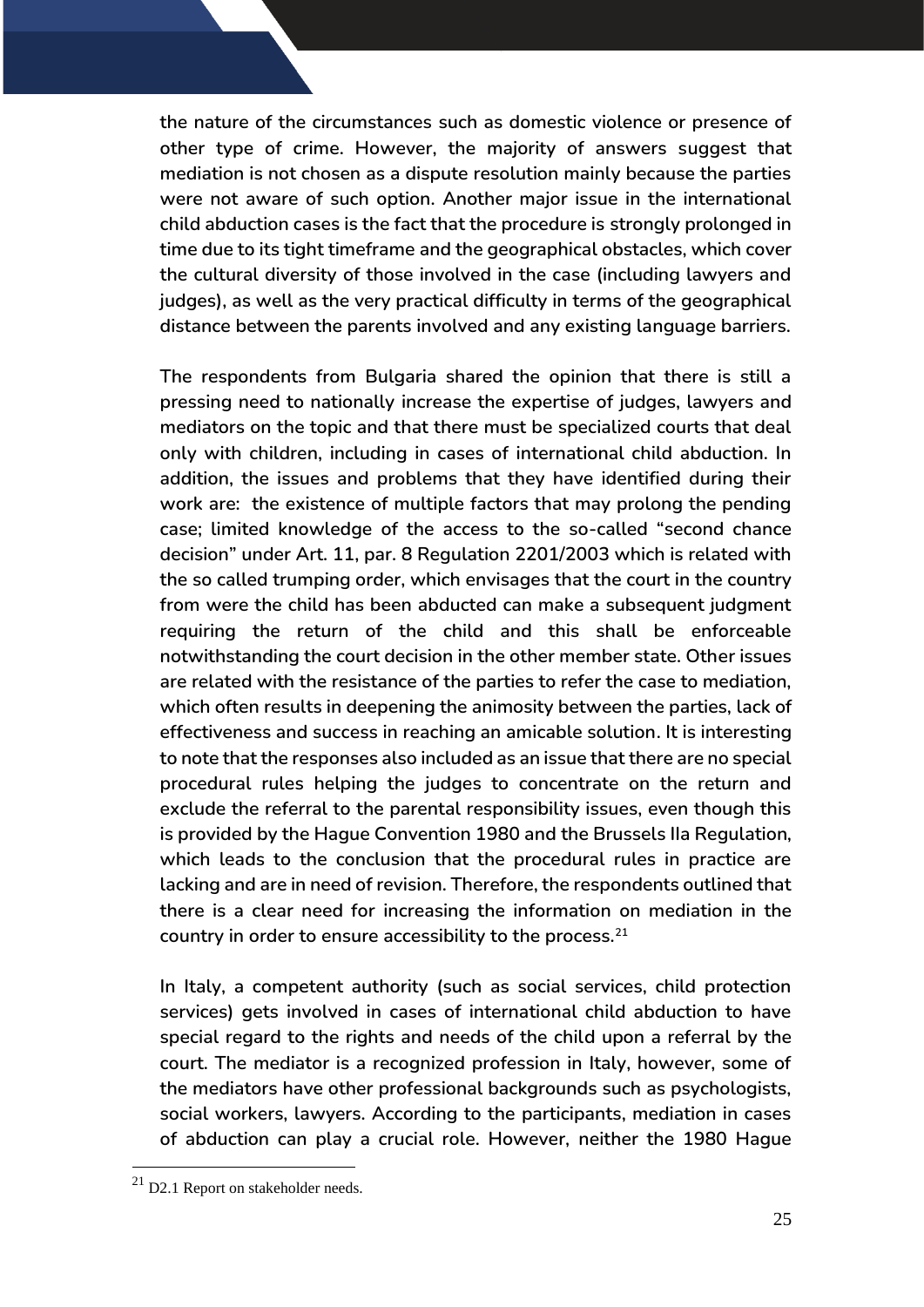**Convention nor Regulation 2201/2003 give it sufficient prominence. The initiative is therefore left to practitioners (judges in the first place and then individual professionals). In this respect, they find it necessary to increase public awareness of the possibility of resorting to mediation and also of the tools that can actually be used. It is also very important to enhance the awareness-raising on the best interests of the child, as the children involved have no legal assistance of their own. They also suggest a rapid acquisition of information from the country of origin, i.e. habitual residence (socio-family survey, interventions carried out by the competent authorities, court orders) as well as information on the existence of available mediators to be provided. Another vital factor are the types of possible interventions and the direct communication channel between the CA and mediators. The answers also show that in some countries (Italy, among others), criminal proceedings can be initiated following child abduction which is a difficult obstacle to overcome in order to initiate mediation. They also outline that the cross-border nature of abduction cases is not sufficiently taken into account by the competent authorities. The tight timeframe within which abduction proceedings must be concluded does not facilitate the use of mediation. The cultural diversity of those involved in the case, including lawyers, could also be an obstacle as well as the geographical distance between the parents involved and any language barriers. There is a general lack of knowledge on mediation, both on the part of legal practitioners and citizens (and, consequently, the lack of specific professional training in this regard). Some of the respondents share the opinion that mediation should remain a consensual and non-mandatory instrument, however that the judge should make the parties aware of the possibility of mediation and the benefits it holds if they opt to undergo it. Other outlined problems in the questionnaire are the possibility of bitter conflict between litigants, the costs of mediation, and the shortage of mediators experienced in international family law disputes. In the answers, a view was also provided that once the abduction has been carried out, the personal relationship has deteriorated too much to ensure that the meetings will always be successful, however, not in all cases. In addition, in many cases the abducting parent claims to be a victim of violence by the other parent. In these cases, Article 48 of the Istanbul Convention<sup>22</sup>, which prohibits mediation in cases of domestic or gender-based violence, prevents the use of mediation. The participants in the questionnaire agree that the most evident good practice is to take the child's best interests into account and to have the awareness that ICA cases are very delicate situations. However, there is a lack of real common guidelines that take into account the** 

<sup>&</sup>lt;sup>22</sup> Council of Europe, Convention on Preventing and Combating Violence against Women and Domestic Violence (entered into force 1 August 2014).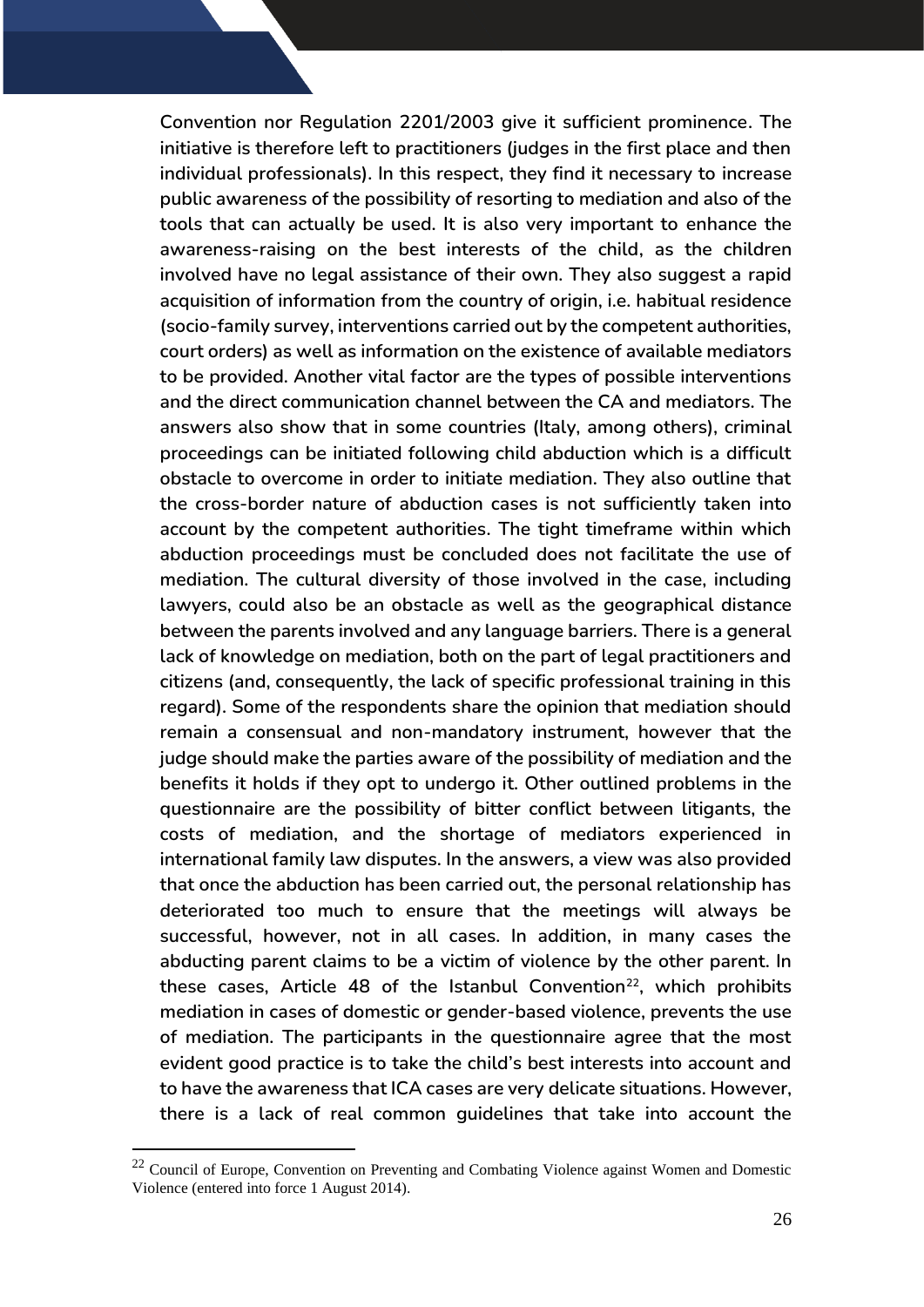**specificities of the proceedings and the particular situation of the child. In addition, the child should not be heard in conflictual environments (courtrooms, etc.). There should be some time between the moment the child meets the parent he/she was last in contact with and the time he/she is heard. The physical presence of one of the parents during the hearing should be avoided. It is essential to implement cooperation and trust between judges and services of the countries. In Italy, abduction is considered a "restitutio rei" and therefore hearing the minor and his/her interests are of secondary importance. In addition, the respondents outline that mediation should be encouraged as that with an invitation from the judge mediation has a greater chance to succeed. There is no direct access for parents to the mediation institute which is delegated to the ministerial social services both in the preliminary and in the executive phase. There is also no direct contact between the prosecutor and the mediator, who is not officially and individually present in the case.<sup>23</sup>**

**Some of the respondents from Greece think that mediation should be mandatory for both parties before court procedure. In addition, some of them also support the thesis that judges in EU should have further training on the implementation of 1980 Hague Convention- Regulation 2201/2003 child abduction cases in order to be aware of the national procedure in each Member State. Furthermore, they add that Member States should adopt common guidelines on the mediation procedure, so as to have cooperation among them improve, when both sides (applicant - respondent parent) choose mediation but reside in different countries.<sup>24</sup>**

**Some participants from Germany outline that a recommendation by the judge to the parents to try mediation is of great benefit for the parents. The CA can finance the mediation cost of a parent when legal aid has been granted by the court. They also agree that specialised jurisdiction is crucial, plus normally only one more instance court that hears ICA cases. In addition, it is important the enforcement to be executed by the same court that has rendered the decision. It was suggested in the answers that prevention can be enhanced by making the information in regard to the option for mediation readily available to all parties. Furthermore, there should be clear and specific training or affiliation with a reliable Institute for persons providing mediation. The respondents outline that in some instances the process can take too long, and the six-week period could be neglected. They agree that the sharing of experience and knowledge crossborder and within state is very important. Specialization of mediators and** 

<sup>&</sup>lt;sup>23</sup> D2.1 Report on stakeholder needs.

 $24$  Ibid.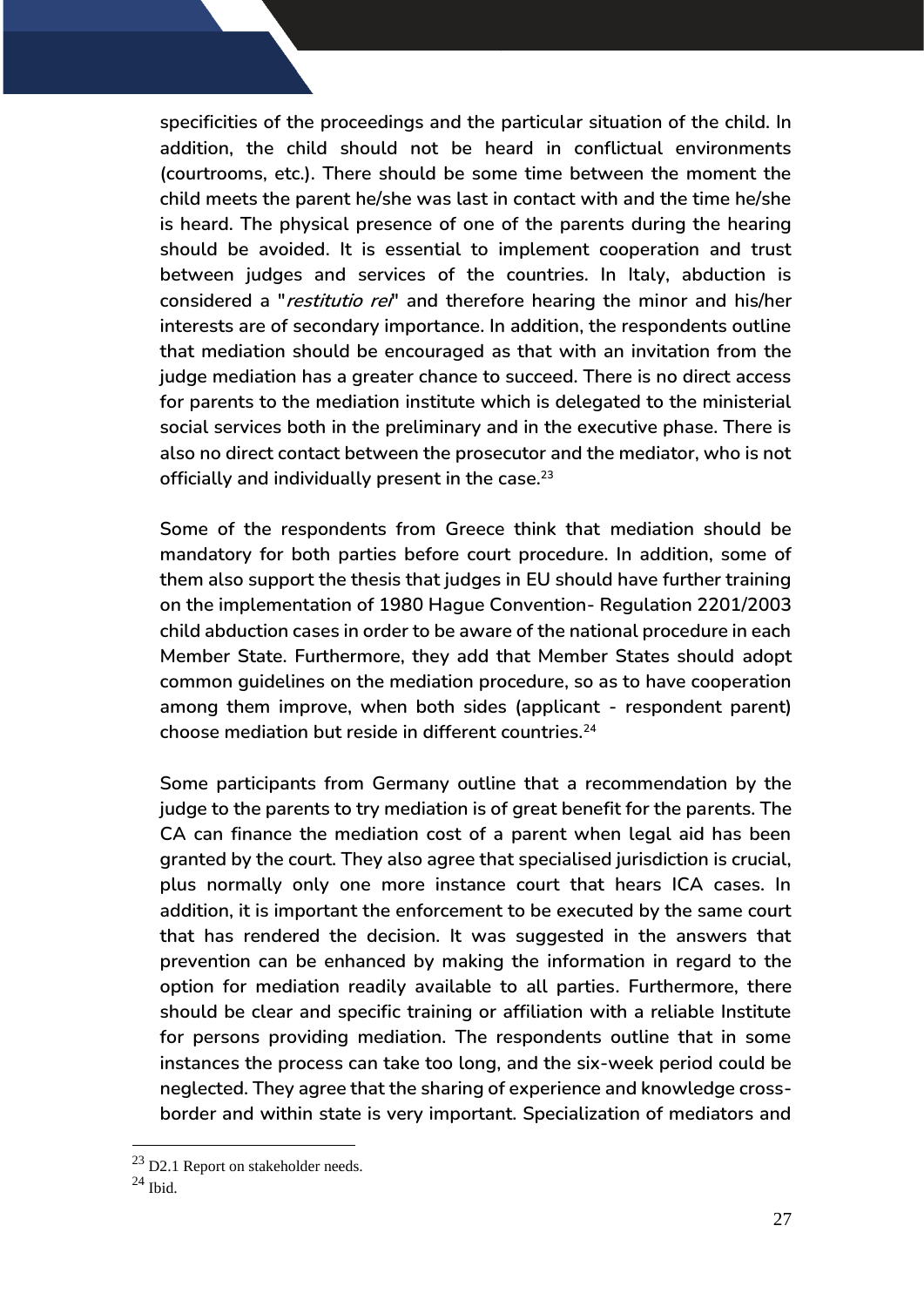**coordination between courts, CA and specialized body (e.g. the NGO MiKK e.V. mentioned by a number of responders) is essential due to the urgency of judicial cases and logistical hurdles (selection of mediators, rooms, dates, etc.). The participants support that all parents should be encouraged to try mediation, because even if there is no final agreement – mediation is sometimes the first step to start a communication between the parents. In addition, what has been initiated within mediation may be continued by the judge within the court hearing. Furthermore, if a lawyer has not enough knowledge in this special field of family law, the proceedings become more difficult. Enforcement is always very difficult. Therefore, it is crucial that both parties are committed to the process. Some participants stated that it is key that both parties pay some fee that cements the commitment. Naturally, there are parties that are committed to the process regardless of fees involved, however, in their experience, when there is an unbalance than the success rate is around 50%. Nevertheless, many parents cannot afford to pay such fees and mediation aid is not usually available for free. Repeated information on mediation and support by courts is essential for convincing parties about the benefits of mediation. Financial support is beneficial. Specialization and high level of information to/by courts and mediators as well as establishment and maintenance of effective and prompt coordination between courts, CAs and NGOs/other institutions is vital. This is due to the fact that the existence of these requirements will help achieve mediation without delaying court proceedings and eventually bring about the resolution of the case. In describing any issues and problems that are identified during work on international child abduction cases and when implementing international family mediation cases, one respondent has emphasized on the lack of sufficient amount of time. 25**

**The respondents have outlined that the Belgian Authority gives the cases in the hands**

**of the prosecutor. For the prosecutor, in many cases, it is very difficult to represent the parent in the foreign country because: she/he might not tell the whole truth or give all information; there might be a story of violence in the family or a divorce in the past; the applicant parent has psychologic problems, and a plethora of other reasons. The relation between the prosecutor and applicant parent is not confidential. All these factors lead to the conclusion that it is better that the CA handles the cases to a Belgian lawyer and not to the prosecutor. In addition, the cost of mediation is often a practical challenge. Furthermore, the majority of cases concern mothers with very young children that return to the country of her family for support and safety, because of a story of violence in the family of her** 

 $25$  Ibid.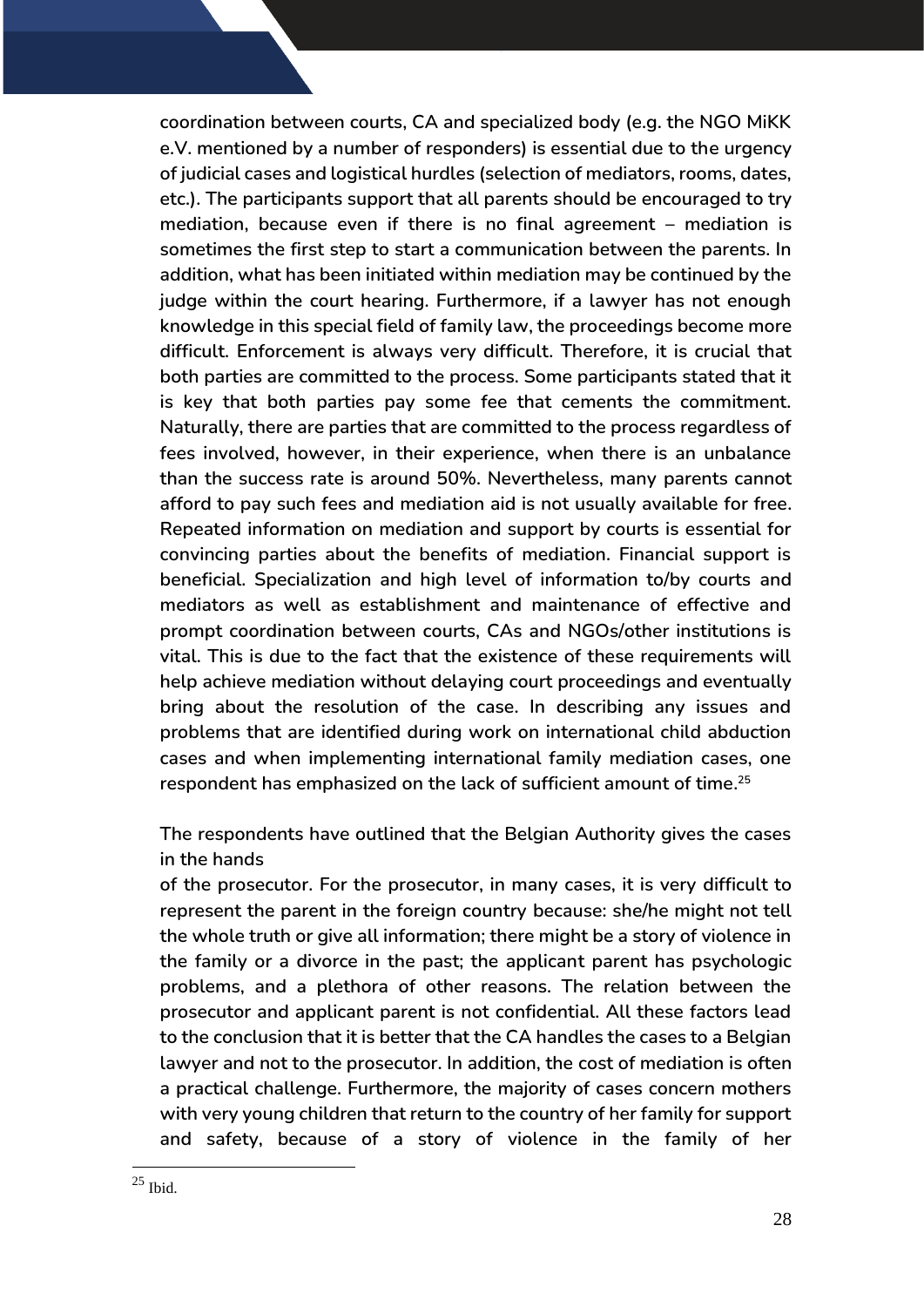**husband/partner. An attempt for mediation could be done, but in many cases, there are a lot of family troubles in the past, so a good solution is very difficult. In most cases, the child is very young (0 – 6 years old), and has a great attachment with the mother, which makes the returning to the other parent complicated.<sup>26</sup>**

**According to the respondents, in The Netherlands there is an established system to make a child abduction procedure as short as possible. However, for it to be effective a good cooperation between the CA, the court, the high court, and the Mediation Bureau is needed. In general, the aim is to handle an abduction procedure in 3 to 4 months, including the process at the CA, the court, high court and mediation. The shorter the procedure, the less impact it has on the people involved, especially the child.<sup>27</sup>**

**The respondents from Poland outline that there is a lack of effective execution has been identified as a key problem. The respondent also adds that mediators are usually not aware of specific abduction cases. In the description of any issues and problems that they have identified during their work on international child abduction cases and when implementing international family mediation in those cases, the respondent states that there is no way to find an abducting parent if she/he disappears and police authorities do not provide assistance unless a parent has parental responsibility, moreover that child abduction is also not a crime in Poland. 28**

## <span id="page-28-0"></span>**4. Brussels IIa-recast**

**Council Regulation (EU) 2019/1111 of 25 June 2019 on jurisdiction, the recognition and enforcement of decisions in matrimonial matters and the matters of parental responsibility, and on international child abduction (recast) or "Brussels IIa-recast", was introduced on the EU legislative arena on 30 June 2016 in order to improve on certain aspects of the already existing Regulation (EC) No 2201/2003 and is due to apply – with the exception of Denmark – as from 1st August 2022. Its Recital 2 reads that the Regulation establishes uniform rules on jurisdiction which include disputes about parental responsibility with an international element.<sup>29</sup> The new Regulation provides for a better circulation of decisions and authentic instruments within the EU, together with extra-judicial agreements<sup>30</sup>, it**

 $26$  Ibid.

 $27$  Ibid.

<sup>28</sup> Ibid.

<sup>29</sup> Recital 2, Brussels IIa (recast).

 $30$  H. Blackburn, "The Advent of Brussels II bis Recast" (2019), The International Family Law Group LLP, available at: https://www.iflg.uk.com/printpdf/1215 (accessed 7<sup>th</sup> December 2021).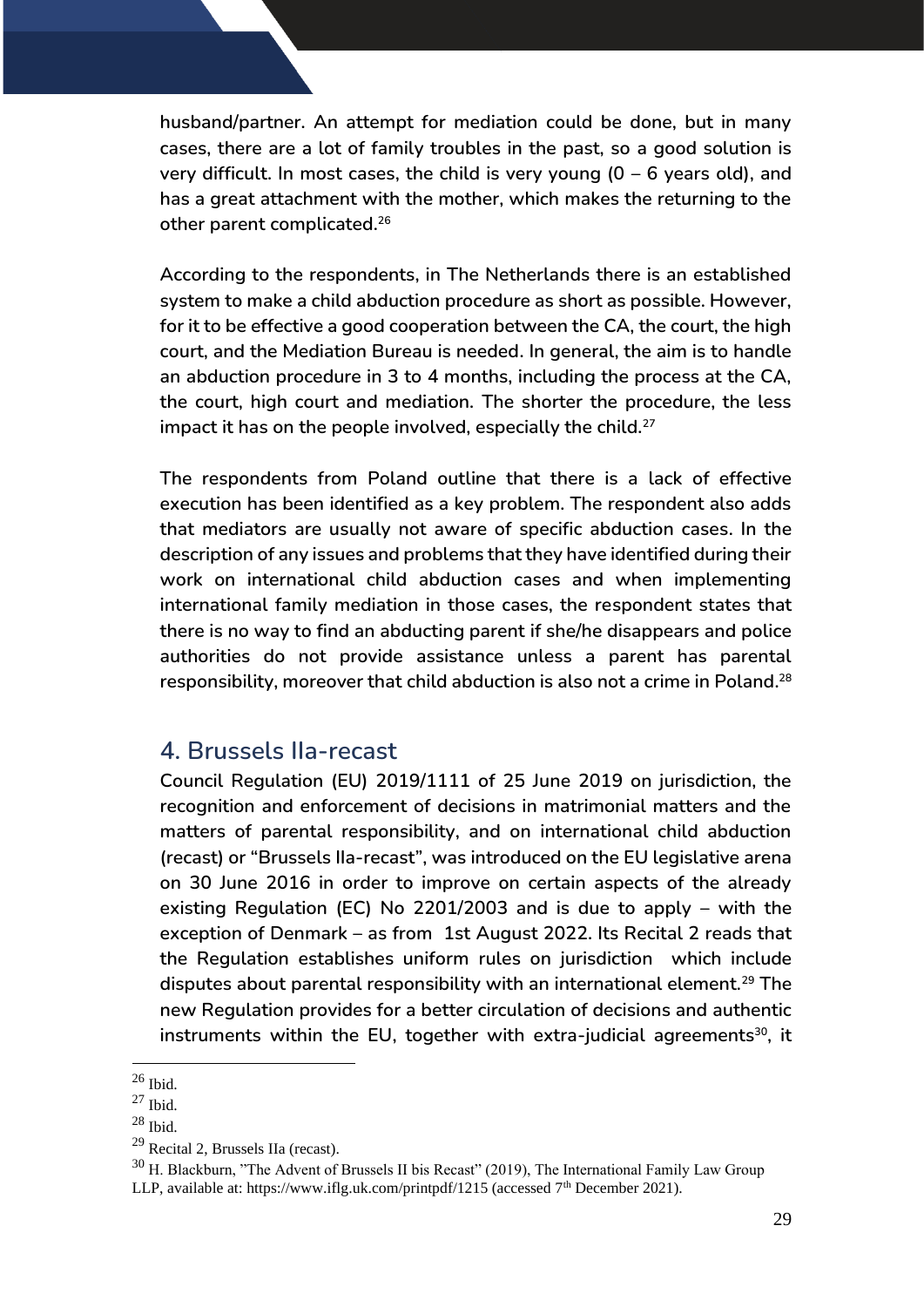**introduces clearer rules on the opportunity for the child to express his/her own views, it also clarifies the rules in intra-EU cases of child abduction as well as on the placement of the child in another EU Member State. Recital 2 thus underlines the strengthening of legal certainty and an increasing flexibility, as well as improved access to and better efficiency of court proceedings.** 

**The current section will examine how the new Regulation can address the gaps and challenges identified by the respondents of the country questionnaires as specified in D2.1 Report on Stakeholder Needs.**

**Article 21 of the Regulation is a novel introduction to the Regulation in comparison with Brussels IIa, which grants children the "genuine and effective opportunity" to express his or her views. It must be taken into account, however, that this does not explicitly mean that the child's views will always be taken into account but that he or she is only given the opportunity to be heard, which does not bind the court in practice. The right set forth article 21 is also related with the right of the child to information, as protected under article 13 of the UNCRC as it allows for the child's informed views. Such article would allow for better addressing the shortcoming identified in the received questionnaire answers that the child is not informed of the consequences of international child abduction, who is conducting the hearing and whether it is done in a child-friendly manner. Article 21 also stipulates that the hearing of the child is carried out "in accordance with national law and procedure", which leaves the matter of carrying out the hearing of the child to the national courts and unfortunately does not clear up the inconsistencies throughout all of the countries regarding the person who is talking to the child in case of such hearings (which may be a judge, social worker, psychologist or a Guardian ad Litem). These are issues that the EU legislator could not clarify in the recast Regulation (as they refer to procedural matters), but certain clarification could have been achieved if the EU legislator had provided guidelines in the preamble of the Regulation. This is also stated in Recital 39, which underlines that it is up to national lawto determines whether the child is to be heard by a judge or a specially trained expert, and also decide on the exact place of the hearing.**

**Another identified hurdle has been the non-compliance of the 6-week period set by both art.11 of the Hague Convention and is also provided for in art.11, para 3 of the Brussels IIa Regulation and that the enforcement of return decisions may take a longer time, with this time period often having been deemed as too short or unrealistic in practice. Thus, while article 24 of Brussels IIa-recast emphasises further on the necessity for expeditious**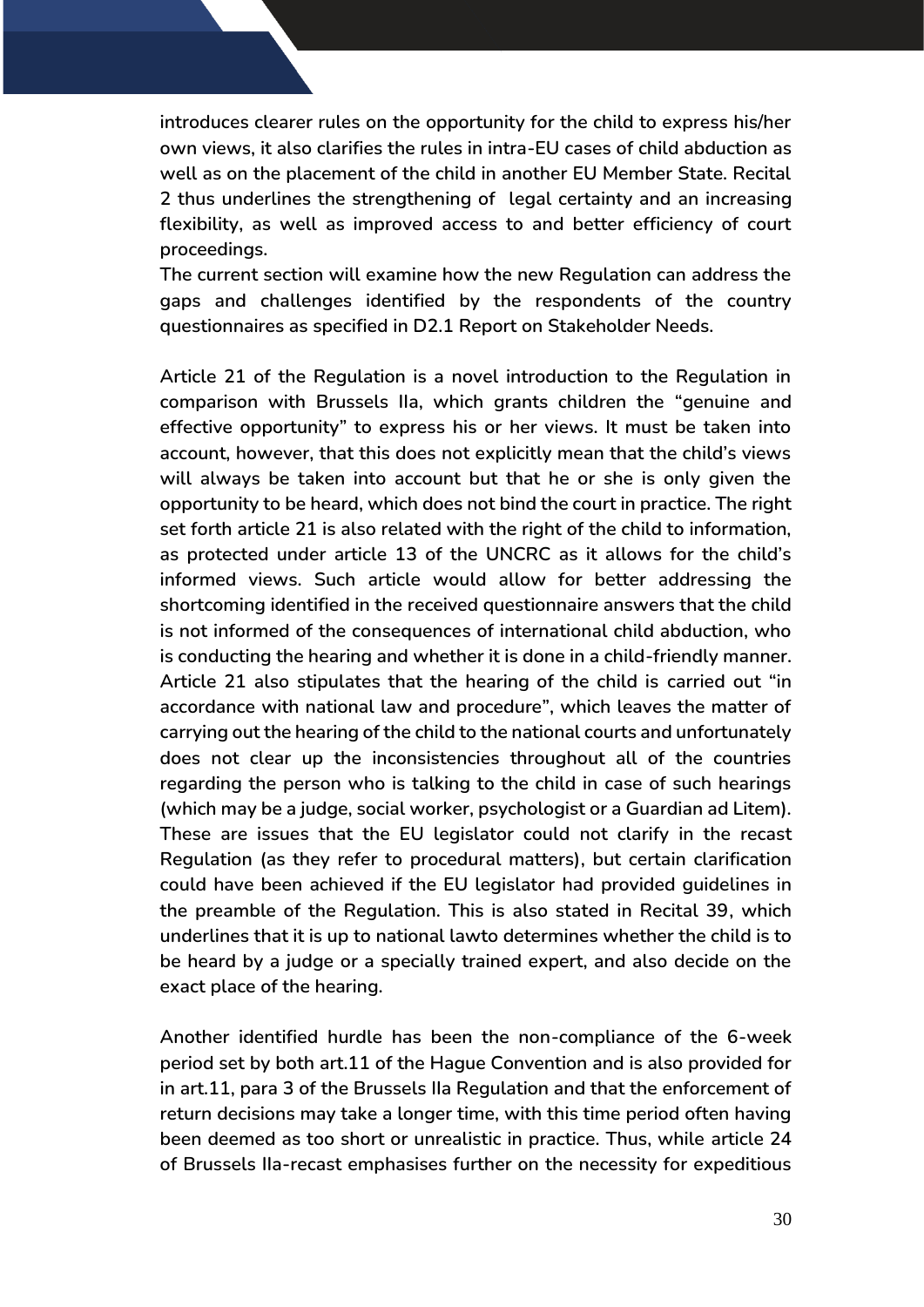**court proceedings, establishing that the court must utilise "the most expeditious procedures available under national law", it also provides the Central Authorities with 6 weeks to process the return application, as well as 6 weeks for the first instance court to issue a decision and 6 more weeks for the decision of the appellate court – a total of 18 weeks.**

**In terms of removing barriers and making the proceedings most costefficient and speedy, the abolition of exequatur for all matters related to parental responsibility under Article 38. This process already started by the current Brussels IIa Regulation with removing it in the realm of access rights and return of a child - will also be beneficial for making the return proceedings in ICA cases more expeditious and less burdensome, as it was previously identified as a hurdle that caused delays.<sup>31</sup>**

**Furthermore, article 25 puts more emphasis on the option for alternative dispute resolution for the parties involved in cases of international child abduction which includes "mediation or other means of alternative dispute resolution". The Article also provides for this to take place "as early as possible and at any stage of the proceedings" with the parties being invited either by the court or through the Central Authorities. Alternative dispute resolution options are not made mandatory by the Regulation as it is deemed that they can be truly effective where both parties attend on their own volition. This provision may help in addressing the lack of practice in referring parents to mediation identified as an issue through the country questionnaires by stressing its existence in the new Regulation. The option for mediation was already touched upon in Article 55 (e) of Brussels IIa, however not enough focus on its importance in ICA cases has proved to be the reason for the lack of awareness regarding the option of mediation, as well as the lack of information in terms of whether mediation aid is available to parents. Judges have also not widely referred parents to mediation as it has often been deemed quite difficult for it to fit within the short time limit of 6 weeks set by the Hague Convention and the Brussels IIa Regulation (also found in the new Regulation) although it has multiple benefits.<sup>32</sup> Through the provision of a maximum period of 18 weeks (6 weeks for proceesing the aplication by the Central Authority, plus 6 weeks for handling the case at first and any higher instance) in the recast Regulation, we might, however, witness a positive change in this respect.**

<sup>31</sup> G. Lacerda Assunção, R. Neves, G. Rocha Ribeiro, Dra. Chandra Gracias**,** *Brussels II-A recast: the suppression of the exequatur and the hearing of the child* (2019), EUROPEAN JUDICIAL TRAINING NETWORK THEMIS COMPETITION, available at: [https://www.ejtn.eu/PageFiles/17914/TH-2019-](https://www.ejtn.eu/PageFiles/17914/TH-2019-02%20TEAM%20PORTUGAL%20I.pdf) [02%20TEAM%20PORTUGAL%20I.pdf](https://www.ejtn.eu/PageFiles/17914/TH-2019-02%20TEAM%20PORTUGAL%20I.pdf) (accessed 7th December 2021).

<sup>&</sup>lt;sup>32</sup> Best Practice Model: Mediation in Expeditious Child Abduction Proceedings [https://www.amicable](https://www.amicable-eu.org/amicable-eng/mediation)[eu.org/amicable-eng/mediation.](https://www.amicable-eu.org/amicable-eng/mediation)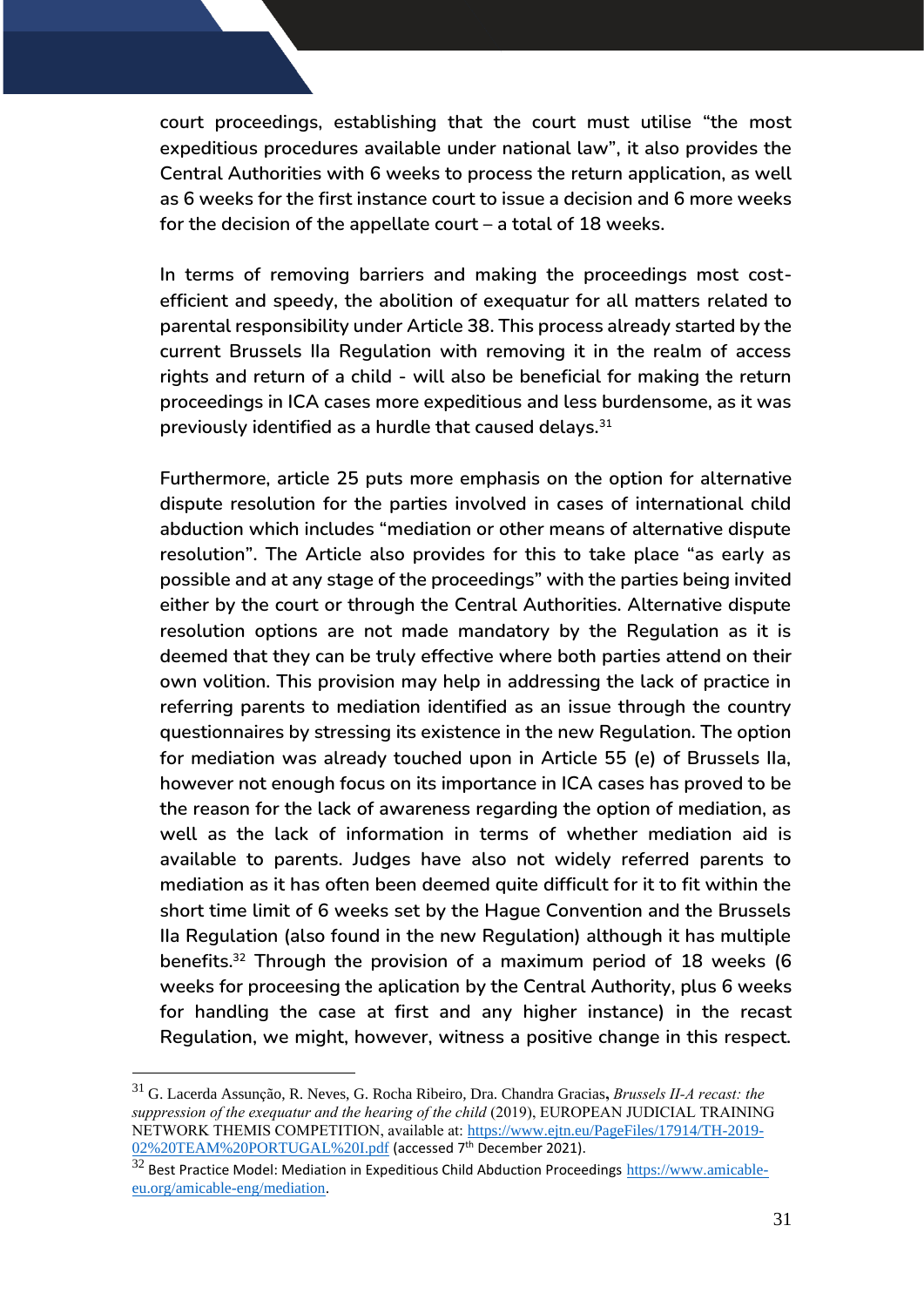**However, it should be mentioned that the above-mentioned time limits should not apply in "exceptional circumstances" were the application could not be processed or the judge could not come with a decision on the return case. There is no mentioning in the recast what could be considered as "exceptional circumstances" as they are determined by the national legislations.** 

**Nevertheless, it must be noted that Article 25 still falls quite short of what was expected of it in terms of enhancing the option of mediation and it would not seem to be sufficiently answering a variety of the issues, reported in the country questionnaires. For example, it does not refer to the need for specialised bi-lingual cross-border mediators.** 

**Another issue is that the Recast Regulation, neither other EU legislation acts provide answers to the enforceability of mediated agreements. The agreed solution that was achieved as the outcome of the mediation procedure should meet the requirements for obtaining legal effect in the concerned country and should be rendered legally binding and enforceable in that country before commencing with its practical implementation.<sup>33</sup> Private international Law does not provide measures and security to parents in that matter which is left to the national legislators to be decided.** 

**Looking further into what the recast Regulation introduces, its Chapter V proposes to improve the cooperation in matters of parental responsibility between Central Authorities, but it does not specifically introduce new provisions for enhanced such cooperation and exchange of information between the CAs, courts and mediators which was also pointed out as a problem in the country questionnaires. While the elaboration of guidelines and their European adoption was also suggested as desired in the country responses- an instrument that will also potentially answer the need for improved competences on the topic of mediation for professionals, such as judges, lawyers and mediators - the new Regulation does not unfortunately seem to throw that wide of a net.**

**Recital 61 of the new Regulation mentions the need for compliance with legal requirements under the relevant national enforcement law which may include the participation of a child protection authority or a psychologist at the enforcement stage and Recital 69 states that before enforcement proceedings are refused, national law and procedure need to be taken into** 

 $33$  Guide to Good Practice under the Hague Convention of 25 October 1980 on the Civil Aspects of International Child Abduction (Mediation), chapter 12, available at https://assets.hcch.net/docs/d09b5e94-64b4-4afe-8ee1-ab97c98daa33.pdf.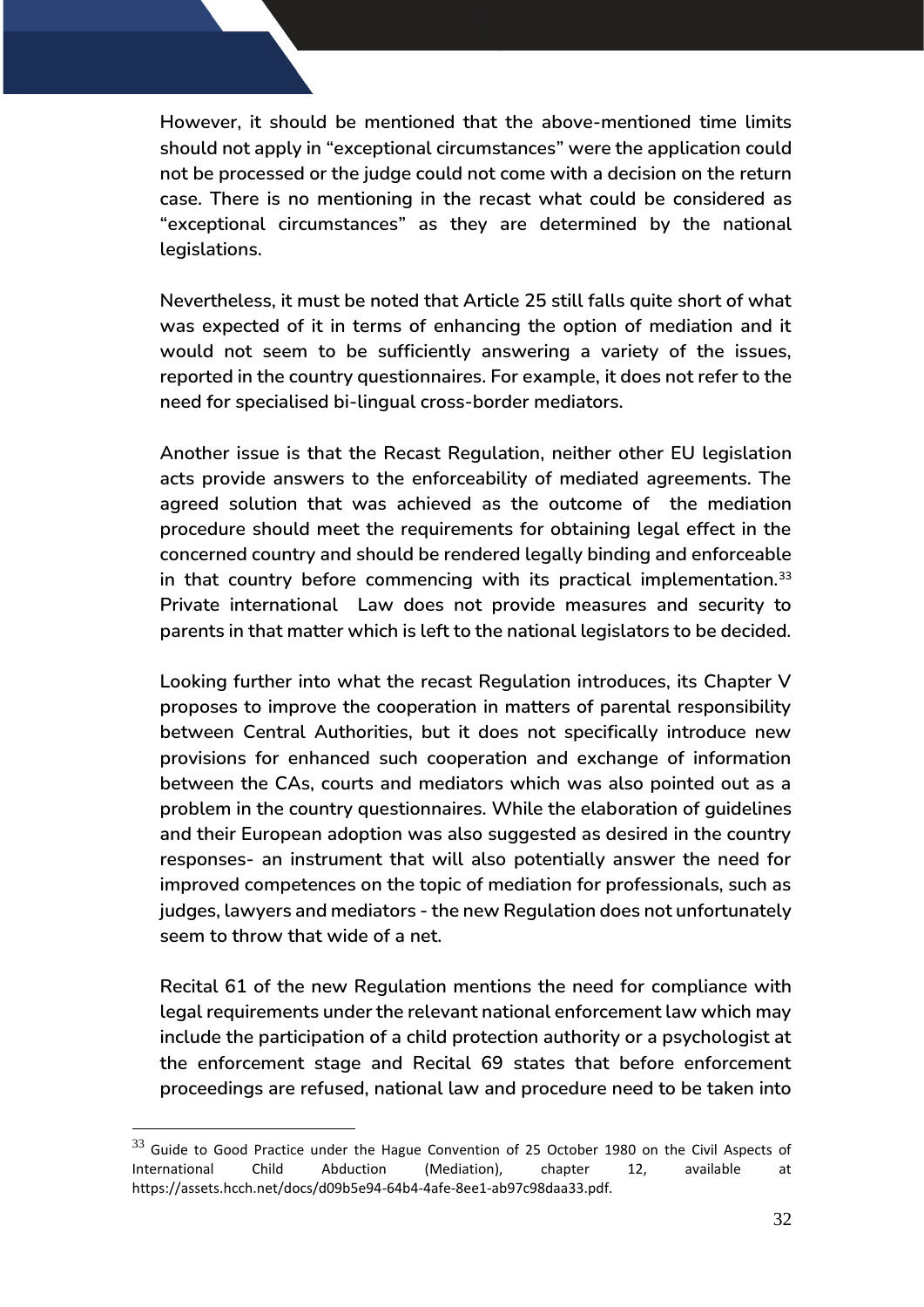**account, including other relevant professionals, such as social workers or child psychologists. However, the need for further emphasis in terms of such an expert assessment need to be clearly delineated and clarified.**

**The new Regulation goes on to introduce a new chapter (Chapter III) on the matter of international child abduction. For example, Article 27 on the procedure for the return of a child provides that:** 

**"When a court considers refusing to return a child solely on the basis of point (b) of Article 13(1) of the 1980 Hague Convention, it shall not refuse to return the child if the party seeking the return of the child satisfies the court by providing sufficient evidence, or the court is otherwise satisfied, that adequate arrangements have been made to secure the protection of the child after his or her return" (Article 27(3)).** 

**This is an adjustment from the current Regulation which states that a return must not be refused if "adequate arrangements have been made to secure the protection of the child after his or her return" (Article 11(4)). The modified provision tips the scale towards the crucial need for better judicial cooperation and enhanced trust-building between courts/Central Authorities as the reliance on the authorities concerned in the state of origin will be amplified in terms of whether the adequate arrangements for the safe return of the child are indeed satisfied.**

**Also under Article 27, the new Regulation puts a greater emphasis on the best interests of the child by making a return decision provisionally enforceable if it is in compliance with these rights (Article 27(6)) which was not included in the current relevant provision of the Brussels IIa Regulation, namely Article 11(8). The present Article also enhances the harmonisation of the enforcement procedure among EU Member States (save for Denmark). However, it does not provide sufficient clarification on the issue identified in the country questionnaires of whether a return order will usually suffice for a return decision to be executed or a further order for enforcement would be required.** 

**A gap that has been identified by the answers to the country questionnaires, however, remains unanswered by the new Regulationnamely, the lack of ensured measures in order to prevent the relocation of the child pending a return application.** 

**In regard to the hearing of the child in a child-friendly manner and also concerning one of the issues identified from the country questionnaires which is a lack of video conferencing suite for international child abduction**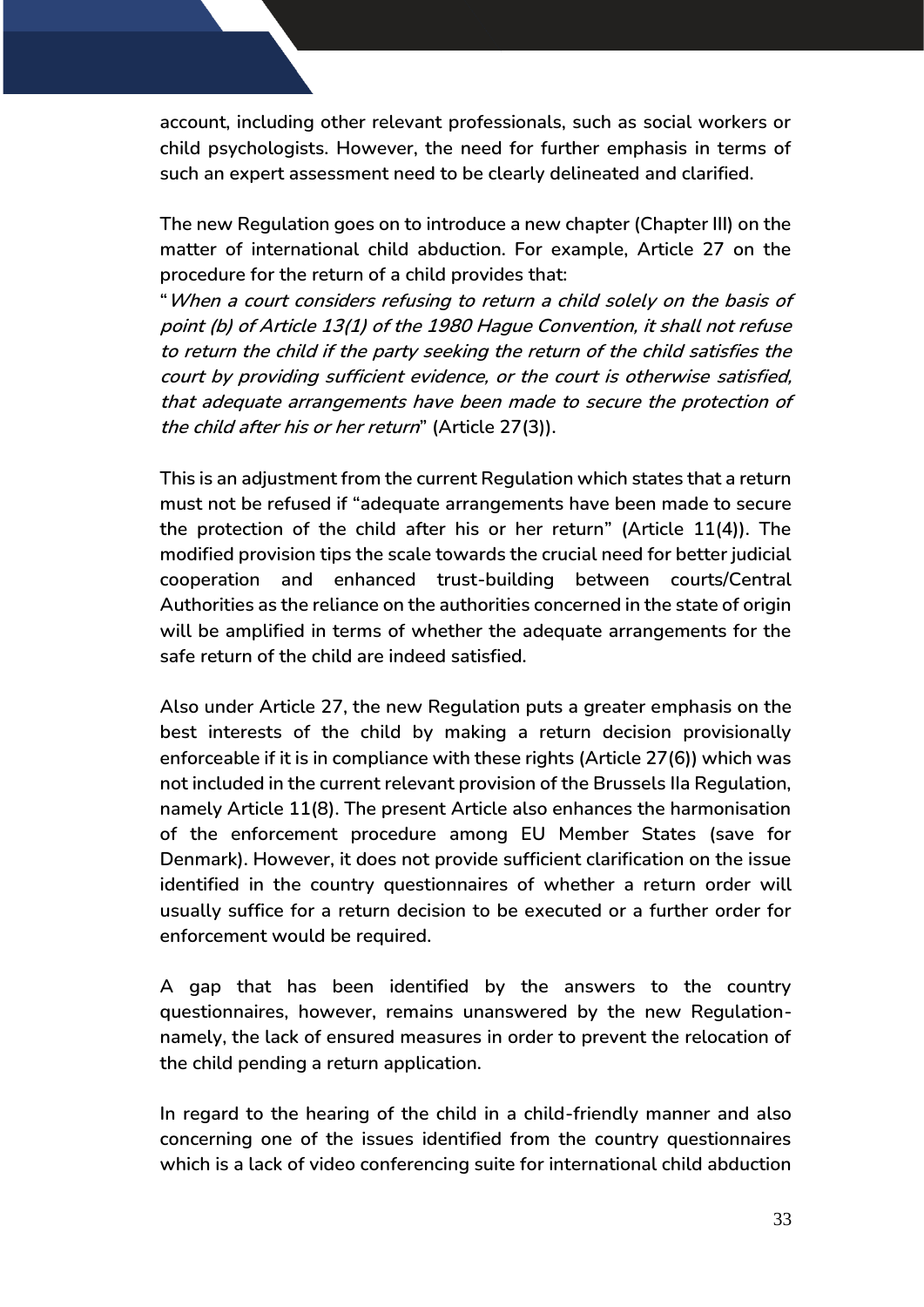**cases, Recital 53 of the new Regulation stipulates that the hearing of the child may take place via videoconference or another communication technology if in-person hearing of the party/the child is impossible and the technical means area available. While videoconferencing as an option is not mentioned in the current Regulation, it seems that Brussels IIa-recast still leaves its application to the discretion of each Member State.** 

**Recital 53 should be reviewed in relation to article 21 of the recast Regulation, envisaging that the courts of Member States, shall provide the child who is capable to of forming his/hers views an opportunity to express them either directly or through a representative. This should be done in relation to national law. Moreover, the court shall give due weight to the views of the child in accordance with his/her age and maturity. This is applicable for cases on parental responsibility and matrimonial matters, but Article 26 of the Regulation envisages that this is applicable to return proceedings under the 1980 Hague Convention.** 

**Concerning the suspension of enforcement proceedings and refusal of enforcement, Article 56 of the recast Regulation stipulates that the authority competent for enforcement or the court in the Member State of enforcement can suspend the enforcement proceedings if they have been suspended in the Member State of origin.** 

**While the present Brussels IIa Regulation covers some of the provisions for suspension such as the stay in proceedings, provided under Article 27 and Article 35, Article 56(2) goes further in elaborating the applicable reasons for suspension, in whole or in part – these cover the instance where an ordinary appeal against the decision has been lodged in the Member State of origin; where the time for such an appeal hasn't yet expired; where an application for refusal of enforcement based on Article 41, 50 or 57 has been submitted; or where the person against whom enforcement is sought has applied in accordance with Article 48 for the withdrawal of a certificate issued pursuant to Article 47.<sup>34</sup>**

**Article 56 (4) allows for suspension of the proceedings for enforcement if this will expose the child to a grave risk of physical or psychological harm which has arisen after the decision was given or due to other significant change of circumstances. The Article allows for enforcement once the risk is eliminated, which echoes the requirement for "adequate arrangements" in Article 11(4) of the present Regulation. However Article 56 of the recast specifies that enforcement may be refused if the risk is considered to be of a lasting nature (Article 56 (6)), which -while introducing an additional safeguard in terms of the child- may also be viewed as yet another opportunity for the abducting parent to delay the proceedings.**

<sup>&</sup>lt;sup>34</sup> Article 56, Brussels IIa (recast).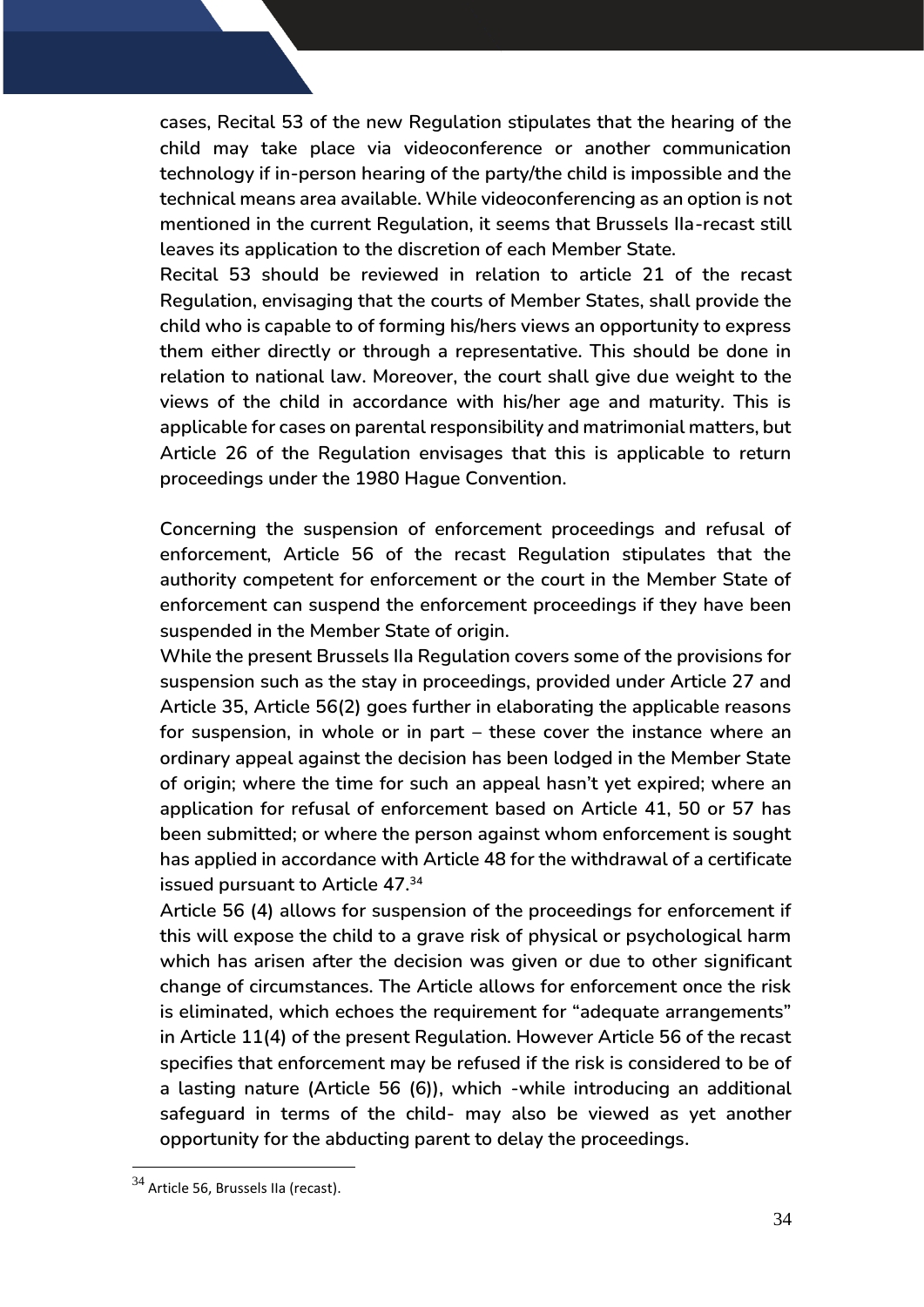**Article 56(5) stresses the importance of taking all appropriate steps in cases of enforcement and in the best interests of the child.**

**Article 79 of the recast Regulation delineates the specific tasks of requested Central Authorities. While this provision corresponds to Article 55 of the current Regulation, concerning the cooperation between Central Authorities onspecific cases of parental responsibility, it also further supplements it in that it widens the scope of cooperation. For example, Аrticle 79(a) requires Central Authorities to provide assistance in discovering the whereabouts of the child, Article 79(d) demands the CAs to facilitate the communication between courts, competent authorities and other bodies involved particularly in the implementation of decisions on parental responsibility (Article 81). Article 79(e) calls for CAs to facilitate communication between courts on matters of transferring jurisdiction to a court in another Member State (Article 12), as well as to a court in another Member State not having jurisdiction (Article 13). Furthermore, the same Article requires CAs to facilitate cooperation in the context of providing provisional, including protective, measures in urgent cases (Article 15) and in regard to lis pendens and dependent actions (Article 20). Also, Article 79(f) requires CAs to provide the needed information by courts and competent authorities when placing the child in another Member State (Article 82).**

**The country questionnaires Identified issues falling outside the material scope of the Brussels IIa and the Brussels IIa-recast Regulations: they include the high costs of specialised trainings for family lawyers which can serve as a dissuading factor to go trough with such training; the difficulty of citizens in identifying lawyers specialised in the field of child abduction; the need for awareness-raising of judges and lawyers in terms of the identities of the International Hague Liaison Judges and the European Network of Judges, as well as the nature of their role; the lack of specialised courts in international child abduction; and whether a Guardian ad Litem is appointed or not.** 

## <span id="page-34-0"></span>**5. Conclusion**

**According to the replies to the questionnaire, it appears that none of the CAs in the covered countries keeps a register/list of specialized lawyers they can address parents in cases of international child abduction. In addition, only 4 out of 7 countries inform the parents in these cases about the option of mediation. This is partially due to the lack of qualified**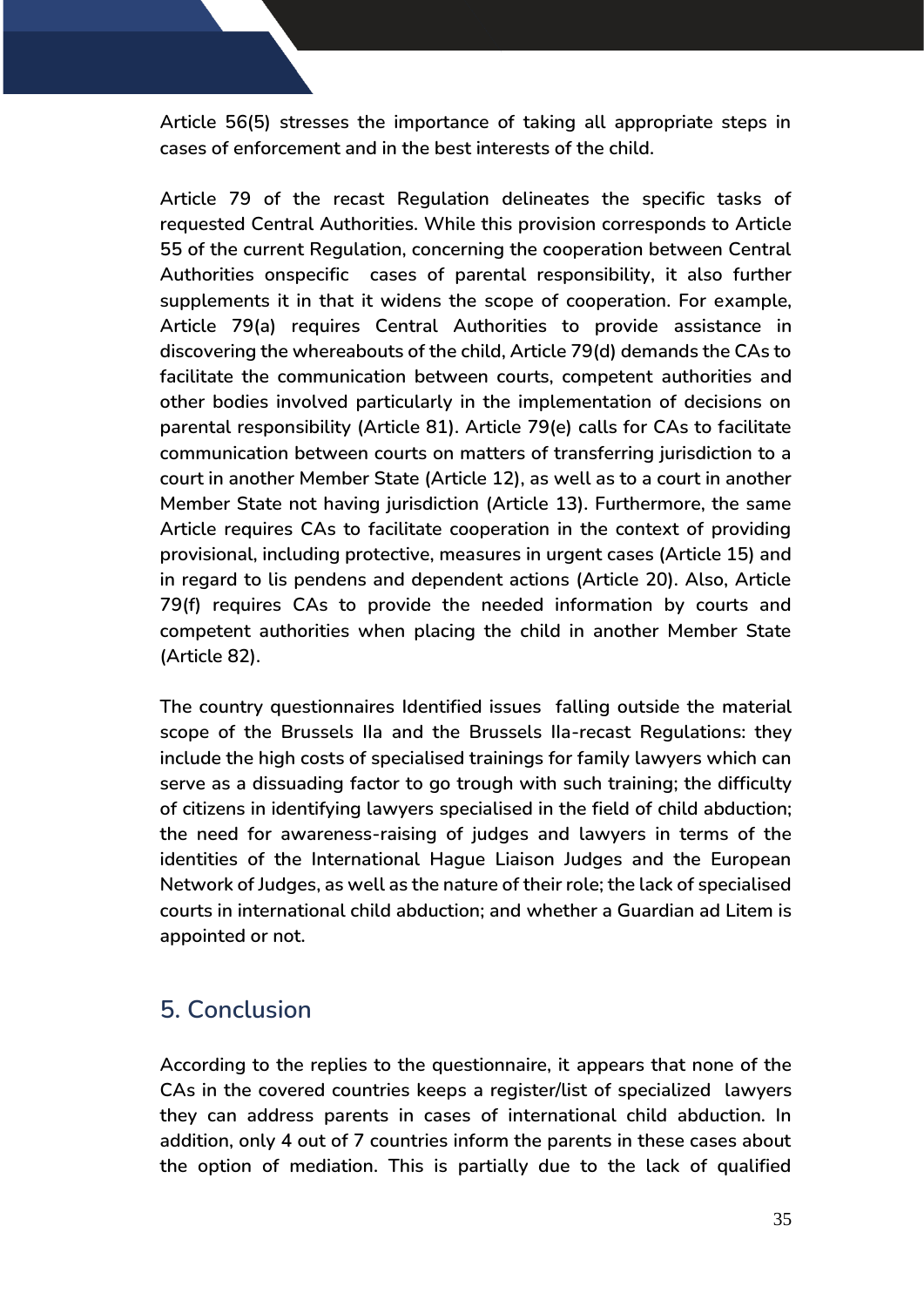**mediators. Also, in four out of seven surveyed states there are specialised lawyers in the field. However, in Italy they are difficult for identification especially by the citizens. In most of the surveyed countries, there are training institutions for lawyers for they can specialise in the fields. However, some of the respondents outlined that they do not participate in them due to the high costs.**

**Only in Poland there is lack of measures that prevent relocation of the child while pending a return application, while in Bulgaria there is some inconsistency in their implementation. Only in Bulgaria and Greece, there is a lack of specialised courts dealing with child abduction cases as well as a lack of video conferencing suites in the courts. In addition, the results show that there is a general need for raising the awareness of the International Hague Liaison Judges and European Judicial Network (EJN).**

**There are differences throughout all of the countries regarding the person who is talking to the child in cases where the child is heard during the proceedings in international child abduction cases as well as in the practice of appointing a Guardian ad litem. Only in Poland from all seven surveyed countries, the child is not informed of the consequences of the procedure. However, in Greece and Belgium this practice is inconsistent and unclear. Furthermore, the results from all seven countries show that it is not clearly defined who is doing the hearing and if it is done in a child friendly manner.**

**There is significant differences about what authorities are responsible for the carrying out of a return decision in cases of international child abduction as well as if a return order suffices for the carrying it out. It seems that in some of the countries, it is valid only in theory. In addition, the fact that the execution usually takes time, and the police are present to supervise the event in case of offences put additional stress on the parties, especially the children. In particular the respondent in Poland stated that the procedure does not function properly and was not aware of any successful execution in Poland in child abduction cases.**

**Only in Greece the judges in cases of international child abduction do not refer parents to mediation, in cases of international child abduction. In addition, only the courts in The Netherlands maintain a list of mediators for referrals and some of the courts in Germany. In general, the majority of respondents in surveyed jurisdictions support the claim that there is a need for such specialisation of mediators in the field of international child abduction. Only in three out of the seven countries there are specialised trainings for mediators for child abduction cases. In addition, there is**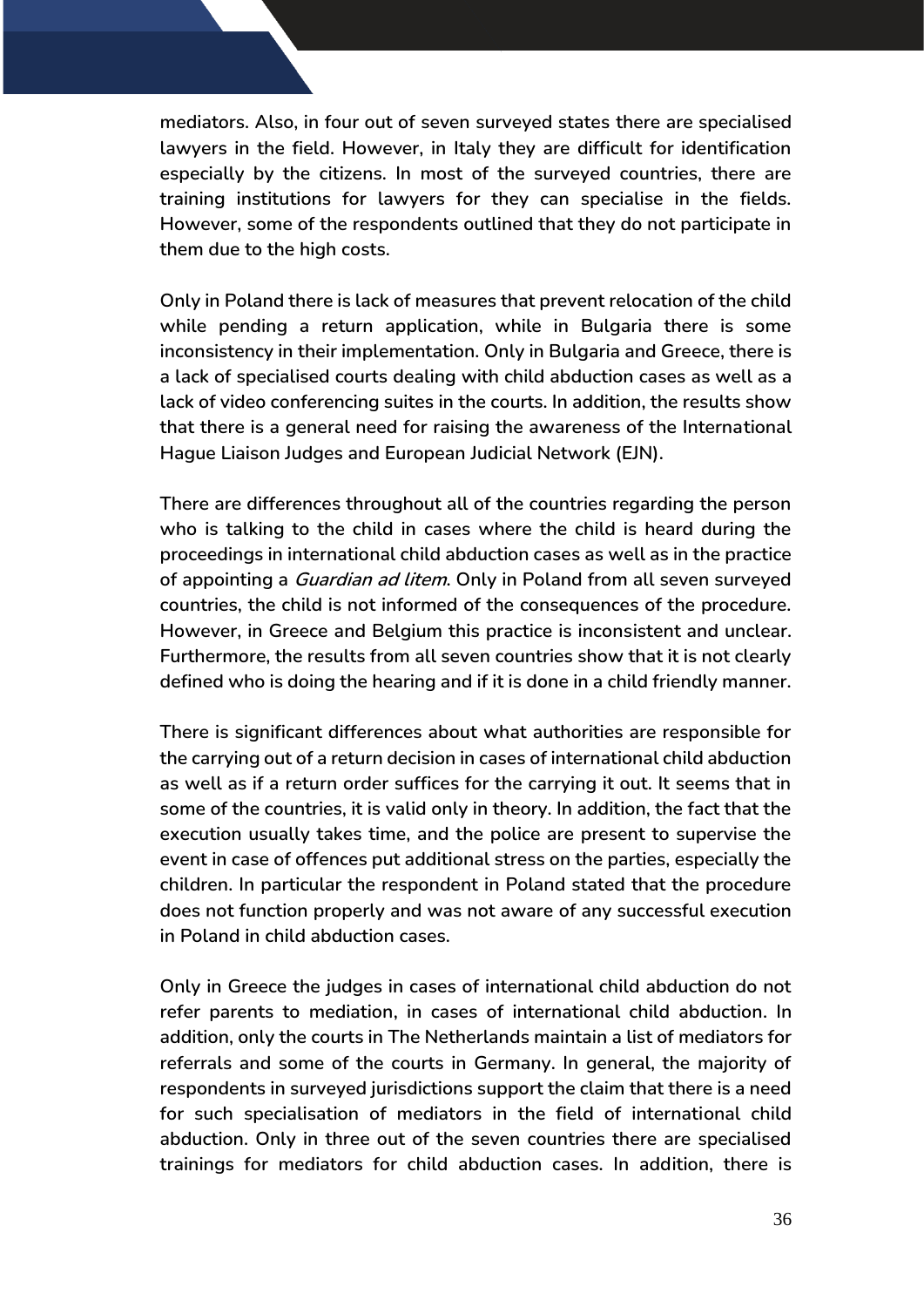**general lack of information whether mediation aid is available for parents in the surveyed countries.** 

**One of the major findings of the questionnaires is the fact that there is general lack of awareness regarding the option of mediation and its advantages. There is also a significant need for professionals such as judges, lawyers, and mediators in the field should enhance their competences on the topic. Some respondents propose that the elaboration of guidelines and their European adoption will be profoundly helpful for enhancing the success rates of mediation. Furthermore, the need for cooperation and exchange of information between the relevant authorities has also been outlined as a problematic topic in many of the answers. It was pointed out by some participants that there are cases where the option of mediation is not possible due to the nature of the circumstances such as domestic violence or presence of other type of crime. However, most of the answers show that mediation is not chosen as a dispute resolution mainly because the parties were not aware of such option. Another major issue in the international child abduction cases is the fact that the procedure is strongly prolonged in time due to the lack of coordination between the authorities and the geographical obstacles. The models from Netherlands and Germany however show that mediation can be incorporated into child abduction proceedings without delay.** 

**Based on the above-mentioned insufficiencies in the international child abduction procedure there are additional measures that could be taken in order to improve the overall procedure on administrative and court level. Most of the measures do not need any legislative amendments and could be done on the organisational level, but further legislative changes on EU level could further ensure their implementation. The information collected from the questionnaries under T2.1 Elaboration and Distribution of Questionnaires and complied in this report and D2.1 Report on stakeholders needs will be presented in the events under WP 4 iCare Capacity Building in order to gather direct feedback from the stakeholders and additional information for D2.3 Recommendation list report, and D2.4 iCare Methodology.**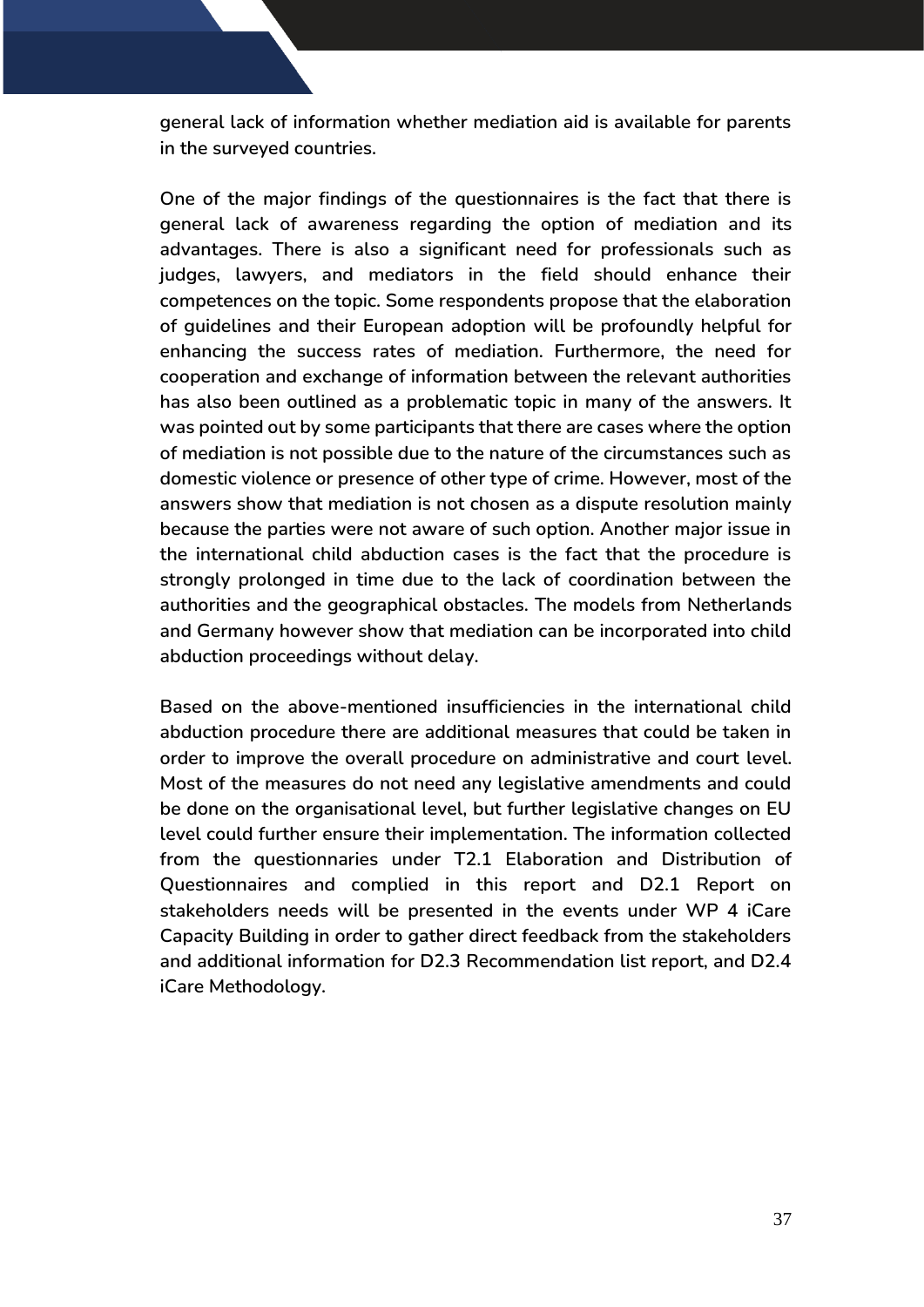# **Bibliography**

- <span id="page-37-0"></span>**1. Best Practice Model: Mediation in Expeditious Child Abduction Proceedings [https://www.amicable-eu.org/amicable-eng/mediation.](https://www.amicable-eu.org/amicable-eng/mediation)**
- **2. Bias in Statistics: Definition, Selection Bias & Survivorship Bias available at [https://www.statisticshowto.com/what-is-bias/.](https://www.statisticshowto.com/what-is-bias/)**
- **3. Council of Europe, Guidelines on videoconferencing in judicial proceedings, available at [https://rm.coe.int/cepej-2021-4-guidelines-videoconference](https://rm.coe.int/cepej-2021-4-guidelines-videoconference-en/1680a2c2f4)[en/1680a2c2f4.](https://rm.coe.int/cepej-2021-4-guidelines-videoconference-en/1680a2c2f4)**
- **4. Council Regulation (EC) No 2201/2003 of 27 November 2003 concerning jurisdiction and the recognition and enforcement of judgments in matrimonial matters and the matters of parental responsibility, repealing Regulation (EC) No 1347/2000, OJ L 338, 23.12.2003, available at: [https://eur-lex.europa.eu/legal-](https://eur-lex.europa.eu/legal-content/EN/TXT/?uri=celex%3A32003R2201)**

**[content/EN/TXT/?uri=celex%3A32003R2201.](https://eur-lex.europa.eu/legal-content/EN/TXT/?uri=celex%3A32003R2201)** 

- **5. Council of Europe, Convention on Preventing and Combating Violence against Women and Domestic Violence (entered into force 1 August 2014).**
- **6. Council Regulation (EU) 2019/1111 of 25 June 2019 on jurisdiction, the recognition and enforcement of decisions in matrimonial matters and the matters of parental responsibility, and on international child abduction, ST/8214/2019/INIT, OJ L 178, 2.7.2019, p. 1–115, available at: [https://eur](https://eur-lex.europa.eu/legal-content/EN/TXT/?uri=CELLAR%3A524570fa-9c9a-11e9-9d01-01aa75ed71a1)[lex.europa.eu/legal-content/EN/TXT/ uri=CELLAR%3A524570fa-9c9a-](https://eur-lex.europa.eu/legal-content/EN/TXT/?uri=CELLAR%3A524570fa-9c9a-11e9-9d01-01aa75ed71a1)[11e9-9d01-01aa75ed71a1.](https://eur-lex.europa.eu/legal-content/EN/TXT/?uri=CELLAR%3A524570fa-9c9a-11e9-9d01-01aa75ed71a1)**
- **7. European Parliament, 40 years of the Hague Convention on child abduction: legal and societal changes in the rights of a child, p, 14, available at [https://www.europarl.europa.eu/RegData/etudes/IDAN/2020/660559/IPO](https://www.europarl.europa.eu/RegData/etudes/IDAN/2020/660559/IPOL_IDA(2020)660559_EN.pdf) [L\\_IDA\(2020\)660559\\_EN.pdf.](https://www.europarl.europa.eu/RegData/etudes/IDAN/2020/660559/IPOL_IDA(2020)660559_EN.pdf)**
- **8. G. Lacerda Assunção, R. Neves, G. Rocha Ribeiro, Dra. Chandra Gracias, Brussels II-A recast: the suppression of the exequatur and the hearing of the child (2019), EUROPEAN JUDICIAL TRAINING NETWORK THEMIS COMPETITION, available at: [https://www.ejtn.eu/PageFiles/17914/TH-](https://www.ejtn.eu/PageFiles/17914/TH-2019-02%20TEAM%20PORTUGAL%20I.pdf)[2019-02%20TEAM%20PORTUGAL%20I.pdf.](https://www.ejtn.eu/PageFiles/17914/TH-2019-02%20TEAM%20PORTUGAL%20I.pdf)**
- **9. Guide to Good Practice under the Hague Convention of 25 October 1980 on the Civil Aspects of International Child Abduction (Mediation), chapter 12, available at [https://assets.hcch.net/docs/d09b5e94-64b4-4afe-8ee1](https://assets.hcch.net/docs/d09b5e94-64b4-4afe-8ee1-ab97c98daa33.pdf) [ab97c98daa33.pdf.](https://assets.hcch.net/docs/d09b5e94-64b4-4afe-8ee1-ab97c98daa33.pdf)**
- **10.Hague Convention on the Civil Aspects of International Child Abduction, 25 October 1980.**
- **11.Helen Blackburn, "The Advent of Brussels II bis Recast" (2019), The International Family Law Group LLP, available at: [https://www.iflg.uk.com/printpdf/1215.](https://www.iflg.uk.com/printpdf/1215)**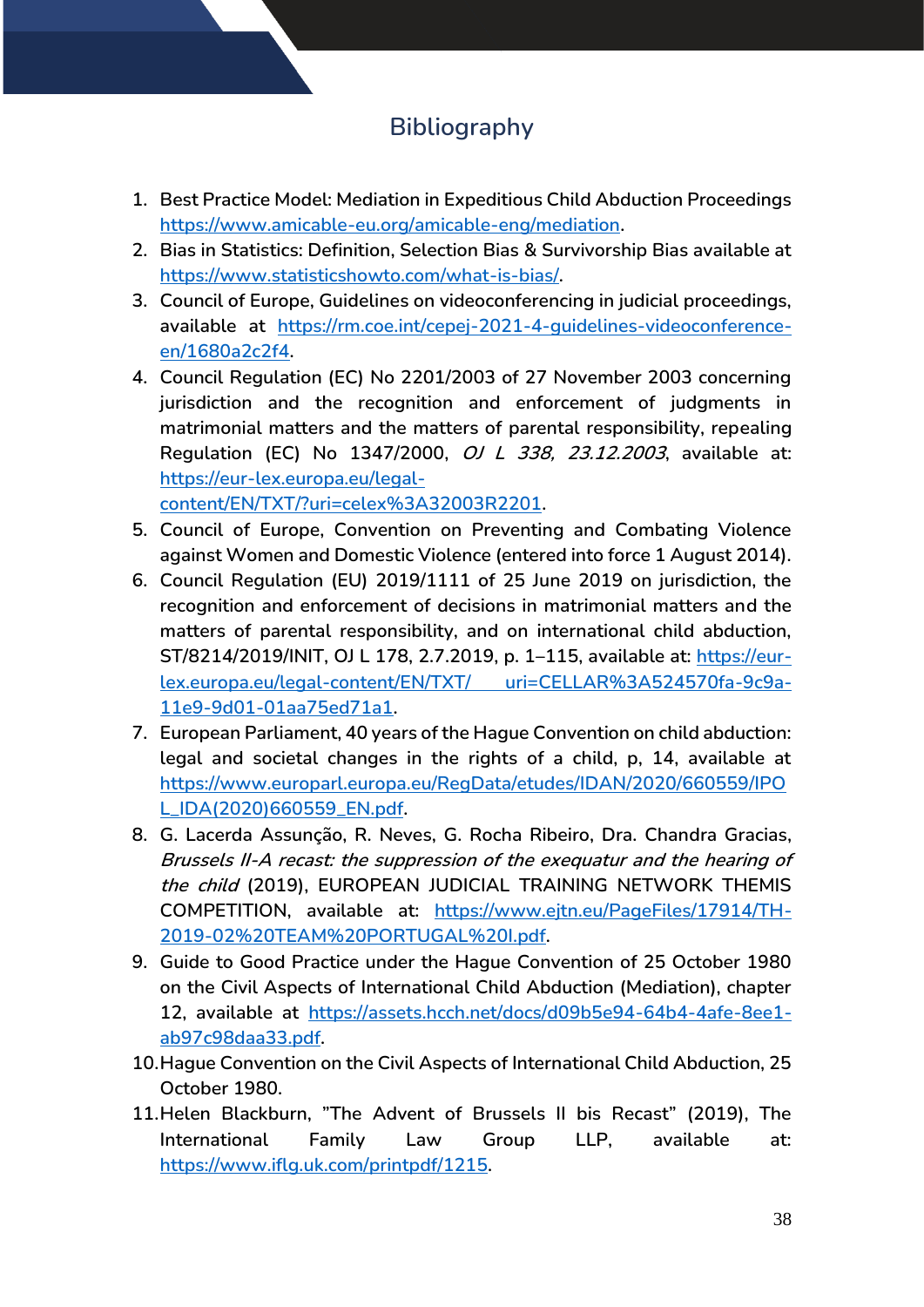- **12.iCare Deliverable 2.1 Report on stakeholders needs, available at [https://project-icare.eu/icare-report-on-stakeholder-needs/.](https://project-icare.eu/icare-report-on-stakeholder-needs/)**
- **13.Practice Guide for the application of the Brussels IIa Regulation, European Commission, DG Justice, EJN.**
- **14.Jeff Beedell and Shawn Duguay, "Habitual Residence": SCC Revamps Hague Convention Analysis with Hybrid Approach (01 May 2018), available at[:https://gowlingwlg.com/en/insights](https://gowlingwlg.com/en/insights-resources/articles/2018/scc-adopts-new-approach-to-habitual-residence/)[resources/articles/2018/scc-adopts-new-approach-to-habitual-residence/.](https://gowlingwlg.com/en/insights-resources/articles/2018/scc-adopts-new-approach-to-habitual-residence/)**
- **15.The EU Child Return Procedure in search of efficiency, International Judicial Cooperation in Civil Matters – European Family Law.**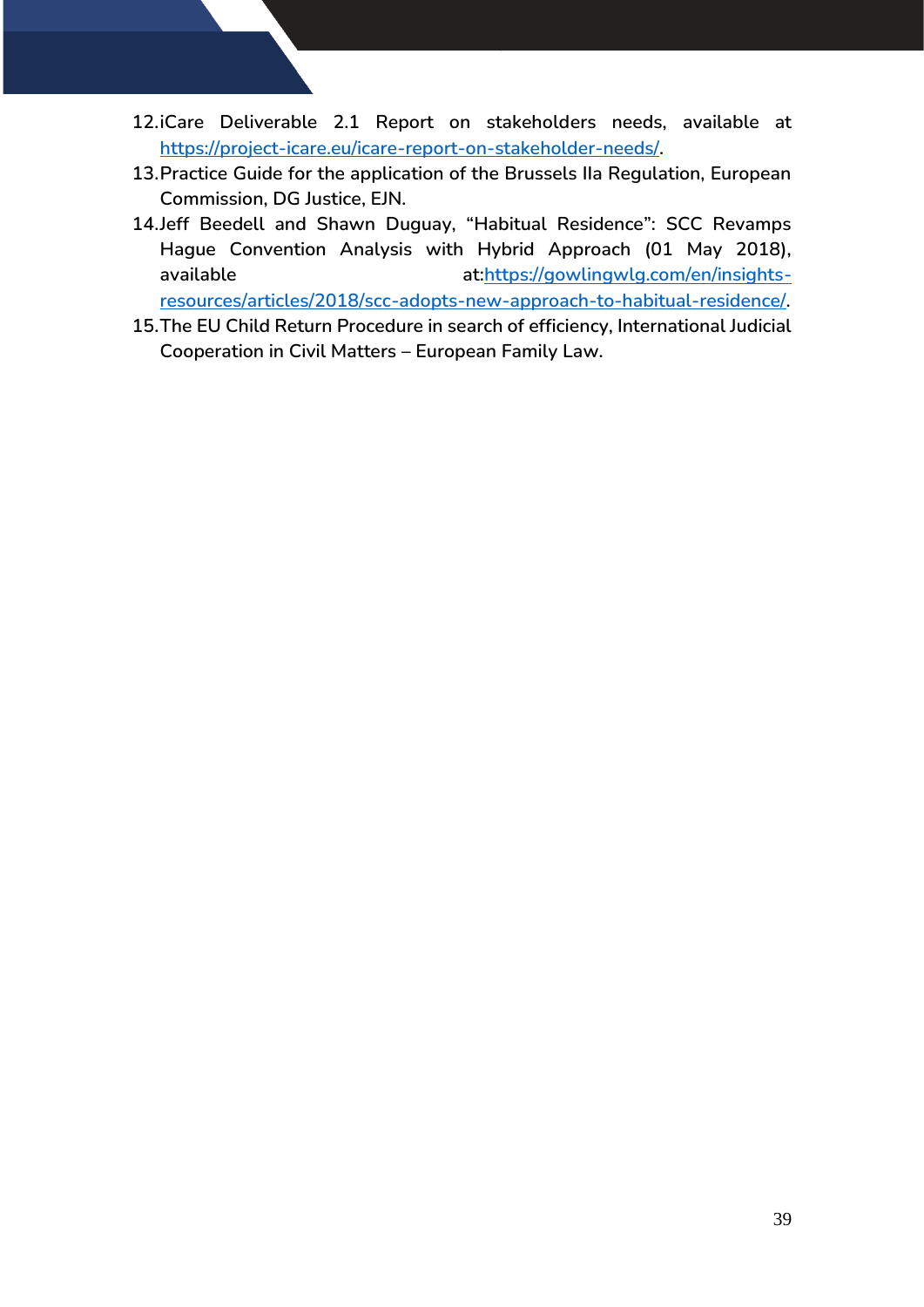# <span id="page-39-0"></span>**6. Annex 1 iCare Questionnaire**

# Description of the project

Taking the child's best interests as a priority, the iCare project will develop and implement novel tools and activities to improve the situation of children in lnternational Child Abduction (ICA) cases through strengthening judicial cooperation and incorporating International Family Mediation (IFM) as complementary to judicial proceedings. This will result in a child-friendly, cost-effective and time-efficient judicial process in ICA cases.

The iCare project aims to enhance judicial cooperation and information exchange among Central Authorities, legal experts (judges, lawyers etc.) and family mediators and to improve the position of children in cases of international child abduction. The project will produce a detailed Methodology, inclusive of a Recommendations list, and an E-Platform for Central Authorities, legal practitioners and family mediators, and-both respecting the right of the child to information and increasing the knowledge of parents. An AI Chatbot will be created, serving as a first point of inquiry for children and parents. The project will also provide outputs for awareness-raising, facilitation of mutual learning and effective dissemination (E-Platform, national Workshops, Webinars, Videos, Newsletter and a Final Conference).

This project is conducted by Law and Internet Foundation - LIF (Bulgaria), Centre for Research & Technology Hellas - CERTH (Greece), Defence for Children International - DCI (Italy), International Mediation Centre for Family Conflict and Child Abduction - MIKK E.V. (Germany), and European Federation for Missing and Sexually Exploited Children AISBL - MCE (Belgium).

The project is implemented with the support of Justice Programme of the European Commission under Grant Agreement №101007436.

# What is the purpose of the questionnaire and Why we are doing it?

With the help of the Questionnaire the project Consortium will determine what the needs and problems of the Central Authorities, legal practitioners (lawyers, judges, prosecutors etc.) and family mediators are when dealing with cases of international child abduction. In addition to this, the questionnaire will help finding out what the problems and necessities required to enhance judicial cooperation and to improve the position of children in those cases are. The results from the questionnaire will be presented in the following national workshops and will serve for the preparation of a report that will determine the current situation in the partner countries. The report will be public, and it will be uploaded into the project website:<https://project-icare.eu/>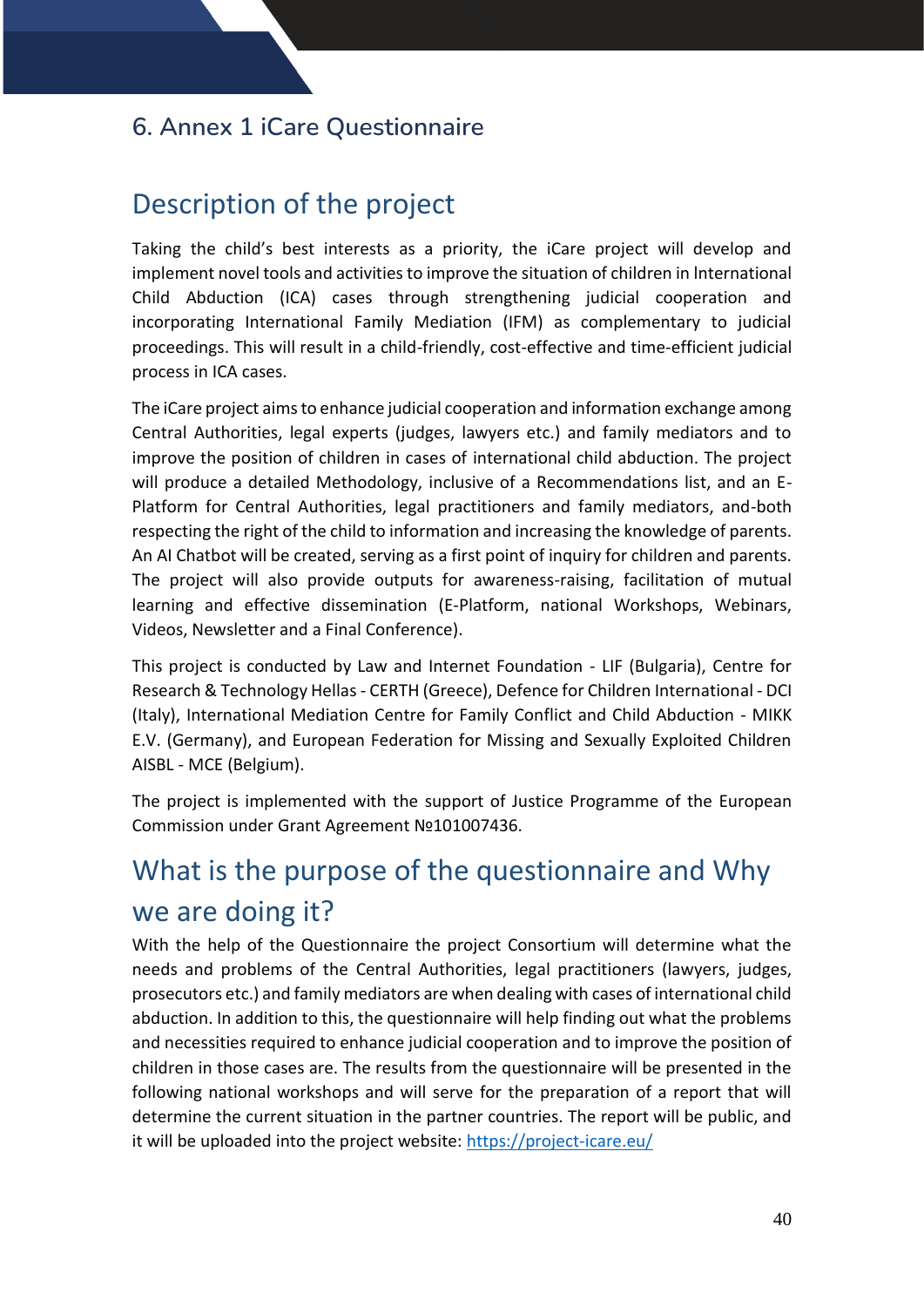# Participant information sheet:

You have been invited to take part as an expert in International child abduction matters in the EU project iCare. Before making a decision on whether you want to participate or not, please read this document carefully. Please ask all the questions you may have so you can be completely sure that you understand all the proceedings of the iCare Questionnaire, including risks and benefits. At all times, we assure compliance with the current national and European legislation.

#### **What will I be required to do?**

You will need to answer all questions, expressing your opinion based on your professional expertise on the needs and problems of the experts involved in International child abduction cases as well as necessities and problems required to enhance judicial cooperation in them.

#### **What will be my participation in the project?**

Your participation in the iCare project will only consist in the completion of the questionnaire.

#### **When will I have the opportunity to discuss my participation?**

You have the opportunity to discuss your participation upon the first contact made in relation to iCare Questionnaire with the respective project partner who has reached out to you in your expert capacity.

#### **Who is the data controller?**

As this questionnaire is carried out by all iCare partners, they are acting as joint controllers. You can contact them at [icare@netlaw.bg](mailto:icare@netlaw.bg) 

#### **Are you going to share my personal data and opinions?**

Any information that might identify you will be removed from the document analysing and reporting the results of the iCare questionnaire. This information will be accessible only to the iCare partners directly involved in this activity and will be treated as confidential. When the information you have provided is used for the writing of a report, iCare team will remove all personal information so that your identity and experiences remain confidential (unless attribution is required, and you have consented to it).

#### **How long will my data be stored?**

Your personal data might be stored up until 5 years after the completion of the project. The received personal information will be stored in electronic form, kept as separate files in a secure manner (including password protection).

#### **What are my rights?**

Answering the questionnaire is completely voluntary and you can withdraw from it without repercussions, at any time, before it starts or while participating. You are entitled to:

- the right to withdraw your consent at any time.
- the right to information whether personal data about yourself is being processed.
- the right to access to your personal data processed.
- the right to correct and update your personal data processed, i.e. to notify us if you change your email.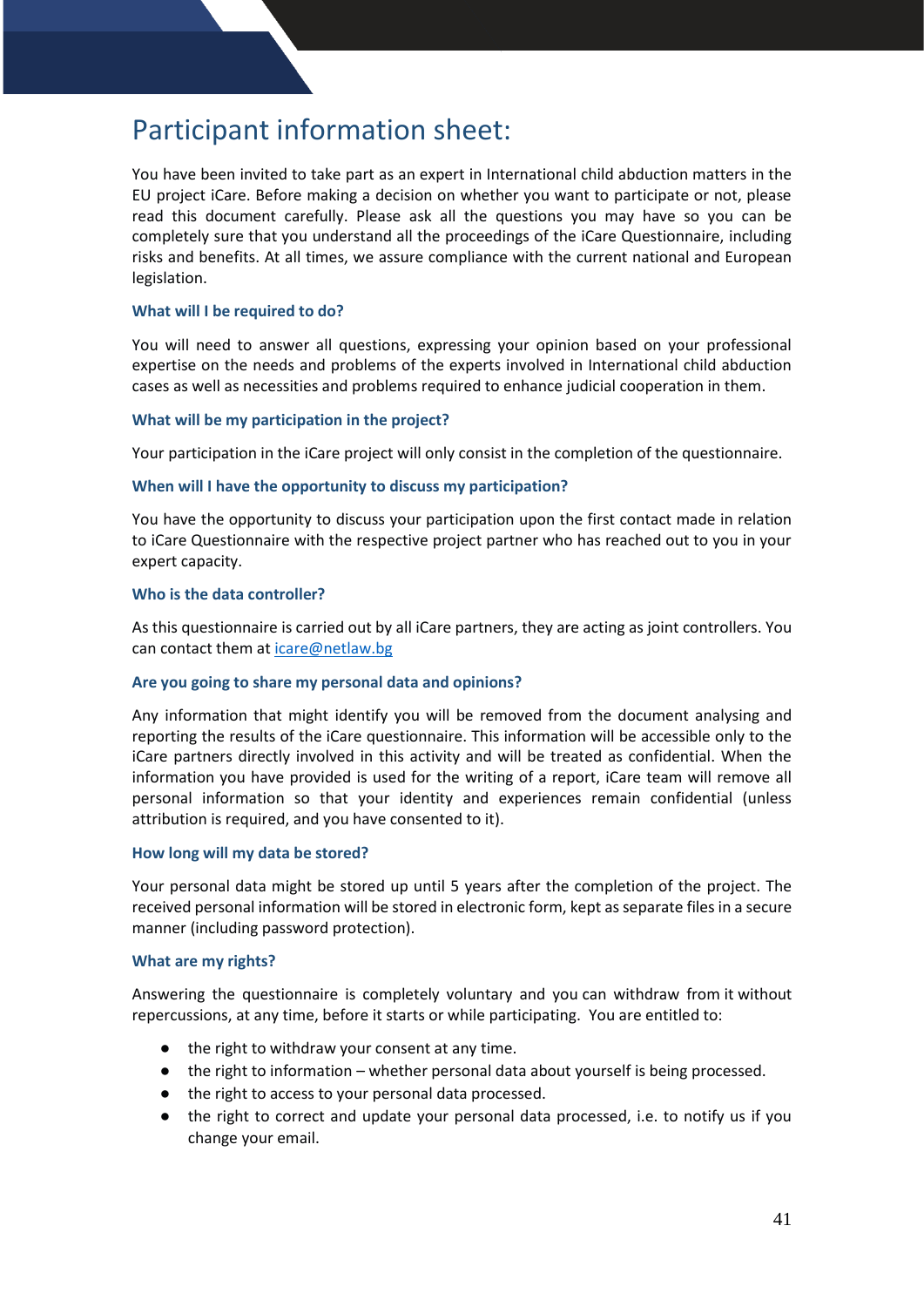- the right to request deletion this right could be exercised in cases where the personal data is no longer necessary, the personal data processing in unlawful, if it is collected and processed on the basis of a parental consent.
- the right to request restriction of the processing of your personal data this right could be exercised where you have contested the accuracy of the personal data, where the processing is unlawful, the data is no longer necessary for the purposes of processing by the user requires its storage for the establishment, exercise or defense of legal claims.

In order to exercise any of the rights listed above, you can send a message to [icare@netlaw.bg.](mailto:icare@netlaw.bg)

You have also the right to submit a complaint to the national data protection authority, if you deem that your data is processed unlawfully.

# Informed consent form

☐By participating in this survey, I consent to voluntarily participate in the iCare project (Improving the Situation of Children in International Child Abduction cases through Judicial CoopeRation and Family MEdiation) funded by the European Commission (Grand Agreement № 101007436) and coordinated by the Law and Internet Foundation (LIF).

 $\Box$ I understand that I am free to withdraw from the study at any time without giving a reason for my withdrawal or to decline to answer any particular questions in the questionnaire without any consequences.

 $\Box$ I consent to the processing of my personal data relating to my participation in this questionnaire.

# Please state your professional background:

☐Family Judge ☐Family Lawyer ☐ Prosecutor ☐ Mediator  $\Box$  Other, please indicate:

## Please state how long your professional experience is:

☐0-5 years  $\square$ 5-10 years  $\square$ 10 – 20 years □more than 20 years

### <span id="page-41-0"></span>**ICare Questionnaire on existing needs**

● *Most of the closed questions have only one answer.*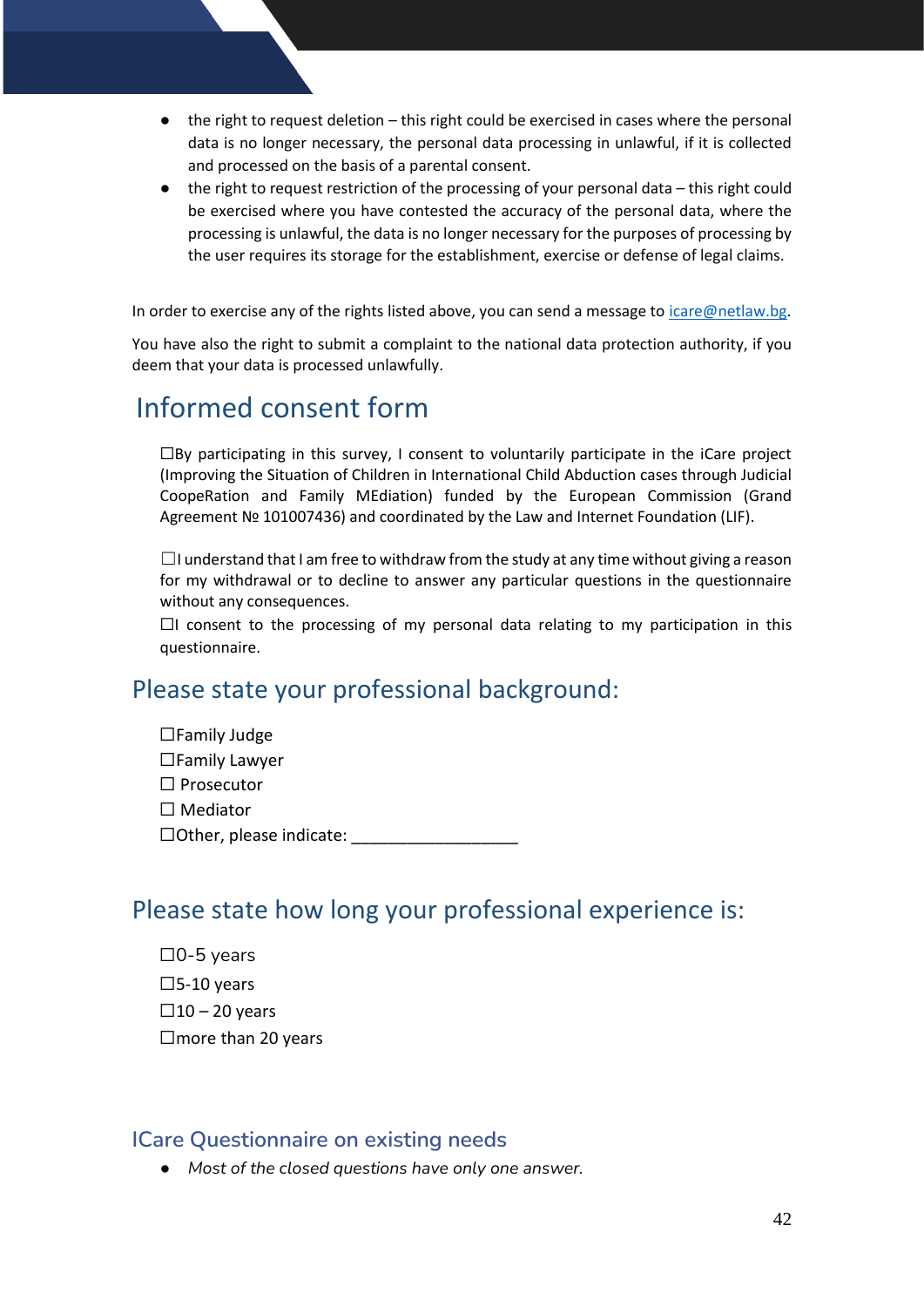- *The questions that have more than one answer are marked.*
- *If you don't have an answer to a question you can skip it and proceed to the next one.*

## <span id="page-42-0"></span>**Administrative Proceedings (Central Authorities)**

1. How many 1980 Hague/Regulation 2201/2003 child abduction cases were handled by your EU Member State in 2019 and 2020 concerning:

**Child abduction cases:** Number of incoming cases: Number of outgoing cases:\_\_\_\_\_\_\_\_\_\_\_

### **Access applications:**

Number of incoming cases:\_\_\_\_\_\_\_\_\_\_\_ Number of outgoing cases:\_\_\_\_\_\_\_\_\_\_\_

☐No information

2. Concerning the above number of child abduction cases, does this number include cases that were not processed by the Central Authority but went to the courts directly? (to the best of your knowledge)?

☐Yes

☐No

☐No information

3. How many employees/case officers work at the Central Authority of your EU Member State that handle Child Abduction Cases?

 $\Pi$ 1-5  $\Box$ 5-10

☐More than 10

4. Does the Central Authority in your EU Member State refer parents to lawyers?

☐Yes

(a) Are these lawyers specialized in child abduction cases? ☐Yes

☐No

(b) Does the Central Authority keep a register/list of lawyers that they refer parents to?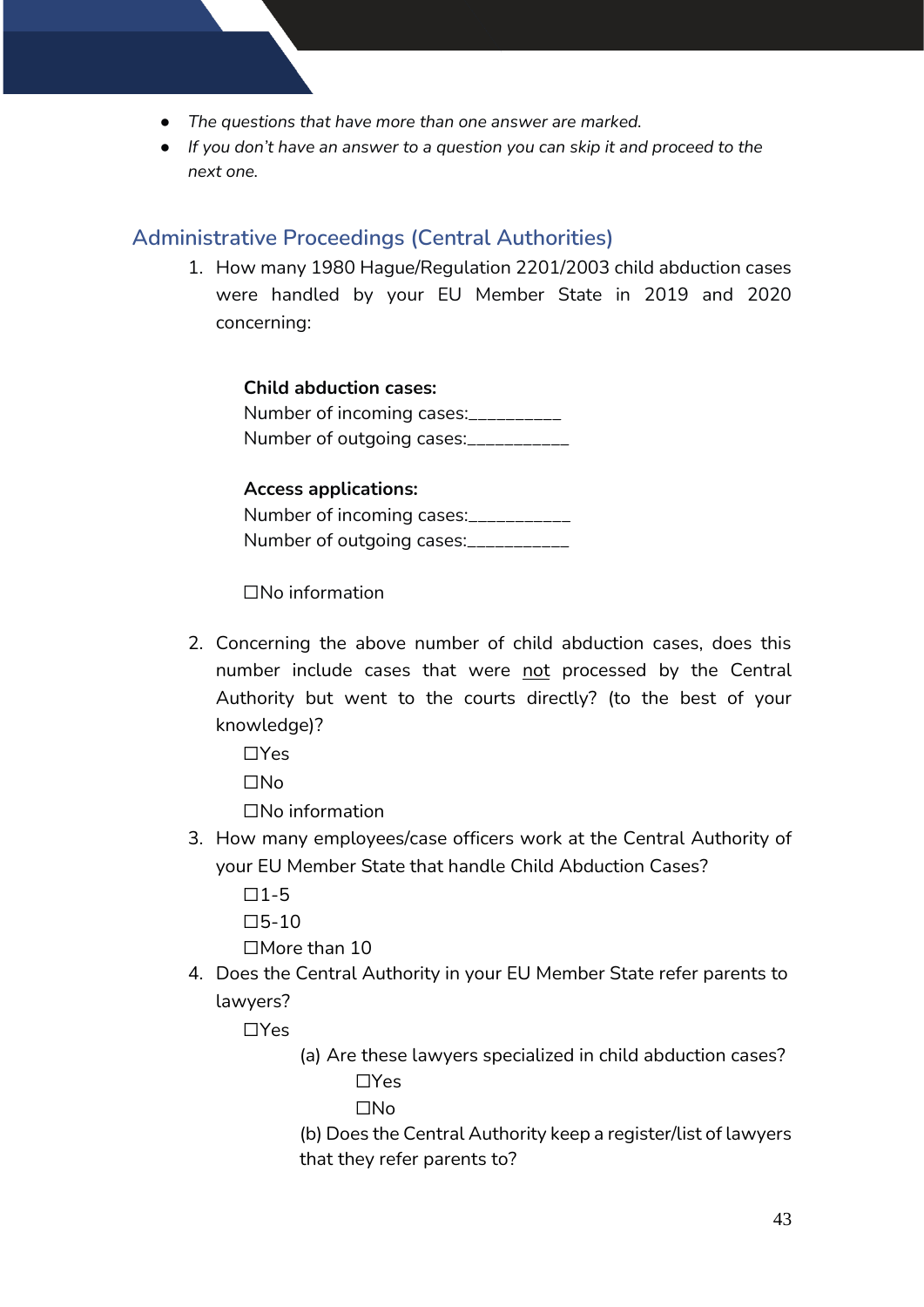☐Yes ☐No ☐No

☐No information

5. Does the Central authority of your EU Member State regularly inform the parents in a child abduction case about the option of mediation? ☐Yes

If yes, please answer below:

☐Both parents are informed

☐Only the Applicant is informed

☐Only the Respondent Parent

(a) How is this information communicated?:

☐By letter

☐By telephone

 $\Box$ Indirectly through the lawyer

 $\Box$ By other means

(b) What information does the Central Authority pass on about mediation?

### ☐No

Why, to the best of your knowledge, is information about mediation not given?

☐Central Authority is not aware of mediation

☐Central Authority believes mediation is not suitable for child abduction proceedings

☐Mediation is not an established in my EU Member State

☐There are no qualified mediators for child abduction cases in my EU Member State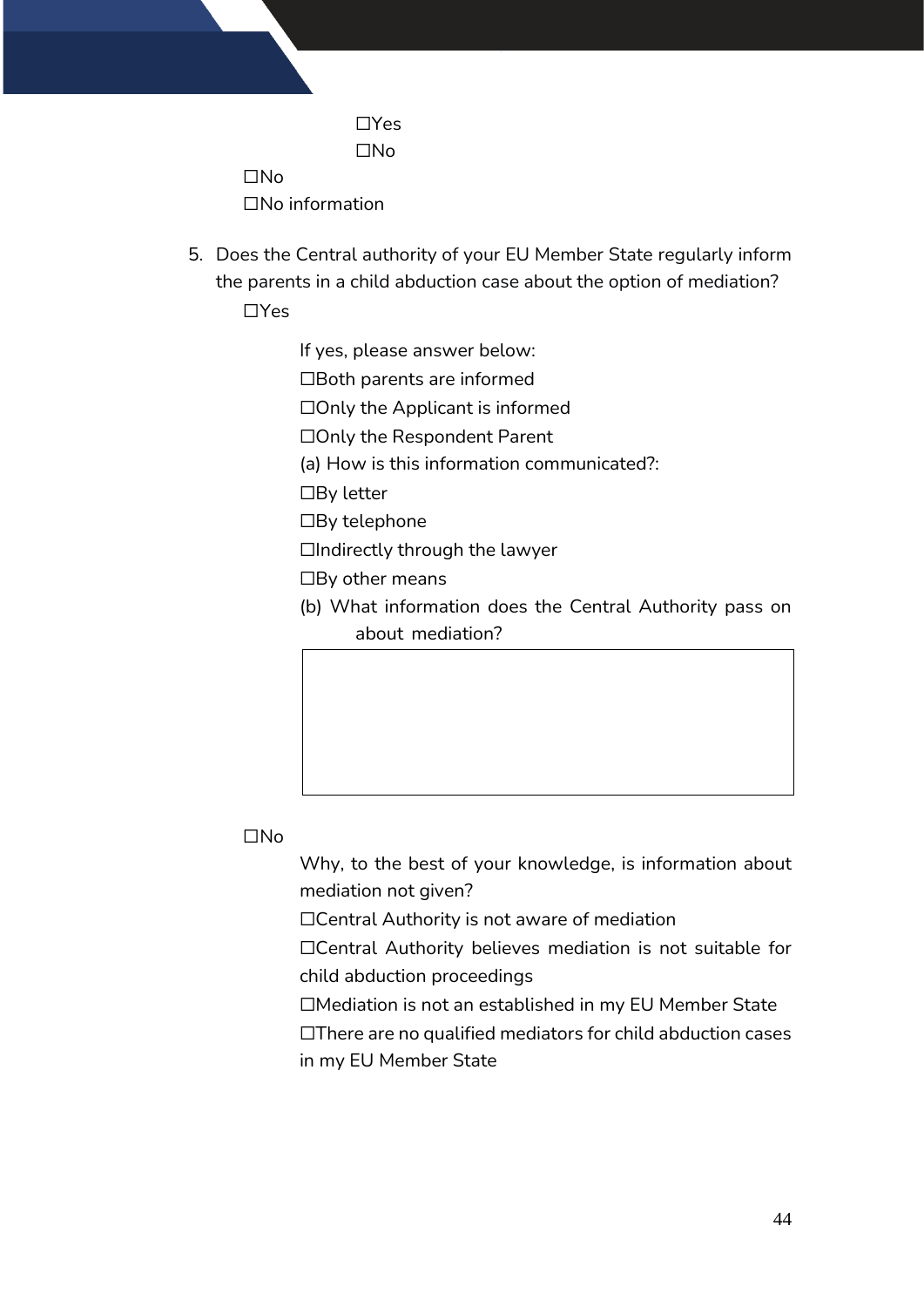## <span id="page-44-1"></span><span id="page-44-0"></span>**Judicial Proceedings**

- **I. Legal Aid**
	- 6. Is Legal Aid available for legal representation for parents in child abduction cases in your EU Member State?

 $\Box$ Yes (only for the applicant)

☐Yes (for both sides)

☐No

☐No information

7. Is Legal Aid means-tested (i.e. available only for parents on low income)?

☐Yes

 $\Box$ No

☐No information

8. Are there specialized lawyers in your EU Member State for parental child abduction cases?

☐Yes (Please name relevant organization or institution that list these specialized lawyers...................)

☐No

☐No information

9. Are there training institutions or organizations in your EU Member State that provide specialized training for family lawyers in the field of parental child abduction cases?

☐Yes (Please name the organisation/institution that is responsible for the trainings ............................)

☐No

☐No information

<span id="page-44-2"></span>**II. Court Proceedings** 

10.Does your jurisdiction comply with the 6-week period provided by the Hague Convention/Regulation 2201/2003 (Art. 11 of the Hague Convention/Art. 11, para 3 of the Regulation)?

☐Yes ☐No ☐No information

11.Are there measures in place to prevent relocation of the child pending a return application?

> ☐Yes ☐No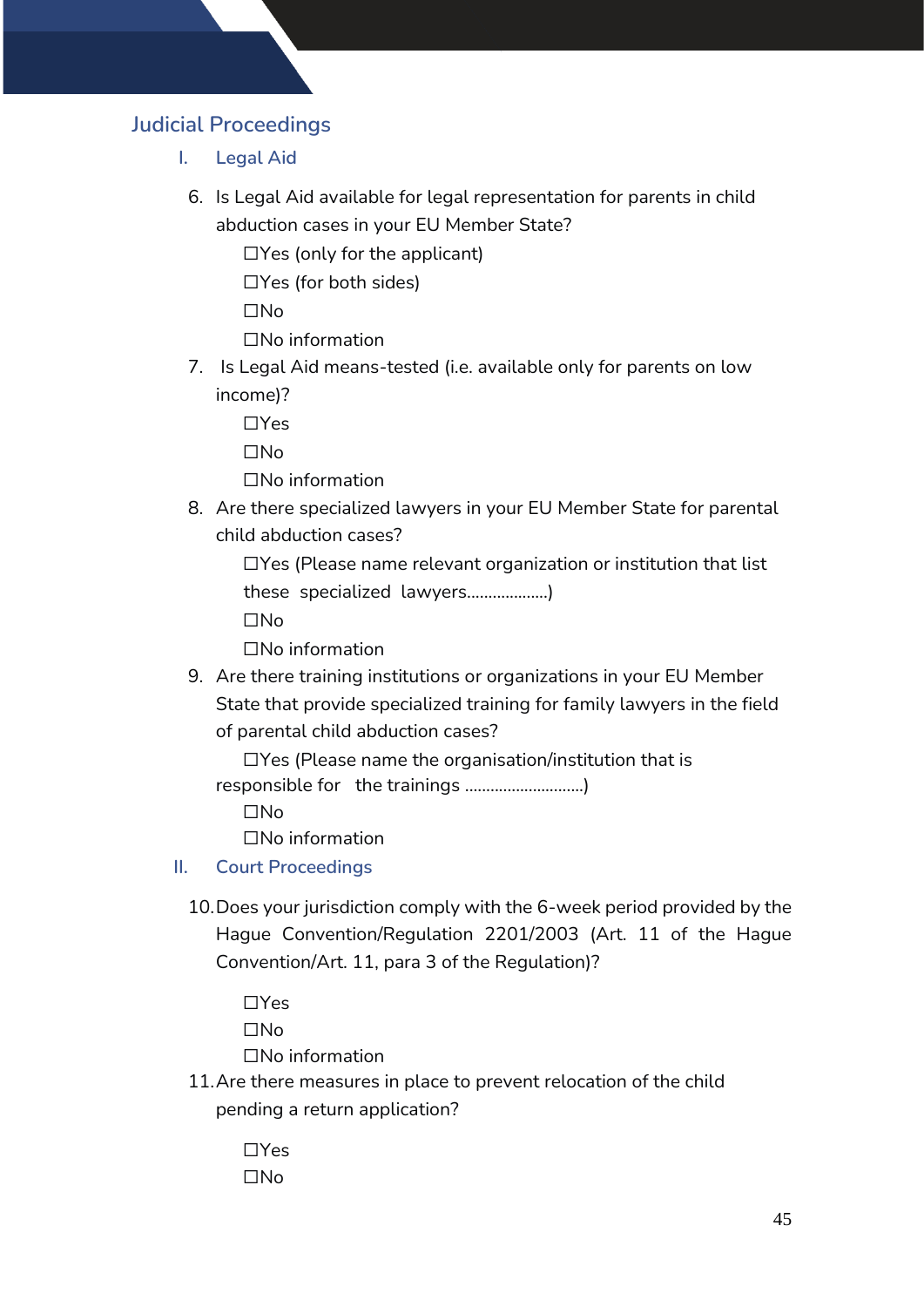☐No information

12.When deciding if the return application should be approved, does the court require an expert assessment from a psychologist or the social services?

☐Yes

☐No

☐No information

13.Are there specialized courts in your country that handles only international child abduction cases?

☐Yes (How many specialized courts exist in total? ..................) ☐No

☐No information

14.If you answer No to the previous question. Is there a specialization between judges in courts that are handling international child abduction cases?

☐Yes

☐No

☐No information

15.Do judges undergo special training for handling international child abduction cases?

☐Yes (Which organisation/institution provides this training ..................)

☐No

☐No information

16.Do Video conferencing suites exist in the courts of your country that hear international child abduction cases allowing parties to appear remotely?☐Yes, all courts have video conferencing facilities

☐Only some courts have video conferencing facilities ☐No

☐No information

17. As far as you are aware, do most judges and lawyers in your EU Member State know the identity of your International Hague Liaison Judges and what their role is?

☐Yes ☐Some ☐No ☐Not sure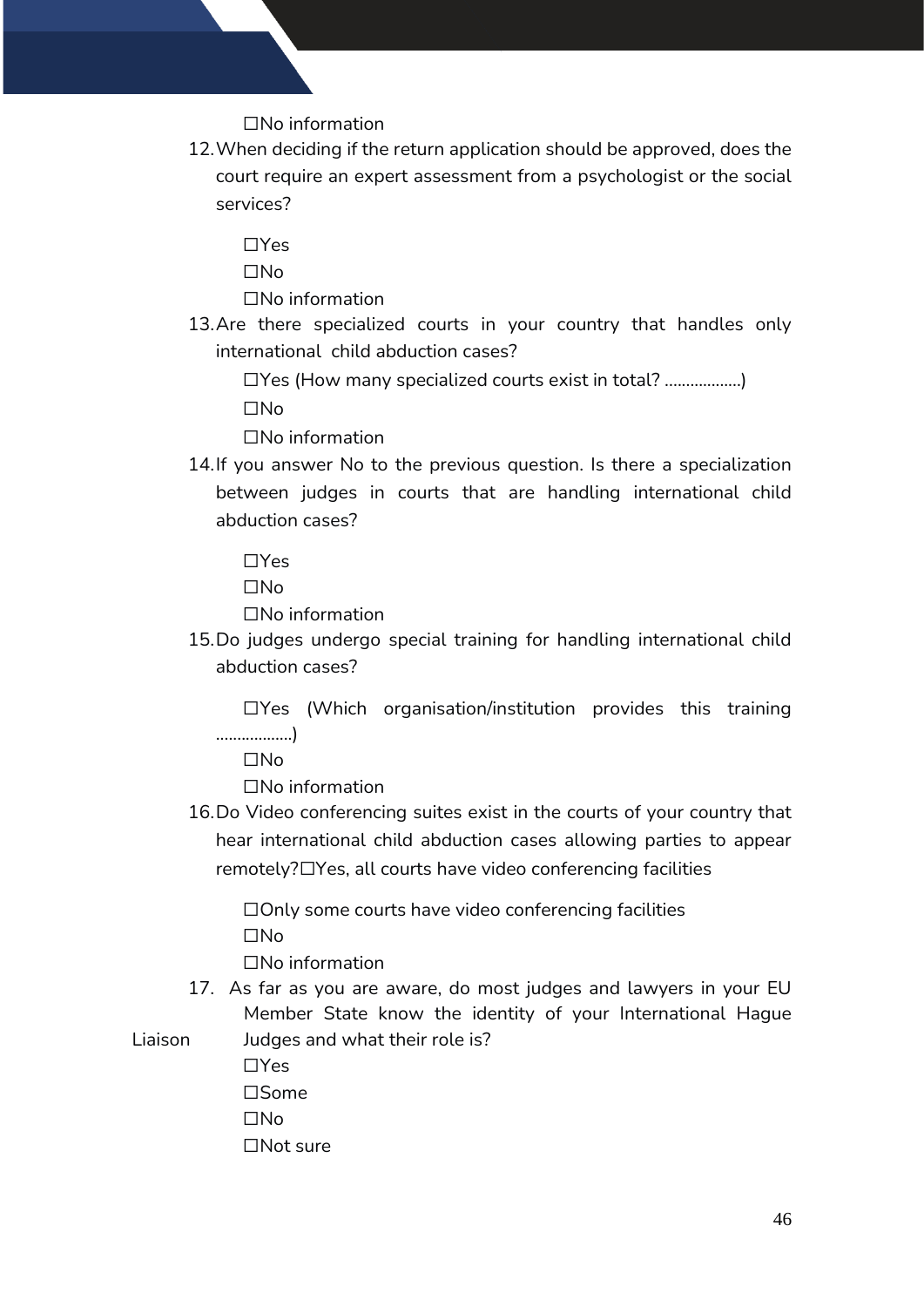18. As far as you are aware, do most judges and lawyers in your EU Member State know the identity of your European Network Judges and what their role is?

☐Yes

☐Some

☐No

☐Not sure

- 19.Are children always heard in international child abduction proceedings?
	- ☐Yes

If you have answered yes, please specify by whom the child is heard?

☐The Judge

☐Social services

☐Child specialist/psychologist

☐Guardian ad Litem

☐None of the above

☐Other (Please specify ................)

☐Sometimes

☐No

☐Not sure

20.Are children heard in a child-friendly environment?

☐Yes (Please specify your answer.............................)

☐Sometimes

☐No

☐Not sure

21.If the child is not heard by the judge directly, how is the information from the child interview fed back to the Judge and to the parents?

☐Written report to the Judge only

☐Oral report to the Judge only

☐Witten report to both the Judge and the parents

☐Oral report to both the Judge and the parents

☐Other (Please specify ......................)

22.Does the court appoint a Guardian ad Litem for the child or some with similar kind of function?

☐Yes

☐No

 $\Box$ It depends on the age of the child

☐Not sure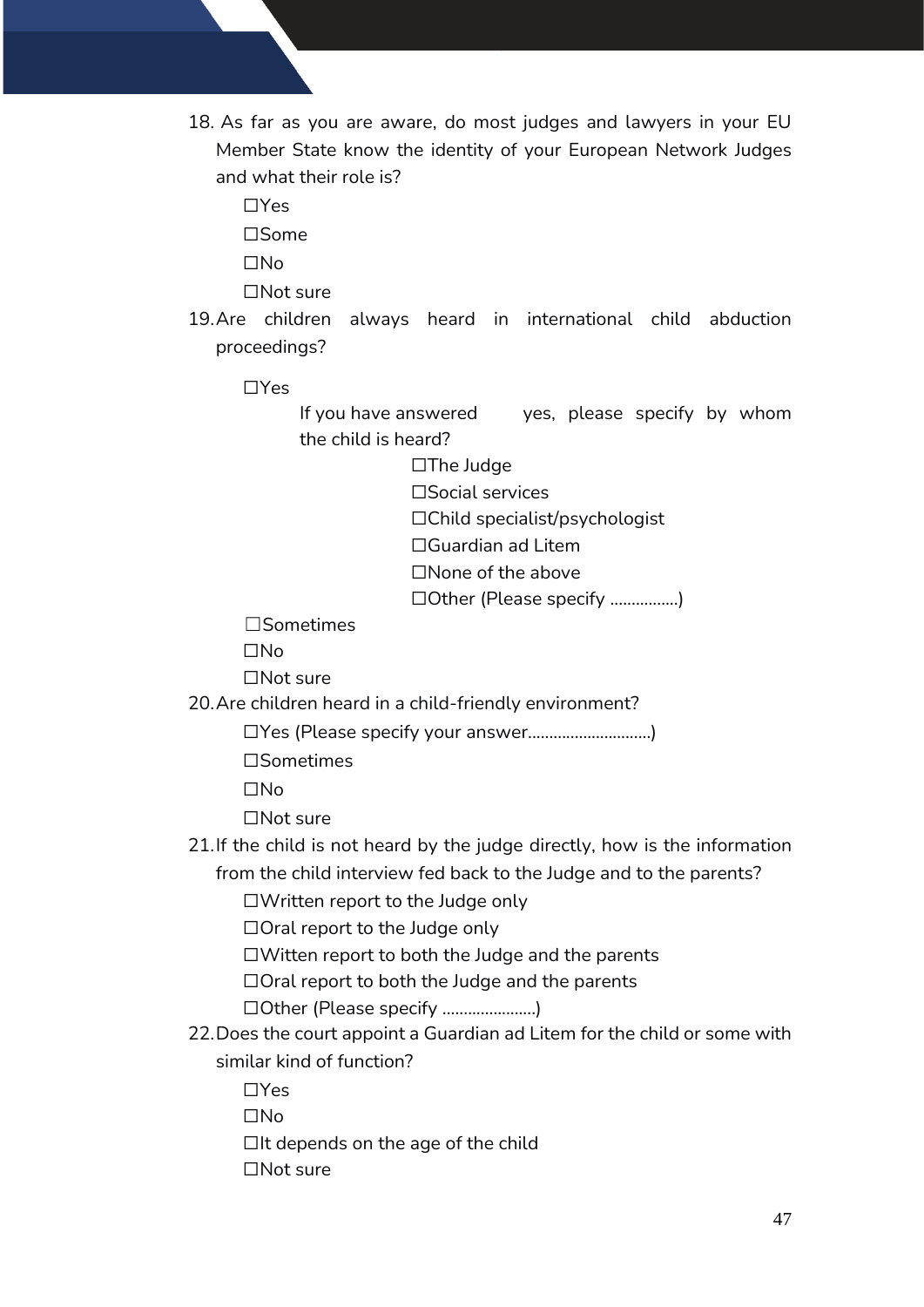23.Is the child informed about the consequences of the international child abduction procedure?

☐Yes

If you have answered yes, please specify by whom the child is informed? ☐The Judge ☐Social services ☐Child specialist/psychologist ☐Guardian ad Litem ☐None of the above ☐Other (Please specify ................)

☐No

☐No information

24.In child abduction cases where a return decision by the court in your country has to be enforced what authority is responsible for carrying out the enforcement? (multiple choices)

☐Judge ☐Bailiff ☐Police Authorities

☐Social Services

☐Other, please indicate: \_\_\_\_\_\_\_\_\_\_\_\_\_

Is the enforcement authority by law permitted to use (reasonable) force when enforcing the return of the child?

- ☐Yes
- ☐No
- 25.In a child abduction case requiring enforcement of the return order, will the return order usually suffice or is the applicant parent required to return back to court to seek further order for enforcement?

☐Return order suffices

☐Applicant will need to seek a further order

☐No information

☐Other (Please specify ............)

26.Could you describe in short, the procedure for the enforcement of the return decisions?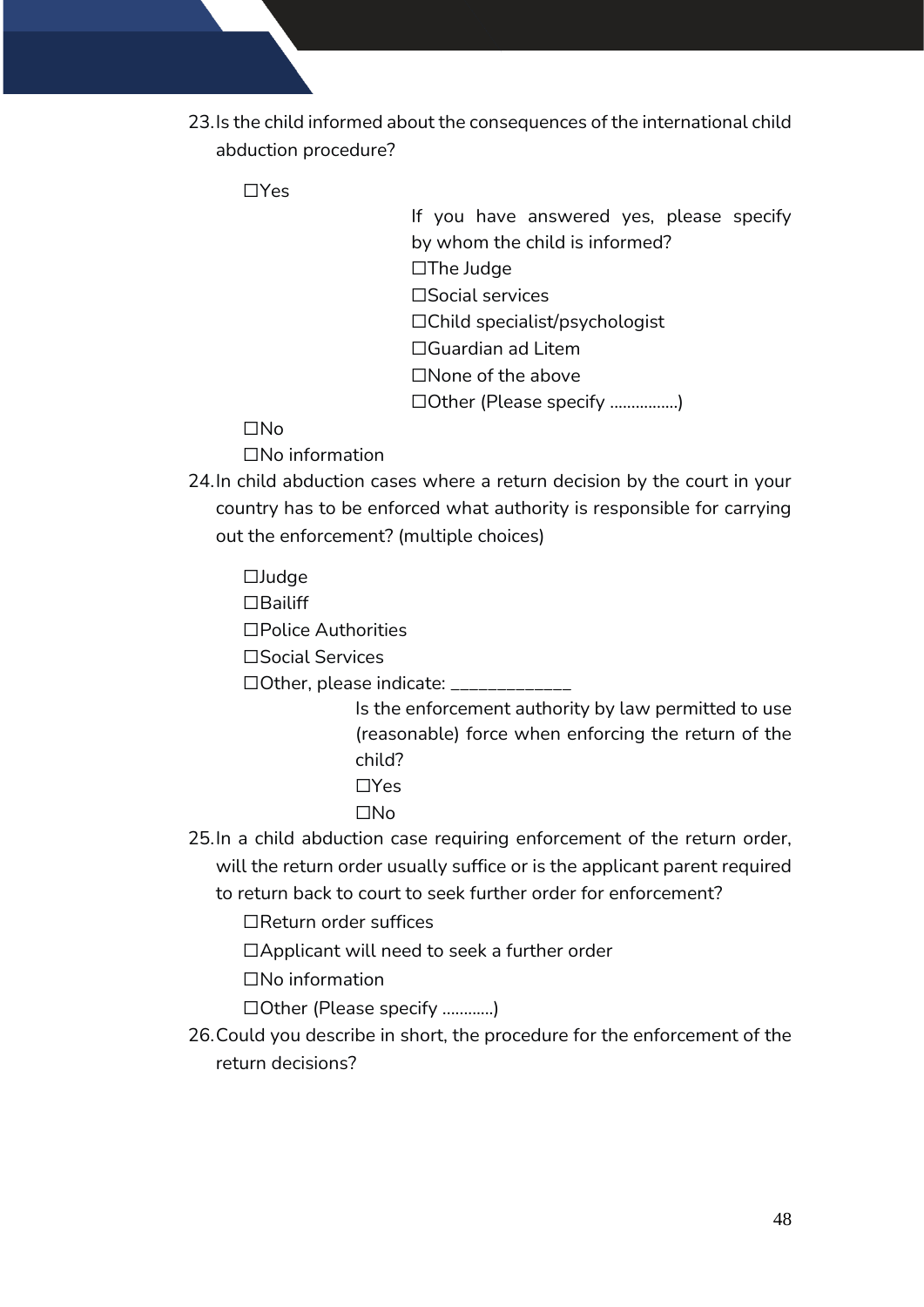## <span id="page-48-0"></span>**Mediation**

27.Do Judges in your EU Member State refer parents to mediation in International child abduction cases?

☐Yes, always

☐Yes, some judges do

☐No

☐No information

28.Does the court maintains a specialized list with child abduction family mediators or organisations for such refers?

☐Yes

☐Yes, some judges

☐No

☐No information

29.Are there specialized, bi-lingual cross-border mediators in your EU Member State who also undertake mediations in child abduction cases?

☐Yes (How or where did they obtain specialization? .......................) ☐No

☐No information

Do you think a need exist for such specialization?

☐Yes

 $\Box$ No

☐No opinion

30.At what stage of the procedure of international child abduction could the parties switch to a mediation procedure? (multiple choice)

☐During the procedure at the Central Authority

☐During the court procedure

☐During the procedure of the implementation of the return order  $\Box$ Mediation is possible during the whole procedure

31.Is there an information exchange between the mediators during the mediation procedure and the Central Authorities and the Court on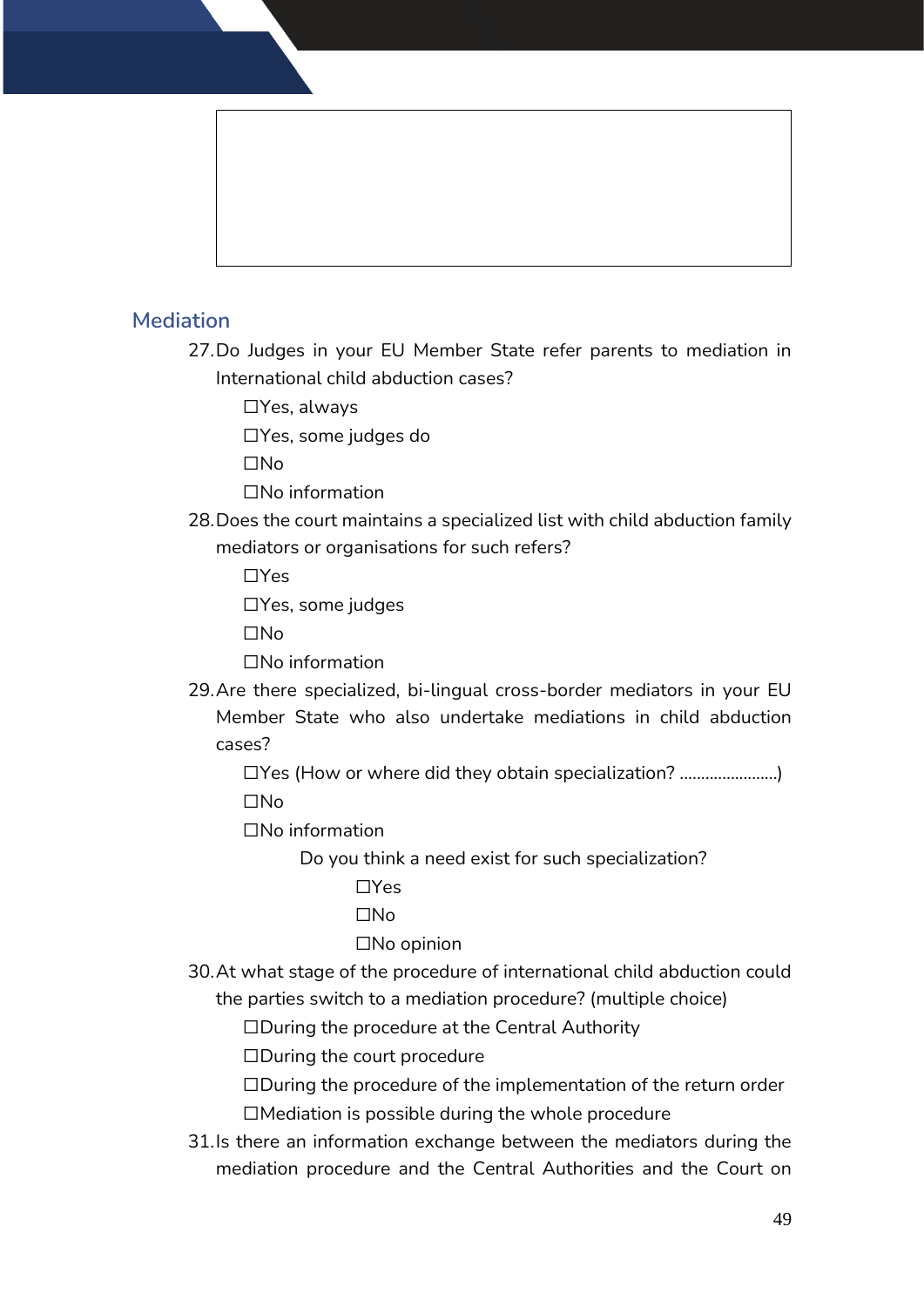how the mediation procedure is going (if it has stopped, terminated etc.)?

☐Yes

☐No

☐No information

32.Are there specialized trainings for mediators on the aspects of international family mediation and its implementation in cases of international child abduction?

☐Yes

 $\Box$ No

☐No information

33.Is legal Aid/Mediation Aid available for parents in child abduction cases wishing to mediate?

☐Yes, for both parties,

☐Yes, only for the applicant

☐No

☐No information

34.Do mediators in your EU Member State also see children in mediations in international child abduction cases?

☐Yes

 How is the information from seeing the child fed-back to the parents?

 $\Box$ In a written report by the mediator

 $\Box$ In an oral report by the mediator

☐Letter drawing by the child to the parents

☐Other (Please specify .................)

☐Sometimes

☐Never

35.What other information do you think is important to share concerning your EU Member State on the topic of 1980 Hague/Regulation 2201/2003 child abduction proceedings and/or mediation in this field?